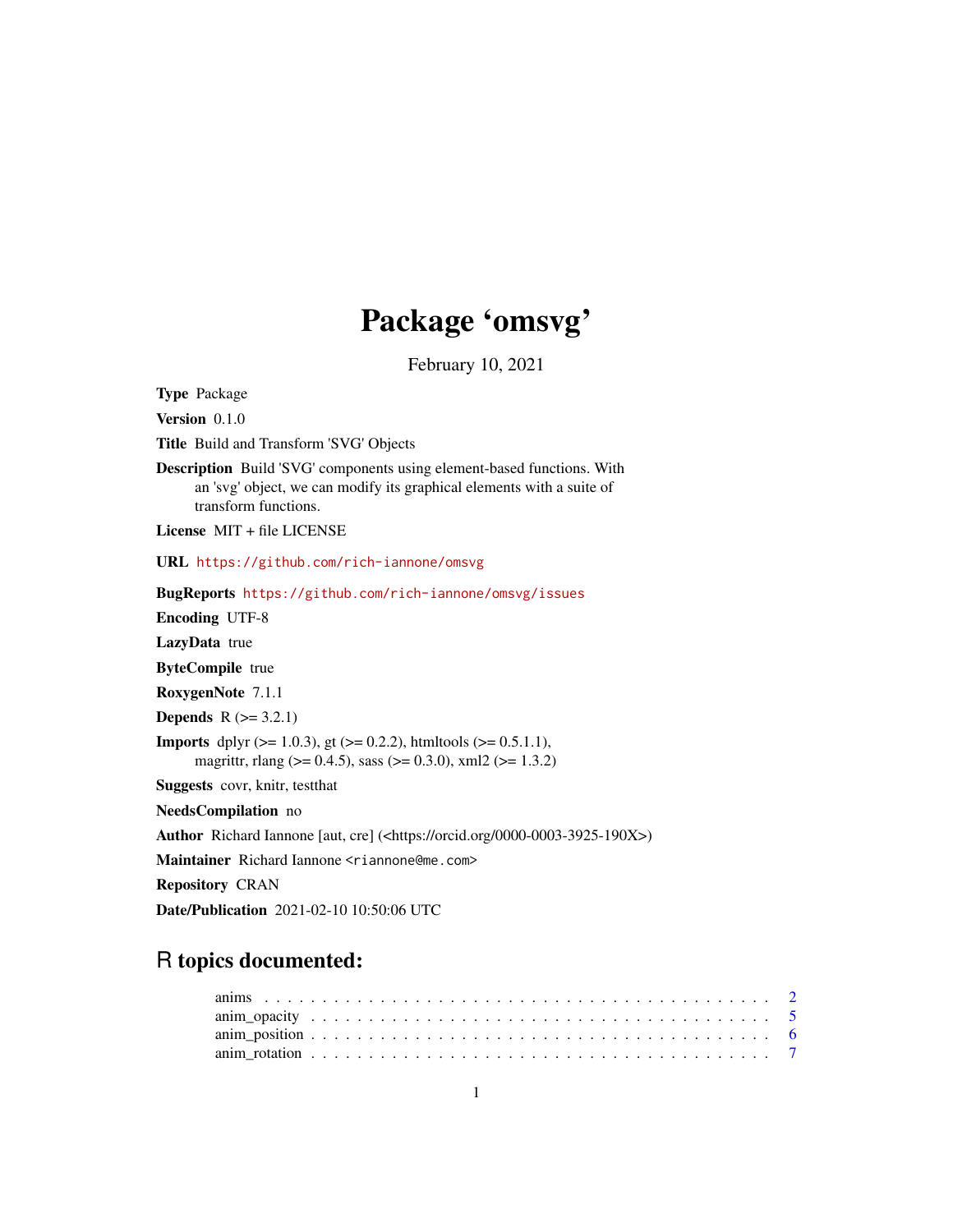<span id="page-1-0"></span>

| Index |               | 46 |
|-------|---------------|----|
|       |               | 44 |
|       |               | 43 |
|       |               | 41 |
|       |               | 40 |
|       |               | 38 |
|       |               | 37 |
|       |               | 35 |
|       |               | 34 |
|       |               | 33 |
|       |               | 31 |
|       |               | 29 |
|       |               | 28 |
|       |               | 27 |
|       |               | 25 |
|       |               | 21 |
|       |               | 20 |
|       |               | 19 |
|       |               | 18 |
|       |               | 18 |
|       | linear        | 18 |
|       |               | 17 |
|       |               | 16 |
|       |               | 15 |
|       |               | 14 |
|       |               | 13 |
|       |               | 12 |
|       | filter dilate | 11 |
|       |               | 11 |
|       |               | 10 |
|       |               | 10 |
|       |               | 9  |
|       |               | 8  |

<span id="page-1-1"></span>anims *Express animations for an element*

# Description

All SVG element functions in **omsvg** (the svg\_\*() functions) are animatable through their anims argument. The anims() function should be used with that argument should we want to express animations for the element. Within the anims() function call, we can insert a list of formulas that incorporate calls to any of the anim\_\*() functions (e.g., [anim\\_position\(\)](#page-5-1), [anim\\_rotation\(\)](#page-6-1), etc.), and, have keyframe times as part of the formula.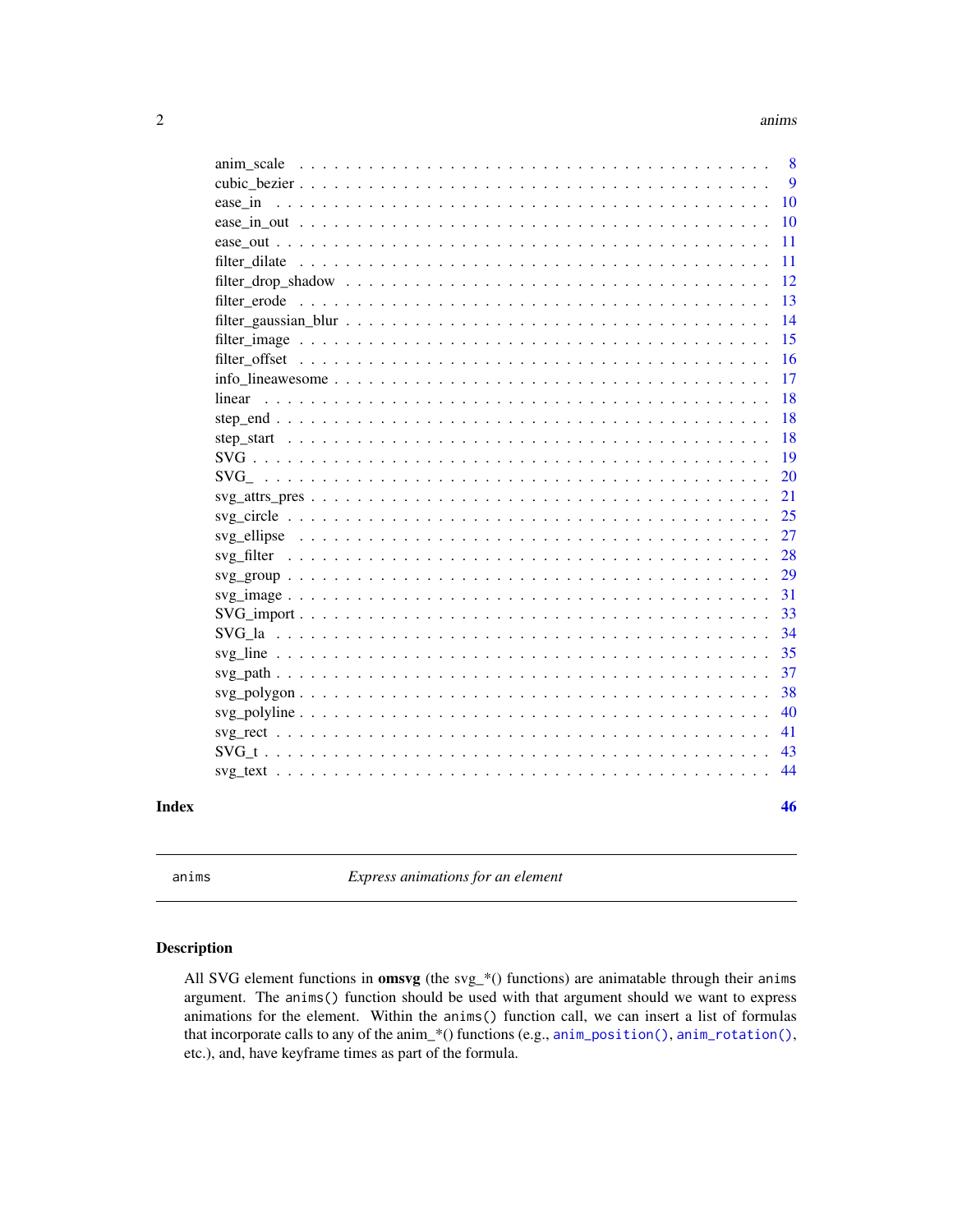anims 3

#### Usage

anims(...)

#### Arguments

... One or more animations that included the use of anim\_\*() functions, expressed as two-sided formulas. The LHS provides the keyframe time (in units of seconds) and the RHS is the associated anim\_\*() call.

# Details

A useful template to use for an anims () call within an  $svg$ <sup>\*</sup>() function is:

```
anims = anims(\timestime_i> \sim \times anim_fn>(...),
  ...,
  \timestime_n> \sim \times anim_fn>(...)
  )
```
We can also use multiple calls to anim\_\*() functions for each distinct keyframe time by placing those calls in a list:

```
anims = anims(<time_i> ~ list(
      \langle \text{anim_fn}_x \rangle( \ldots ),
       \langle \text{anim_fn}_y \rangle(...)
       ),
   ...,
   <time_n> ~ list(
      \langle \text{anim_fn}_x \rangle( \ldots ),
       \langle \text{anim_fn}_y \rangle(...)
       )
   )
```
Value

A tibble of animation directives.

```
if (interactive()) {
# Basic animation of an element's
# position (moving to a new `x` and
# `y` position)
svg_1 <SVG(width = 300, height = 300) %>%
  svg_rect(
   x = 50, y = 50,
```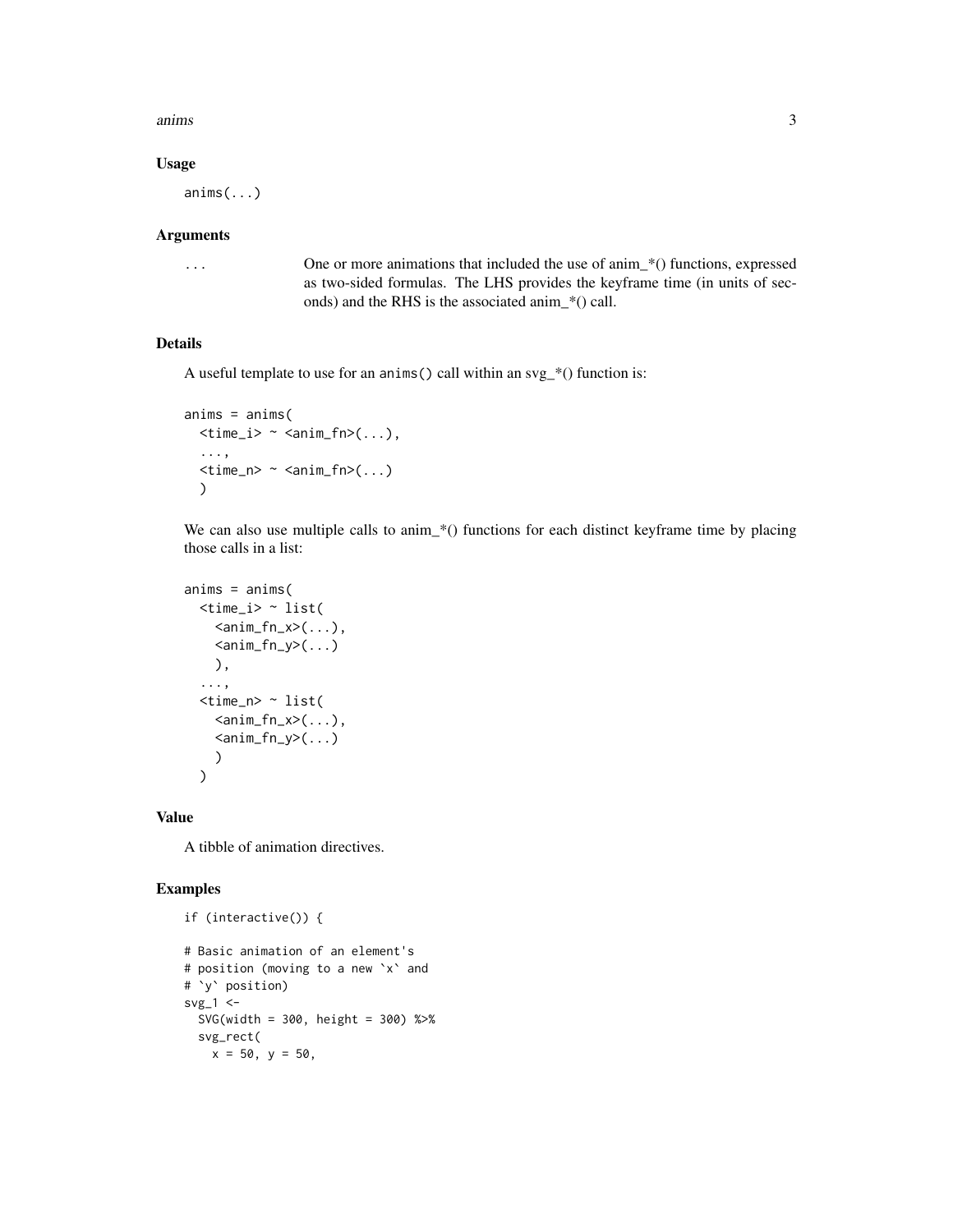```
width = 50, height = 50,
   attrs = svg_attrs_pres(
      stroke = "magenta",
     fill = "lightblue"
   ),
   anims = anims(2.0 \sim anim_position(x = 100, y = 50)
   )
 \lambda# We can define multiple animations
# for a single element: put them in a
# `list()`; the `easing_fn` function for
# both `anim_*()` function is no longer
# linear but now eases in and out
svg_2 < -SVG(width = 300, height = 300) %>%
 svg_rect(
   x = 50, y = 50,
   width = 50, height = 50,
   attrs = svg_attrs_pres(
      stroke = "black",
     fill = "yellow"
   ),
   anims = anims(
      0.5 \sim list(
        \text{anim\_position}(x = 50, y = 50, \text{easing\_fn} = \text{ease\_in\_out}()),anim_rotation(0, easing_fn = ease_in_out())
      ),
      2.0 ~ list(
        \text{anim\_position}(x = 200, y = 50, \text{ easing\_fn} = \text{ease\_in\_out}()),anim_rotation(90, easing_fn = ease_in_out())
      )
   )
 \lambda# The initial state of the element
# can be used in any `anim_*()`
# function with `initial = TRUE`
svg_3 < -SVG(width = 300, height = 300) %>%
 svg_rect(
   x = 50, y = 50,
   width = 50, height = 50,
   attrs = svg_attrs_pres(
      stroke = "black",
      fill = "yellow"
   ),
    anims = anims(1.0 ~ list(
        anim_position(initial = TRUE),
        anim_rotation(initial = TRUE)
      ),
```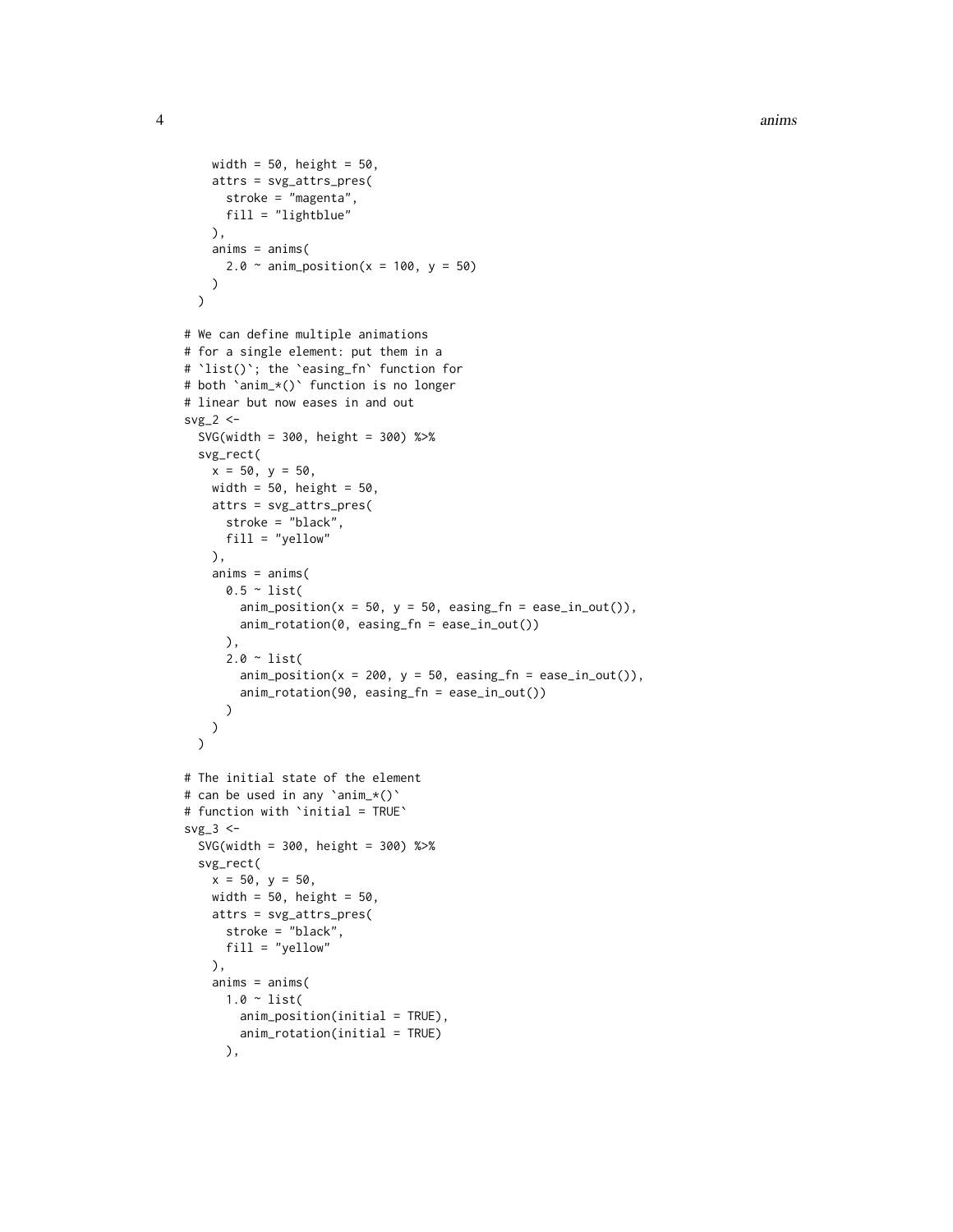# <span id="page-4-0"></span>anim\_opacity 5

```
3.0 ~ list(
      anim_position(x = 200, y = 50),
      anim_rotation(90)
    ),
    5.0 \sim list(
      anim_position(initial = TRUE),
      anim_rotation(initial = TRUE)
    )
 )
\lambda
```
# anim\_opacity *Animate an element through an opacity change*

#### Description

}

Within an [anims\(\)](#page-1-1) call, itself passed to any anims argument, the anim\_opacity() function can be used to express an animation where the target element undergoes a change in opacity with time.

#### Usage

```
anim_opacity(opacity = NULL, easing_fn = NULL, initial = FALSE)
```
# Arguments

| opacity   | The opacity value of the element at the keyframe time (given as the LHS value<br>in the $\text{anims}()$ call).                                                                                                                                                                                                                             |
|-----------|---------------------------------------------------------------------------------------------------------------------------------------------------------------------------------------------------------------------------------------------------------------------------------------------------------------------------------------------|
| easing_fn | The timing or easing function to use for the animation. If not provided, the<br>linear() timing function will be used (which is doesn't use any easing in the<br>animation, just a linear movement). The other timing and easing functions are:<br>$step\_start()$ , $step\_end()$ , $case\_in()$ , $case\_out()$ , and $case\_in\_out()$ . |
| initial   | Should this opacity value be the initial opacity value of the element? If so, use<br>TRUE and any value provided to opacity will be disregarded.                                                                                                                                                                                            |

#### Value

An anim\_opacity object, which is to be used as part of an [anims\(\)](#page-1-1) call.

```
if (interactive()) {
# Basic animation of an element's
# opacity value (moving to a new
# `opacity` value of `0`)
SVG(width = 300, height = 300) %>%
```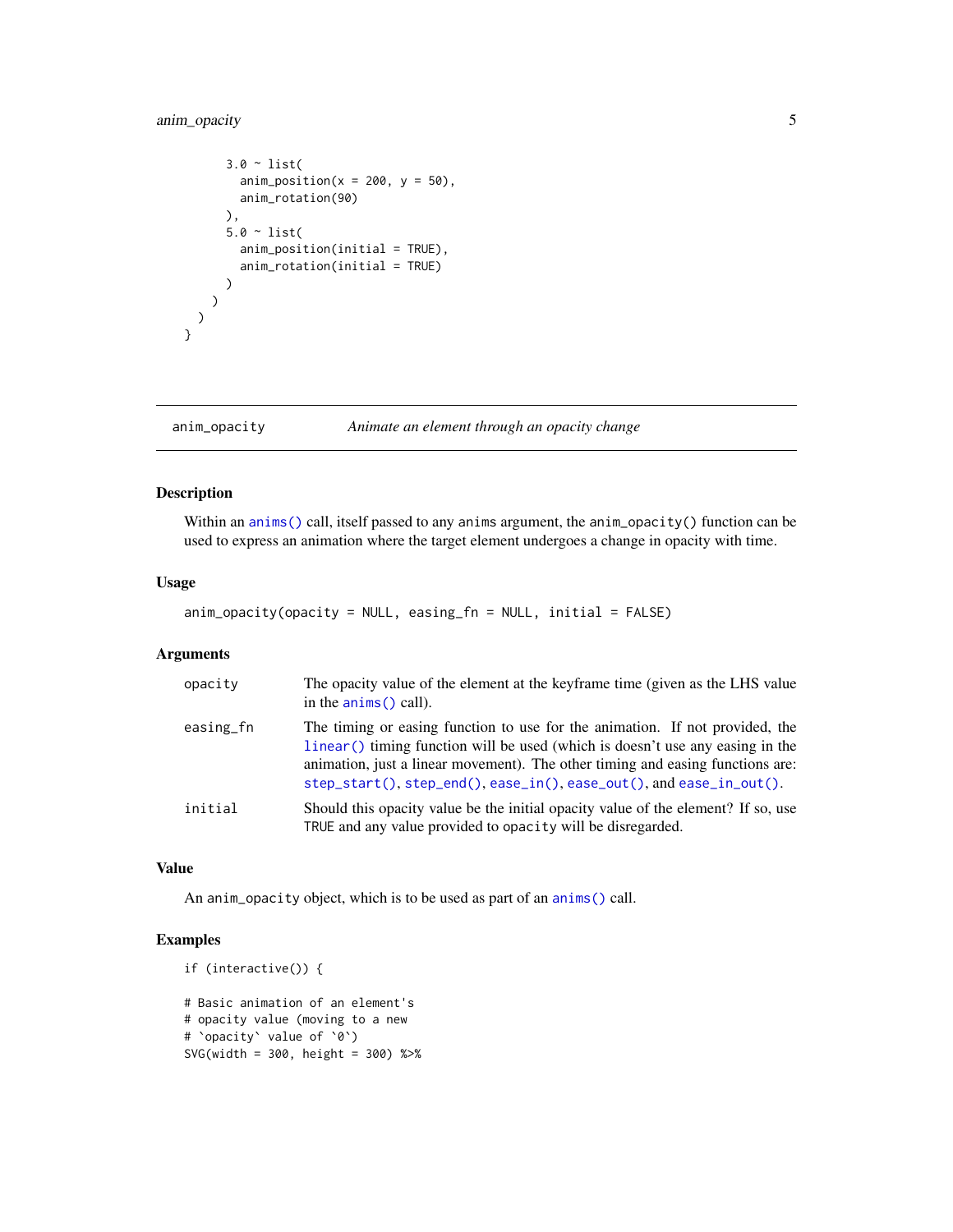```
svg_rect(
   x = 50, y = 50,
   width = 50, height = 50,
   attrs = svg_attrs_pres(
     stroke = "magenta",
     fill = "lightblue"
   ),
   anims = anims(2.0 \sim anim_opacity(opacity = 0)
   )
 )
}
```
<span id="page-5-1"></span>anim\_position *Animate the position of an element*

#### Description

Within an [anims\(\)](#page-1-1) call, itself passed to any anims argument, the anim\_position() function can be used to express an animation where the position of the target element changes with time.

### Usage

```
\text{anim\_position}(x = \text{NULL}, y = \text{NULL}, \text{easing\_fn} = \text{NULL}, \text{initial} = \text{FALSE})
```
# Arguments

| x, y      | The position of the element, expressed as x and y, at the keyframe time (given<br>as the LHS value in the anims () call).                                                                                                                                                                                               |
|-----------|-------------------------------------------------------------------------------------------------------------------------------------------------------------------------------------------------------------------------------------------------------------------------------------------------------------------------|
| easing_fn | The timing or easing function to use for the animation. If not provided, the<br>linear () timing function will be used (which is doesn't use any easing in the<br>animation, just a linear movement). The other timing and easing functions are:<br>step_start(), step_end(), ease_in(), ease_out(), and ease_in_out(). |
| initial   | Should this position be the initial position of the element? If so, use TRUE and<br>any values provided to x and y will be disregarded.                                                                                                                                                                                 |

#### Value

An anim\_opacity object, which is to be used as part of an [anims\(\)](#page-1-1) call.

```
if (interactive()) {
# Basic animation of an element's
# position (moving to a new `x` and
# `y` position)
```
<span id="page-5-0"></span>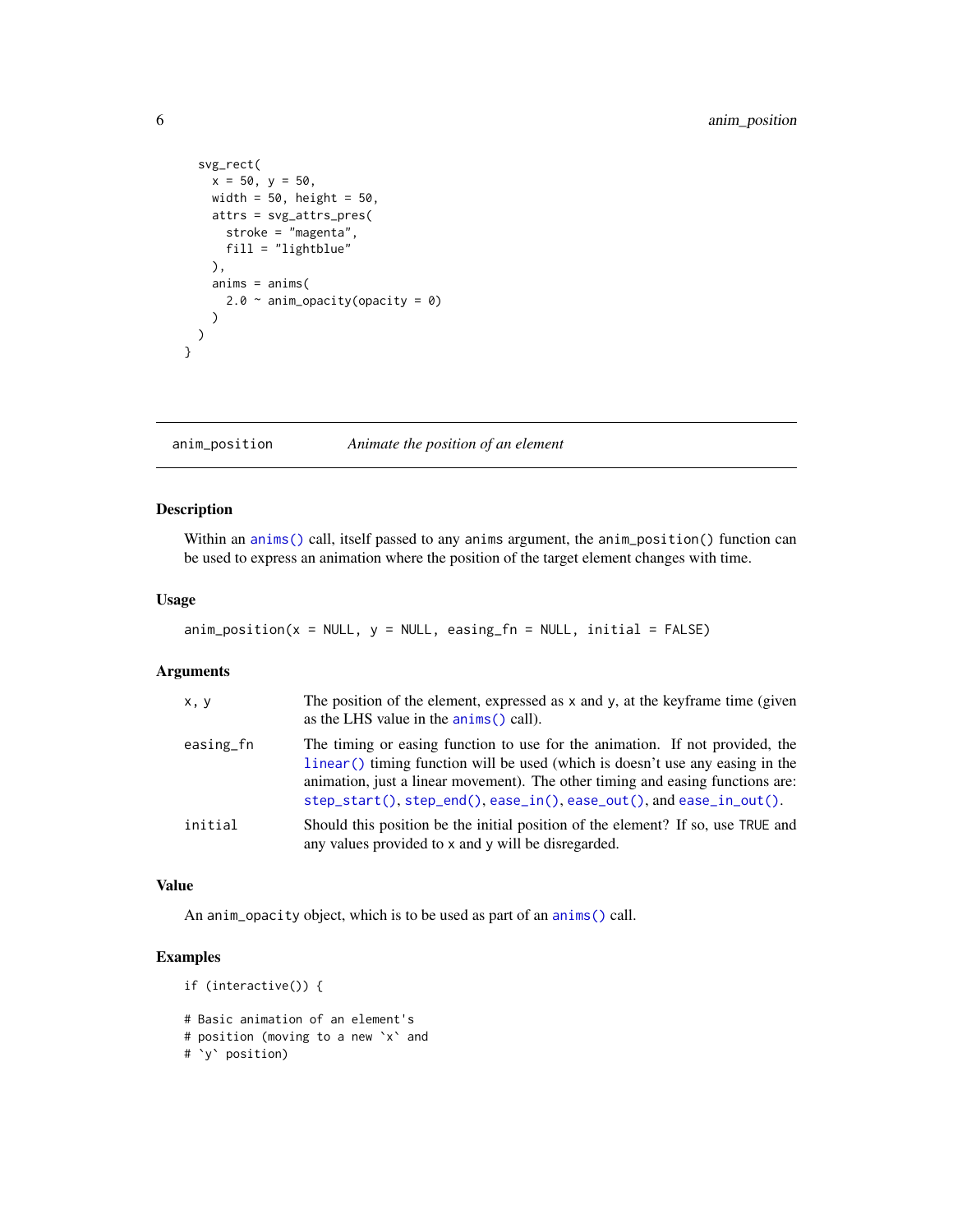# <span id="page-6-0"></span>anim\_rotation 7

```
SVG(width = 300, height = 300) %>%
  svg_rect(
   x = 50, y = 50,width = 50, height = 50,
   attrs = svg_attrs_pres(
     stroke = "magenta",
     fill = "lightblue"
   ),
   anims = anims(2.0 \sim anim_position(x = 100, y = 50)
   )
  )
}
```
<span id="page-6-1"></span>anim\_rotation *Animate an element through rotation*

#### Description

Within an [anims\(\)](#page-1-1) call, itself passed to any anims argument, the anim\_rotation() function can be used to express an animation where the target element undergoes a rotation change with time.

#### Usage

```
anim_rotation(
  rotation = NULL,
  anchor = "center",
  easing_fn = NULL,
  initial = FALSE
)
```
# Arguments

| rotation  | The rotation value of the element at the keyframe time (given as the LHS value<br>in the $\text{anims}()$ call).                                                                                                                                                                                                                             |
|-----------|----------------------------------------------------------------------------------------------------------------------------------------------------------------------------------------------------------------------------------------------------------------------------------------------------------------------------------------------|
| anchor    | The location of the element anchor about which rotation will occur. By default,<br>this is the keyword "center".                                                                                                                                                                                                                             |
| easing_fn | The timing or easing function to use for the animation. If not provided, the<br>linear () timing function will be used (which is doesn't use any easing in the<br>animation, just a linear movement). The other timing and easing functions are:<br>$step\_start()$ , $step\_end()$ , $case\_in()$ , $case\_out()$ , and $case\_in\_out()$ . |
| initial   | Should this rotation value be the initial rotation state of the element? If so, use<br>TRUE and any value provided to rotation will be disregarded.                                                                                                                                                                                          |

#### Value

An anim\_opacity object, which is to be used as part of an [anims\(\)](#page-1-1) call.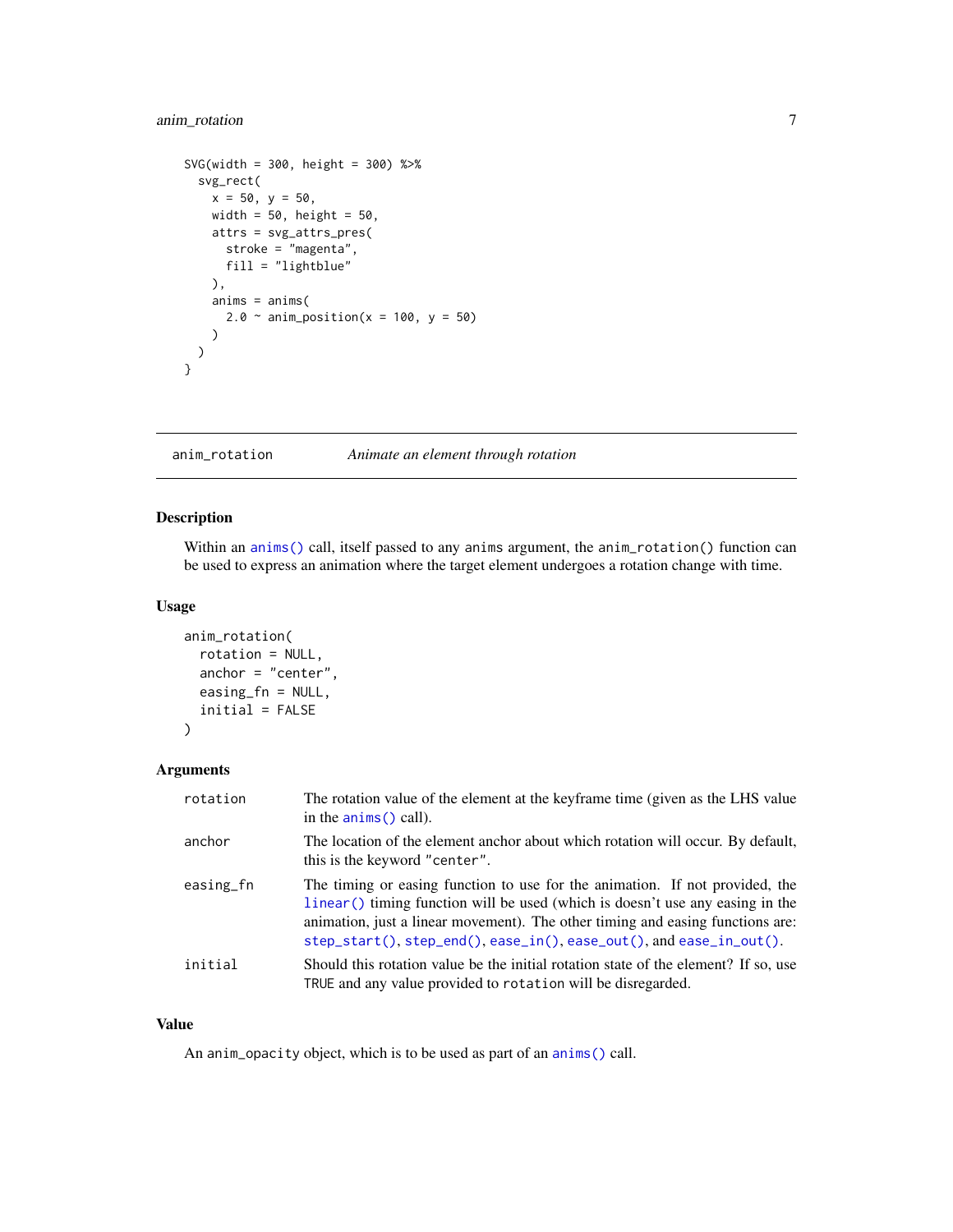# Examples

```
if (interactive()) {
# This is a basic animation of an
# element's rotation state (moving to
# a new `rotation` value)
SVG(width = 300, height = 300) %>%
  svg_rect(
   x = 50, y = 50,width = 50, height = 50,
   attrs = svg_attrs_pres(
     stroke = "magenta",
     fill = "lightblue"
   ),
   anims = anims(2.0 ~ anim_rotation(rotation = 180)
   )
 \lambda}
```
anim\_scale *Animate an element through scaling*

# Description

Within an [anims\(\)](#page-1-1) call, itself passed to any anims argument, the anim\_scale() function can be used to express an animation where the target element undergoes a scaling change with time.

#### Usage

anim\_scale(scale = NULL, easing\_fn = NULL)

### Arguments

| scale     | The scale value of the element at the keyframe time (given as the LHS value in<br>the anims () call). If providing a single scaling value, the scaling will operate<br>in the x and y directions (relative to the center of the element). If two values are<br>provided, these will be taken as scaling values in the x and y directions.   |
|-----------|---------------------------------------------------------------------------------------------------------------------------------------------------------------------------------------------------------------------------------------------------------------------------------------------------------------------------------------------|
| easing_fn | The timing or easing function to use for the animation. If not provided, the<br>linear () timing function will be used (which is doesn't use any easing in the<br>animation, just a linear movement). The other timing and easing functions are:<br>$step\_start()$ , $step\_end()$ , $case\_in()$ , $case\_out()$ , and $ease_in\_out()$ . |

### Value

An anim\_opacity object, which is to be used as part of an [anims\(\)](#page-1-1) call.

<span id="page-7-0"></span>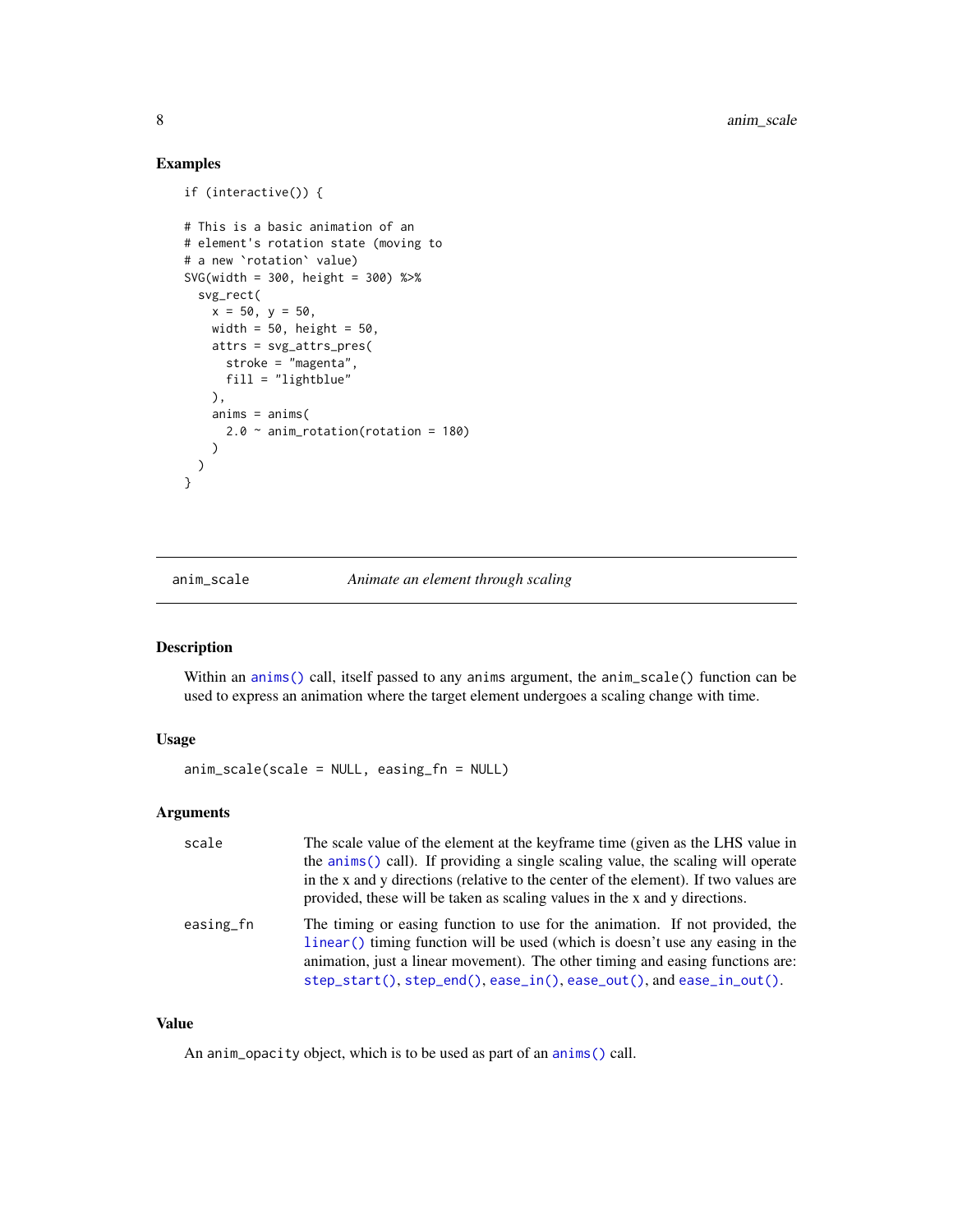# <span id="page-8-0"></span>cubic\_bezier 9

# Examples

```
if (interactive()) {
# Basic animation of an element's
# scaling state (moving to a new
# `scale` value)
SVG(width = 300, height = 300) %>%
  svg_rect(
   x = 50, y = 50,
   width = 50, height = 50,
   attrs = svg_attrs_pres(
     stroke = "magenta",
     fill = "lightblue"
   ),
   anims = anims(2.0 \sim anim_scale(scale = 2)
   )
 )
}
```
#### cubic\_bezier *Create a custom easing function for animation*

# Description

Create a custom easing function for animation

#### Usage

cubic\_bezier(x1 =  $0.5$ , y1 =  $0.5$ , x2 =  $0.5$ , y2 =  $0.5$ )

#### Arguments

x1, y1, x2, y2 The x and y values for the first and second bezier control points.

#### Value

A cubic-bezier function call as a string for use as a CSS property.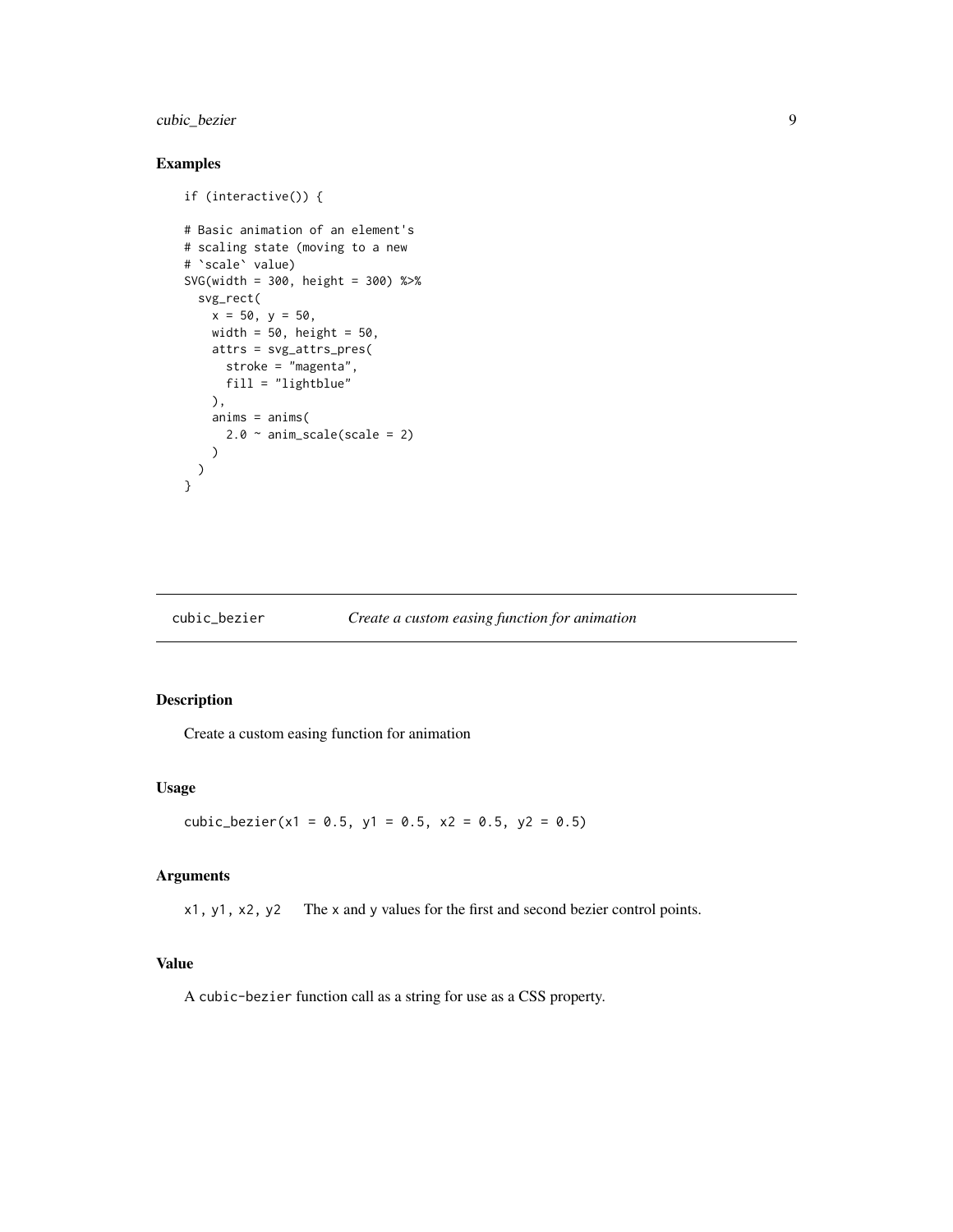<span id="page-9-1"></span><span id="page-9-0"></span>

# Description

The ease\_in() function can be used as a value for the easing\_fn argument, which is available in every anim\_\*() function (e.g., [anim\\_position\(\)](#page-5-1)).

#### Usage

```
ease_in(power = "basic")
```
#### Arguments

power The preset to use for the easing in cubic bezier function.

#### Value

A cubic-bezier function call as a string for use as a CSS property.

<span id="page-9-2"></span>

#### Description

The ease\_in\_out() function can be used as a value for the easing\_fn argument, which is available in every anim\_\*() function (e.g., [anim\\_position\(\)](#page-5-1)).

#### Usage

```
ease_in_out(power = "basic")
```
#### Arguments

power The preset to use for the easing in cubic bezier function.

#### Value

A cubic-bezier function call as a string for use as a CSS property.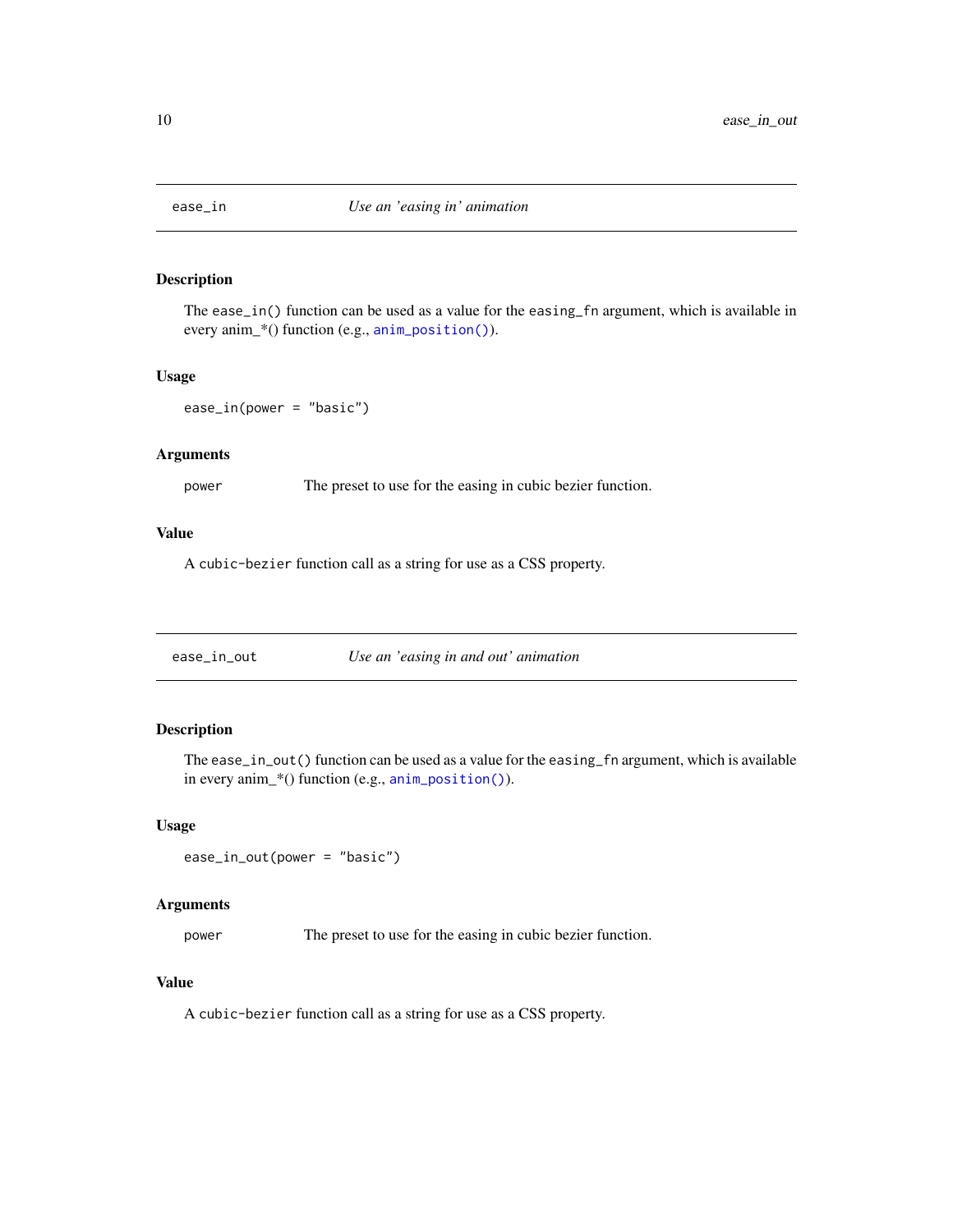<span id="page-10-1"></span><span id="page-10-0"></span>

#### Description

The ease\_out() function can be used as a value for the easing\_fn argument, which is available in every anim\_\*() function (e.g., [anim\\_position\(\)](#page-5-1)).

#### Usage

ease\_out(power = "basic")

#### Arguments

power The preset to use for the easing in cubic bezier function.

#### Value

A cubic-bezier function call as a string for use as a CSS property.

filter\_dilate *Filter: add a dilation effect to an element*

# Description

The filter\_dilate() filter applies a dilation effect to a source graphic by a given radius value. The higher the radius, the greater the dilation potential.

#### Usage

```
filter_dilate(radius = 1)
```
#### Arguments

radius The extent to which the source graphic will be dilated. If a vector of two values are provided, the first value represents the x-radius and the second one the yradius. If one value is provided, then that value is used for both x and y.

#### Value

An svg object.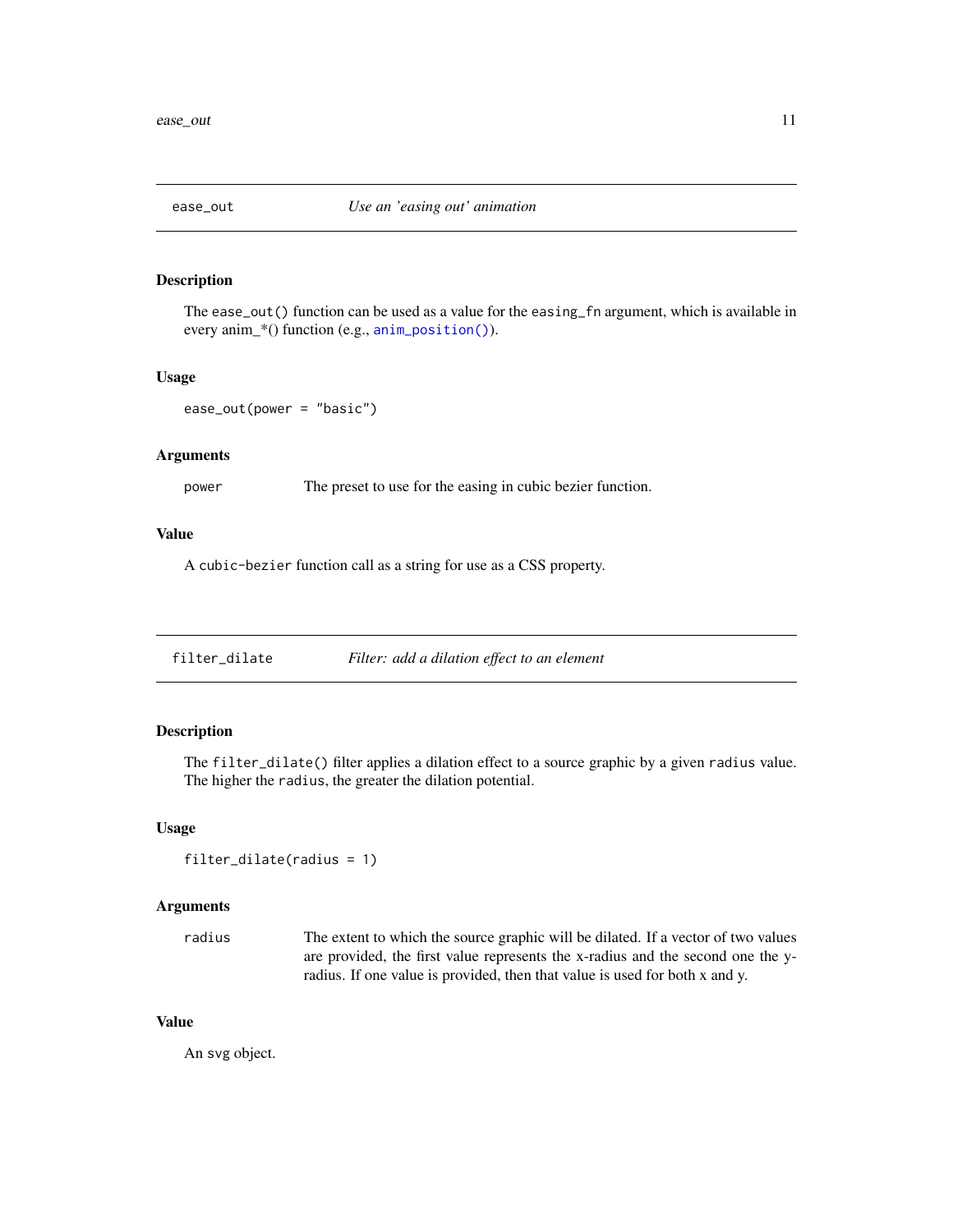# Examples

```
if (interactive()) {
# Add a text element to an
# SVG drawing and erode it with
# the `filter_dilate()` filter
SVG(width = 200, height = 100) %>%
  svg_filter(
   id = "dilate",
   filters = list(
      filter_dilate(radius = c(\emptyset, 1))
   )
  ) %>%
  svg_text(
   x = 10, y = 40,text = "Dilation",
   attrs = svg_attrs_pres(
      font_size = "3em",
      filter = "dilate"
   )
 )
}
```
filter\_drop\_shadow *Filter: add a drop shadow to an element*

# Description

With the filter\_drop\_shadow() drop shadow appears beneath the input image or shape and its offset is controlled by dx and dy. The blurring of the drop shadow is set by the stdev value.

#### Usage

```
filter_drop_shadow(dx = 0.2, dy = 0.2, stdev = 1, color = "black", opacity = 1)
```
# Arguments

| dx, dy  | The offset of the drop shadow compared to the position of the input image or<br>shape.                         |
|---------|----------------------------------------------------------------------------------------------------------------|
| stdev   | The number of standard deviations for the blur effect.                                                         |
| color   | The color of the drop shadow.                                                                                  |
| opacity | The opacity of the drop shadow. We can use a real number from $\theta$ to 1 or a value<br>in percentage units. |

# Value

An svg object.

<span id="page-11-0"></span>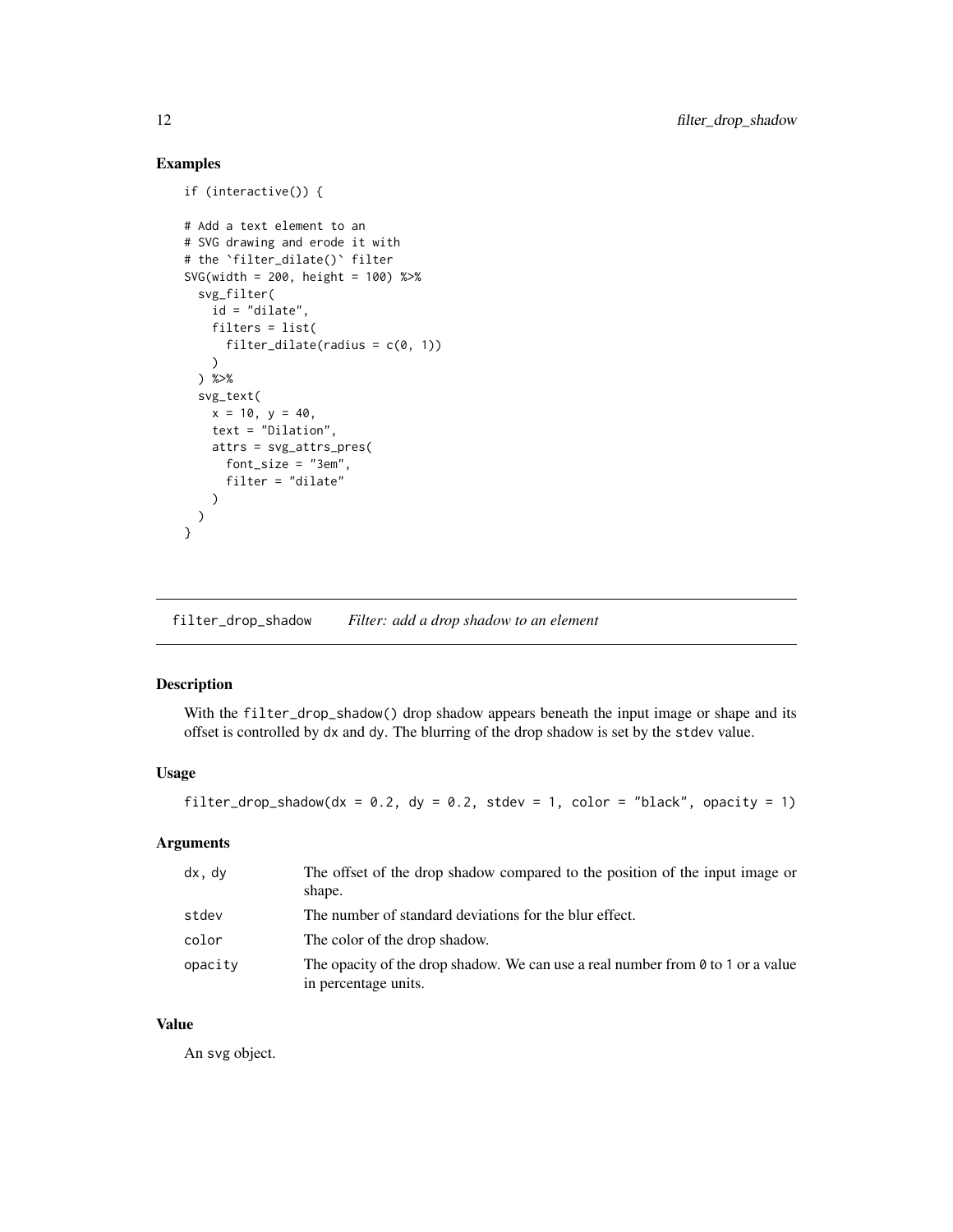# <span id="page-12-0"></span>filter\_erode 13

# Examples

```
if (interactive()) {
# Apply a drop shadow filter on a
# text element (orange in color,
# and semi-opaque)
SVG(width = 250, height = 100) %>%
  svg_filter(
    id = "shadow",filters = list(
     filter_drop_shadow(
        dx = 1, dy = 2,
        color = "orange",
        opacity = 0.5)
   )
  ) %>%
  svg_text(
   x = 10, y = 40,text = "Shadowed",
   attrs = svg_attrs_pres(
      font_size = "2em",
      fill = "#555555",
      font_weight = "bolder",
      filter = "shadow"
    )
 )
}
```
filter\_erode *Filter: add an erosion effect to an element*

#### Description

The filter\_erode() filter effectively thins out a source graphic by a given radius value. The higher the radius, the greater the extent of thinning.

#### Usage

```
filter_erode(radius = 1)
```
#### Arguments

radius The extent to which the source graphic will be eroded. If a vector of two values are provided, the first value represents the x-radius and the second one the yradius. If one value is provided, then that value is used for both x and y.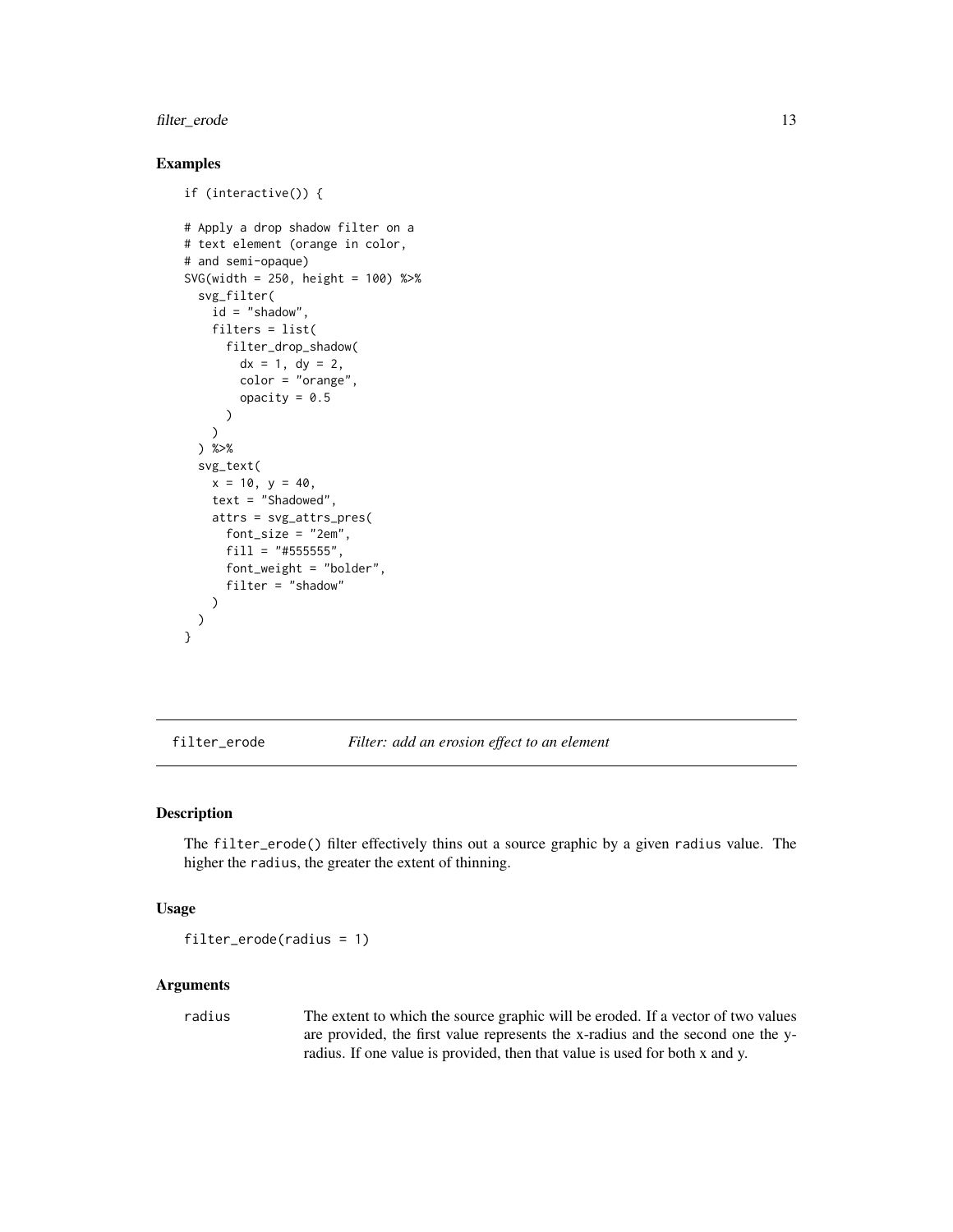#### <span id="page-13-0"></span>Value

An svg object.

# Examples

```
if (interactive()) {
# Add a text element to an
# SVG drawing and erode it with
# the `filter_erode()` filter
SVG(width = 200, height = 100) %>%
  svg_filter(
   id = "erode",
   filters = list(
      filter_erode(radius = c(1, 0))
   \lambda) %>%
  svg_text(
   x = 10, y = 40,text = "Erosion",
   attrs = svg_attrs_pres(
     font_size = "3em",
      font_weight = "bolder",
      filter = "erode"
   )
 )
}
```
<span id="page-13-1"></span>filter\_gaussian\_blur *Filter: add a gaussian blur to an element*

# Description

A gaussian blur effectively blurs an input image or shape by the amount specified in stdev. The standard deviation of stdev is in direct reference to the gaussian distribution that governs the extent of blurring.

#### Usage

```
filter_gaussian_blur(stdev = 1, what = "source")
```

| stdev | The number of standard deviations for the blur effect.                |
|-------|-----------------------------------------------------------------------|
| what  | What exactly should be blurred? By default, it is the "source" image. |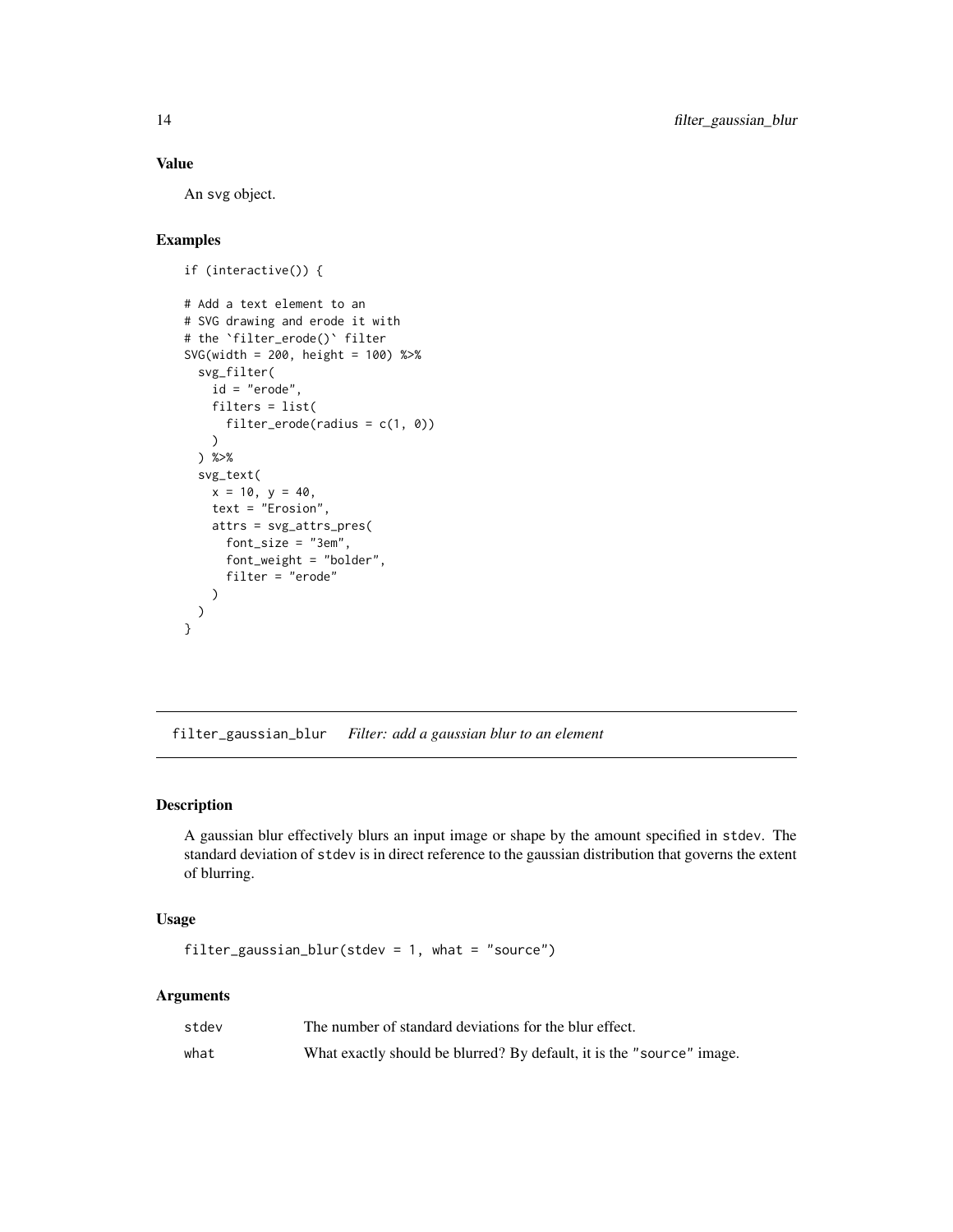<span id="page-14-0"></span>filter\_image 15

# Value

An svg object.

# Examples

```
if (interactive()) {
# Add a green ellipse to an SVG and
# then apply the `filter_gaussian_blur()`
# filter to blur the edges
SVG(width = 200, height = 100) %>%
  svg_filter(
   id = "blur",filters = list(
     filter_gaussian_blur(stdev = 2)
   )
  ) %>%
  svg_ellipse(
    x = 40, y = 40,width = 50, height = 30,
   attrs = svg_attrs_pres(
     fill = "green",
     filter = "blur"
   )
 )
}
```
<span id="page-14-1"></span>filter\_image *Filter: display an image*

#### Description

Display an image using a URL or a relative path to an on-disk resource.

#### Usage

```
filter_image(image)
```
#### Arguments

image A link or path to an image resource.

#### Value

An svg object.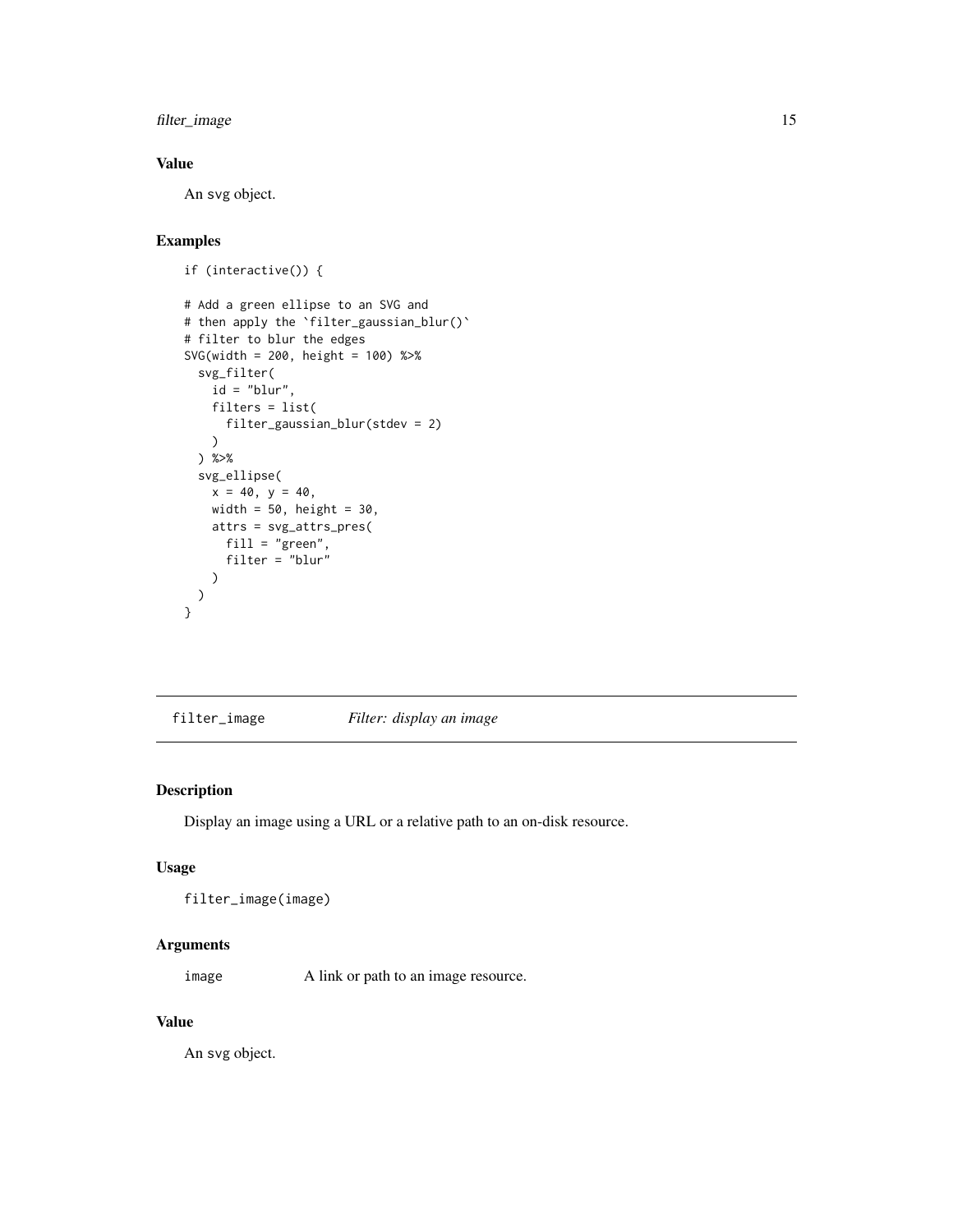# Examples

```
if (interactive()) {
# Place an image (obtained via an image
# link) within a rectangle element using
# the `filter_image()` filter
SVG(width = 500, height = 500) %>%
  svg_filter(
   id = "image",
   filters = list(
      filter_image(
        image = "https://www.r-project.org/logo/Rlogo.png"
      )
   \lambda) %>%
  svg_rect(
   x = 25, y = 25,
   width = "50%", height = "50%",
   attrs = svg_attrs_pres(filter = "image")
  )
}
```
# filter\_offset *Filter: offset an element a specified amount*

# Description

The offset filter applies an offset in the x and y directions to an existing element. The offset is handled by setting values for dx and dy.

#### Usage

```
filter_ofset(dx = NULL, dy = NULL, what = "source")
```
#### Arguments

| dx, dv | The offset of the element position compared to its initial position. |
|--------|----------------------------------------------------------------------|
| what   | What exactly should be offset? By default, it is the "source" image. |

#### Value

An svg object.

<span id="page-15-0"></span>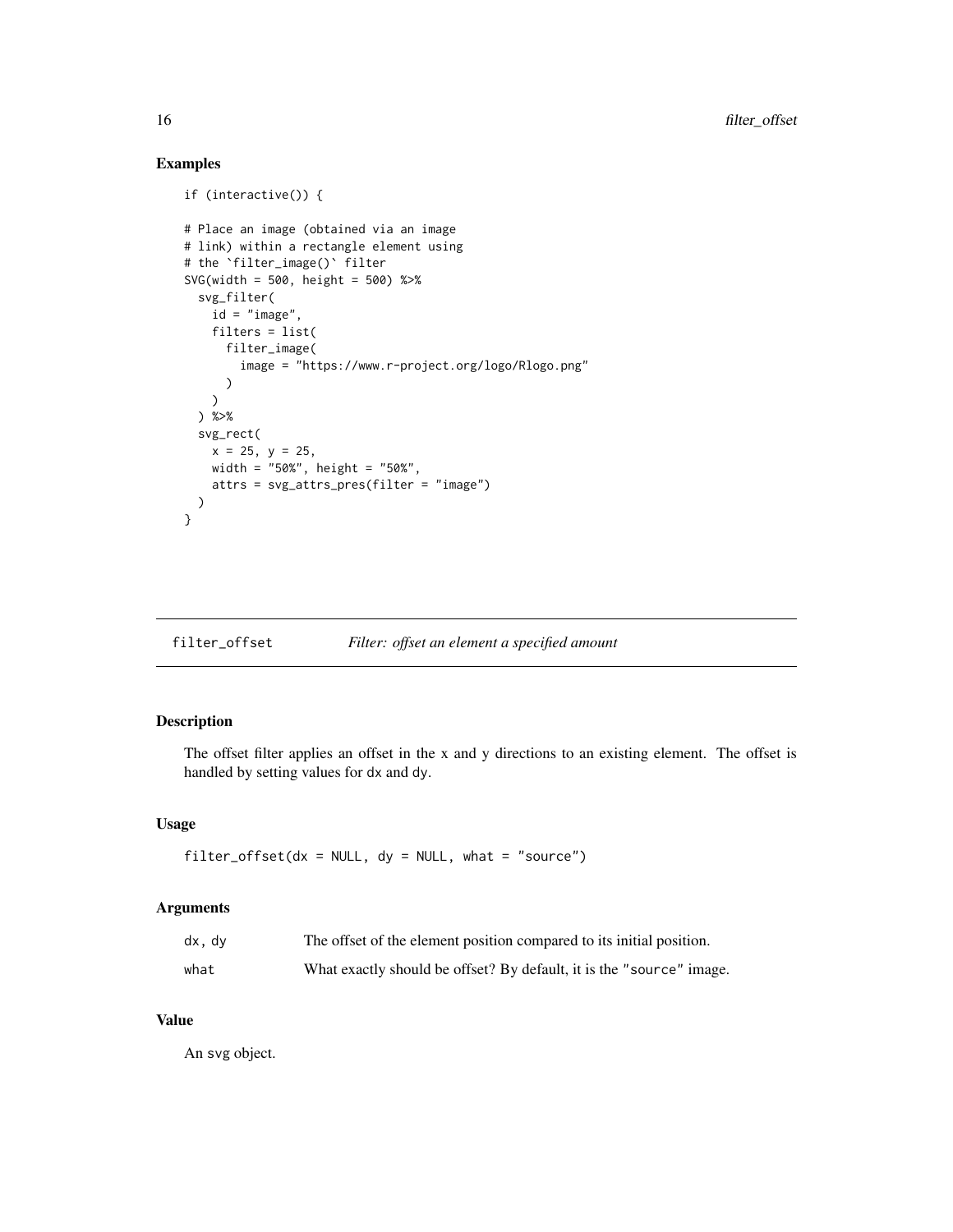# <span id="page-16-0"></span>info\_lineawesome 17

#### Examples

```
if (interactive()) {
# Add a circle element to an
# SVG drawing and offset it
# by 10px to the right
SVG(width = 150, height = 150) %>%
 svg_filter(
    id = "offset_right",
   filters = list(
      filter_offset(dx = 50, dy = 0)
   \lambda) %>%
 svg_circle(
   x = 30, y = 30,diameter = 40,
   attrs = svg_attrs_pres(
      fill = "red",filter = "offset_right"
   )
 )
}
```
info\_lineawesome *Get an information table showing all Line Awesome icons*

# Description

This informative table shows which Line Awesome icons are available inside of omsvg. The icons are composed of lines and they look awesome! There are plenty to choose from also, nearly *1400* icons across *69* categories. Just take note of the ones you like and get their names, you'll need them when using the [SVG\\_la\(\)](#page-33-1) function.

#### Usage

info\_lineawesome()

# Value

Invisibly returns NULL. The side effect of displaying a table of icons is the purpose of this function.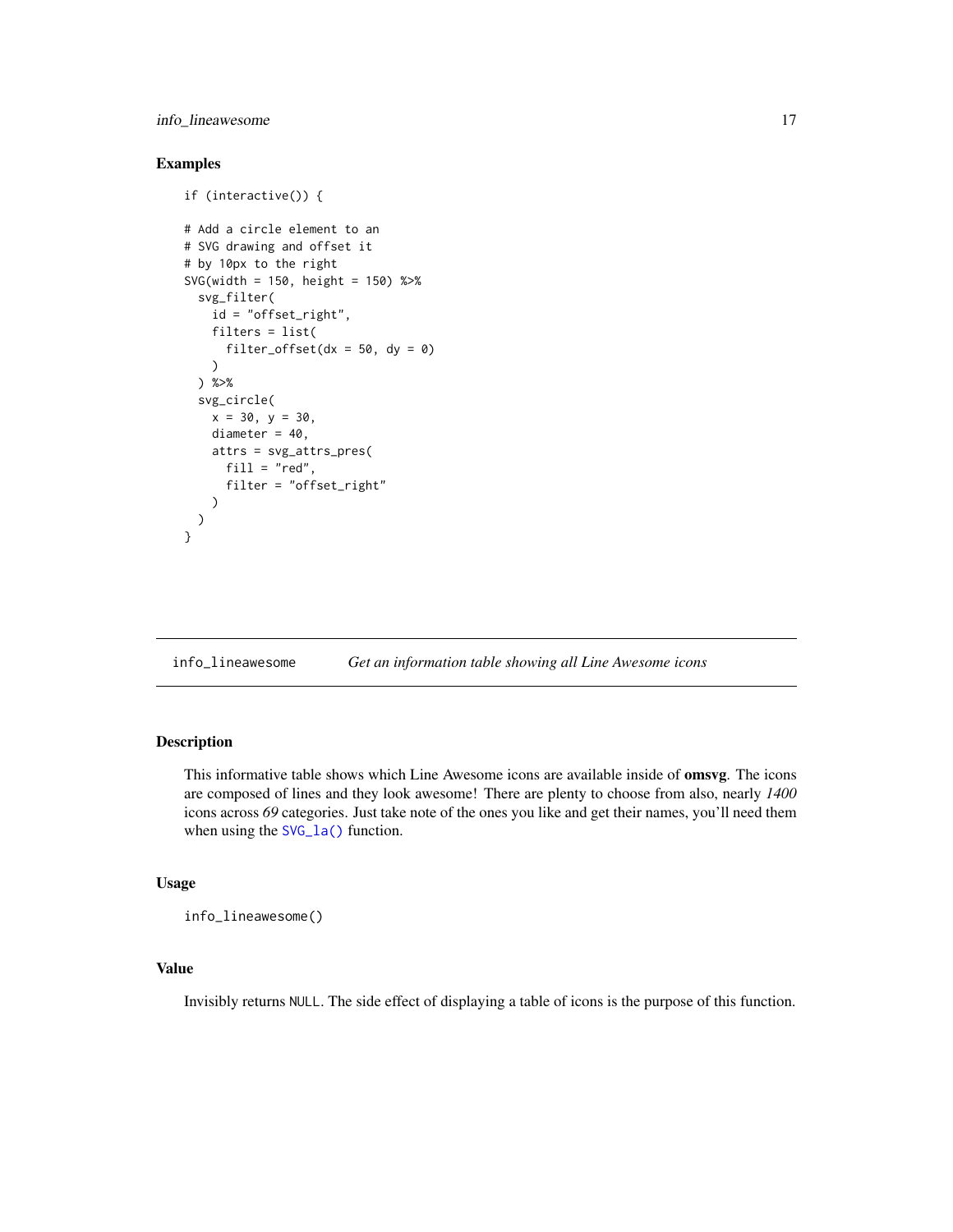<span id="page-17-1"></span><span id="page-17-0"></span>

#### Description

The linear() function can be used as a value for the easing\_fn argument, which is available in every anim\_\*() function (e.g., [anim\\_position\(\)](#page-5-1)).

# Usage

linear()

# Value

A linear function call as a string for use as a CSS property.

<span id="page-17-3"></span>step\_end *Use a 'step-end' animation*

#### Description

The step\_end() function can be used as a value for the easing\_fn argument, which is available in every anim\_\*() function (e.g., [anim\\_position\(\)](#page-5-1)).

#### Usage

step\_end()

#### Value

A step-end function call as a string for use as a CSS property.

<span id="page-17-2"></span>step\_start *Use a 'step-start' animation*

# Description

The step\_start() function can be used as a value for the easing\_fn argument, which is available in every anim\_\*() function (e.g., [anim\\_position\(\)](#page-5-1)).

#### Usage

```
step_start()
```
#### Value

A step-start function call as a string for use as a CSS property.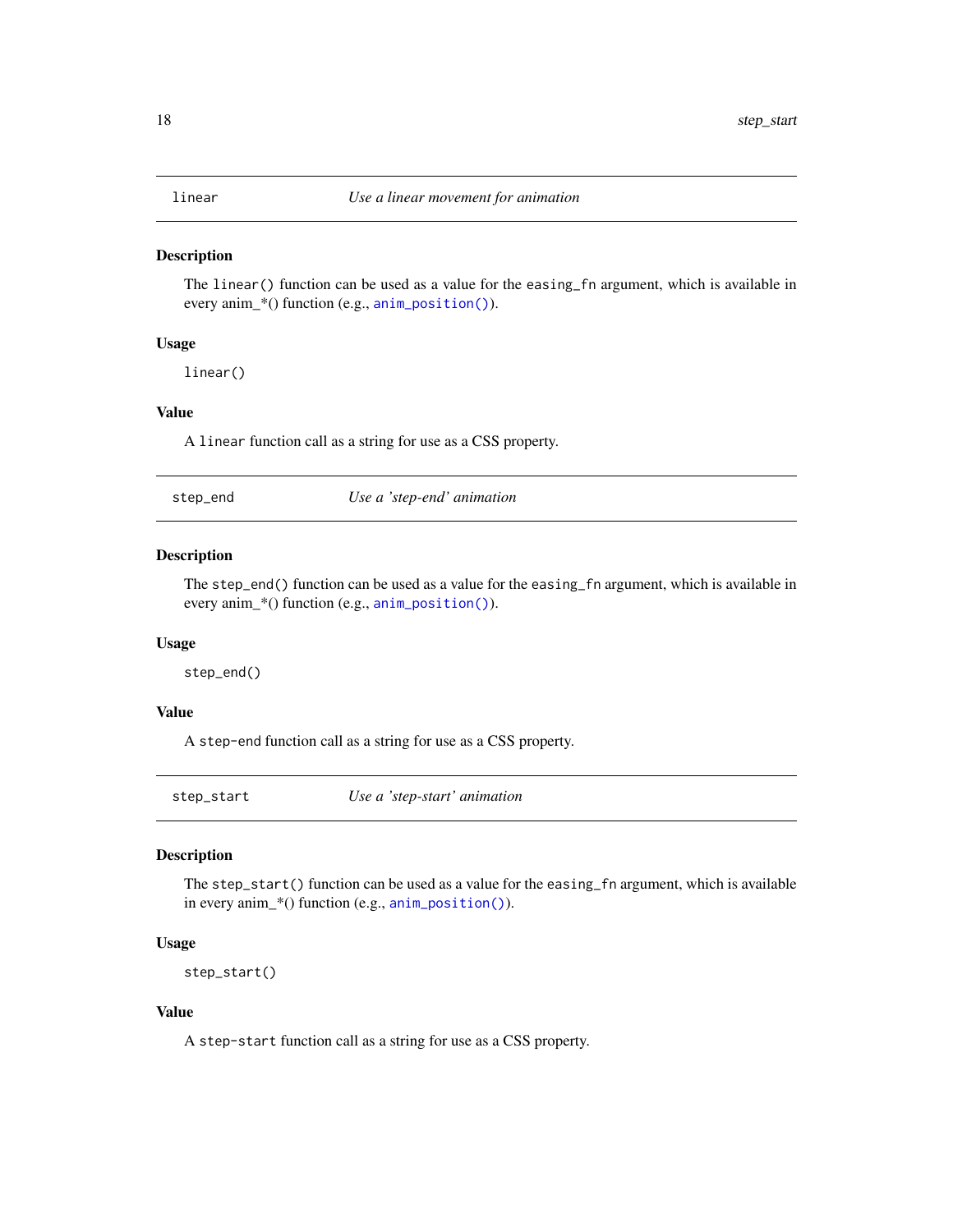# <span id="page-18-1"></span><span id="page-18-0"></span>Description

The SVG() function is the entry point for building an SVG from the ground up. We can provide predefined height and width attributes that define the canvas size for the SVG. From here, we would want to use functions that add elements to the SVG object (e.g., [svg\\_rect\(\)](#page-40-1), [svg\\_circle\(\)](#page-24-1), etc.) and thus progressively build the graphic.

#### Usage

```
SVG(
  width = NULL,
  height = NULL,viewbox = NULL,
  title = NULL,
  desc = NULL,incl_xmlns = FALSE,
  oneline = FALSE,
  anim_iterations = "infinite"
)
```

| width, height | The width and height attributes on the top-level <svg> element. Both of these<br/>attributes are optional but, if provided, take in a variety of dimensions and key-<br/>words. If numerical values are solely used, they are assumed to be 'px' length<br/>values. Dimensions can be percentage values (i.e., "75%") or length values with<br/>the following units: "em", "ex", "px", "in", "cm", "mm", "pt", and "pc". Using<br/>NULL, the default, excludes the attribute.</svg> |
|---------------|-------------------------------------------------------------------------------------------------------------------------------------------------------------------------------------------------------------------------------------------------------------------------------------------------------------------------------------------------------------------------------------------------------------------------------------------------------------------------------------|
| viewbox       | An optional set of dimensions that defines the SVG viewBox attribute. The<br>viewBox for an SVG element is the position and dimension, in user space, of an<br>SVG viewport. If supplied, this could either be in the form of a four-element, nu-<br>meric vector corresponding to the "min-x", "min-y", "width", and "height"<br>of the rectangle, or, as TRUE which uses the vector $c(0,0,width, height)$ . Us-<br>ing NULL, the default, excludes this attribute.               |
| title         | The <title> tag for the finalized SVG.</title>                                                                                                                                                                                                                                                                                                                                                                                                                                      |
| desc          | The <desc> tag for the finalized SVG.</desc>                                                                                                                                                                                                                                                                                                                                                                                                                                        |
| incl_xmlns    | Should the xmlns attribute be included in the <svg> tag? This attribute is only<br/>required on the outermost svg element of SVG documents, and, it's unnecessary<br/>for inner svg elements or inside of HTML documents. By default, this is set to<br/>FALSE.</svg>                                                                                                                                                                                                               |
| oneline       | An option to compress the resulting SVG tags such that they are reduced to one<br>line.                                                                                                                                                                                                                                                                                                                                                                                             |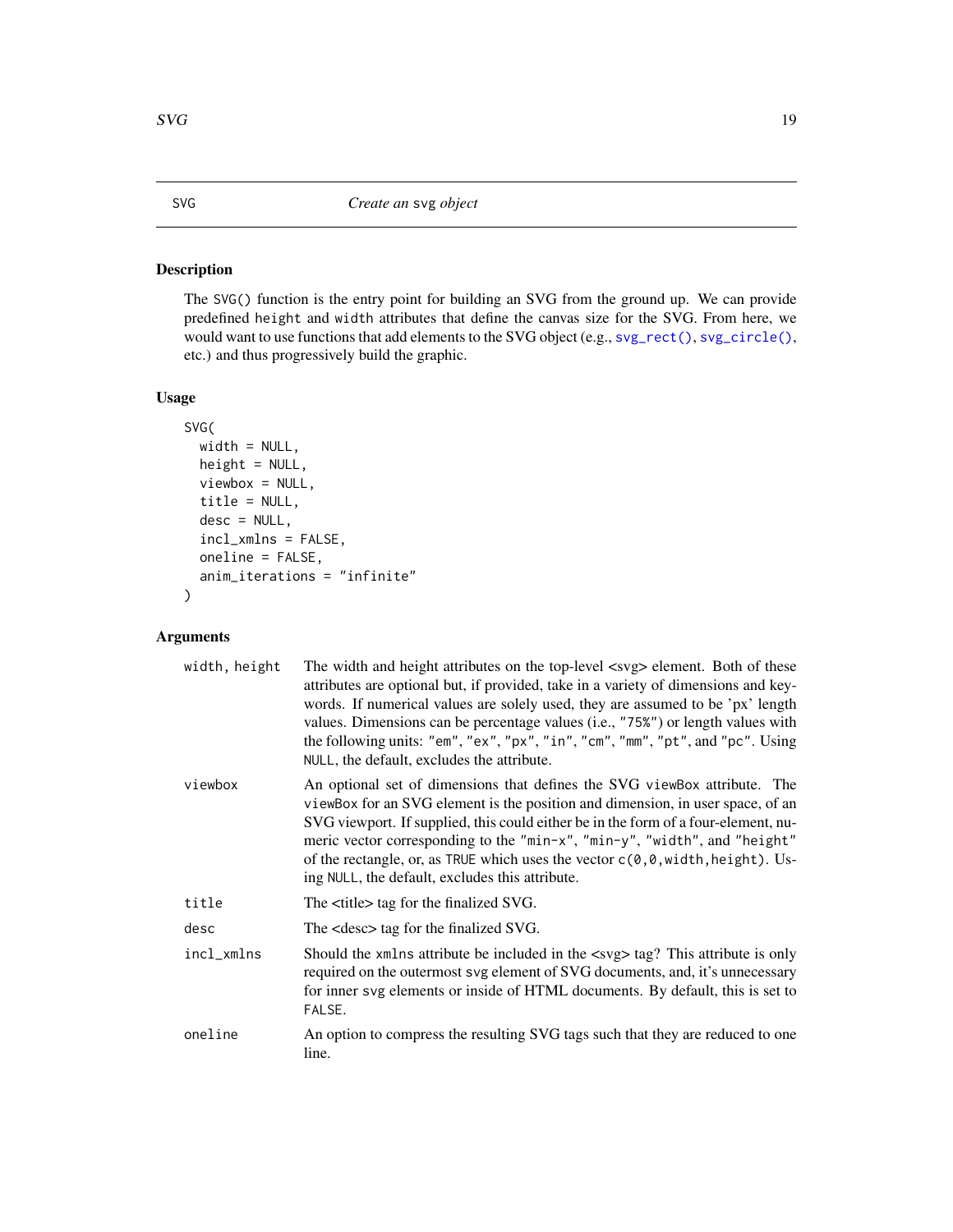```
anim_iterations
```
How many should an SVG animation (if defined by use of the [anims\(\)](#page-1-1) function) be played? By default this is "infinite" (i.e., looped indefinitely) but we can specify the animation iteration count as a positive number.

#### Value

An svg object.

#### Examples

```
if (interactive()) {
# Create an SVG with nothing drawn
# within it
svg <- SVG(width = 200, height = 100)
# Add a rectangle and then a circle
svg < -svg %>%
 svg\_rect(x = 20, y = 20, width = 40, height = 40) %>%
 svg\_circle(x = 100, y = 40, diameter = 40)}
```
SVG\_ *Create a compact* svg *object*

# **Description**

The SVG\_() function is a variation on [SVG\(\)](#page-18-1) (the entry point for building an SVG) in that the output tags will be as compact as possible (fewer linebreaks, less space characters). This is a reasonable option if the eventual use for the generated SVG is as inline SVG within HTML documents.

#### Usage

 $SVG_{(width = NULL, height = NULL, viewbox = TRUE)}$ 

#### Arguments

width The width and height attributes on the top-level  $\langle s \rangle$  element. Both of these attributes are optional but, if provided, take in a variety of dimensions and keywords. If numerical values are solely used, they are assumed to be 'px' length values. Dimensions can be percentage values (i.e., "75%") or length values with the following units: "em", "ex", "px", "in", "cm", "mm", "pt", and "pc". Using NULL, the default, excludes the attribute.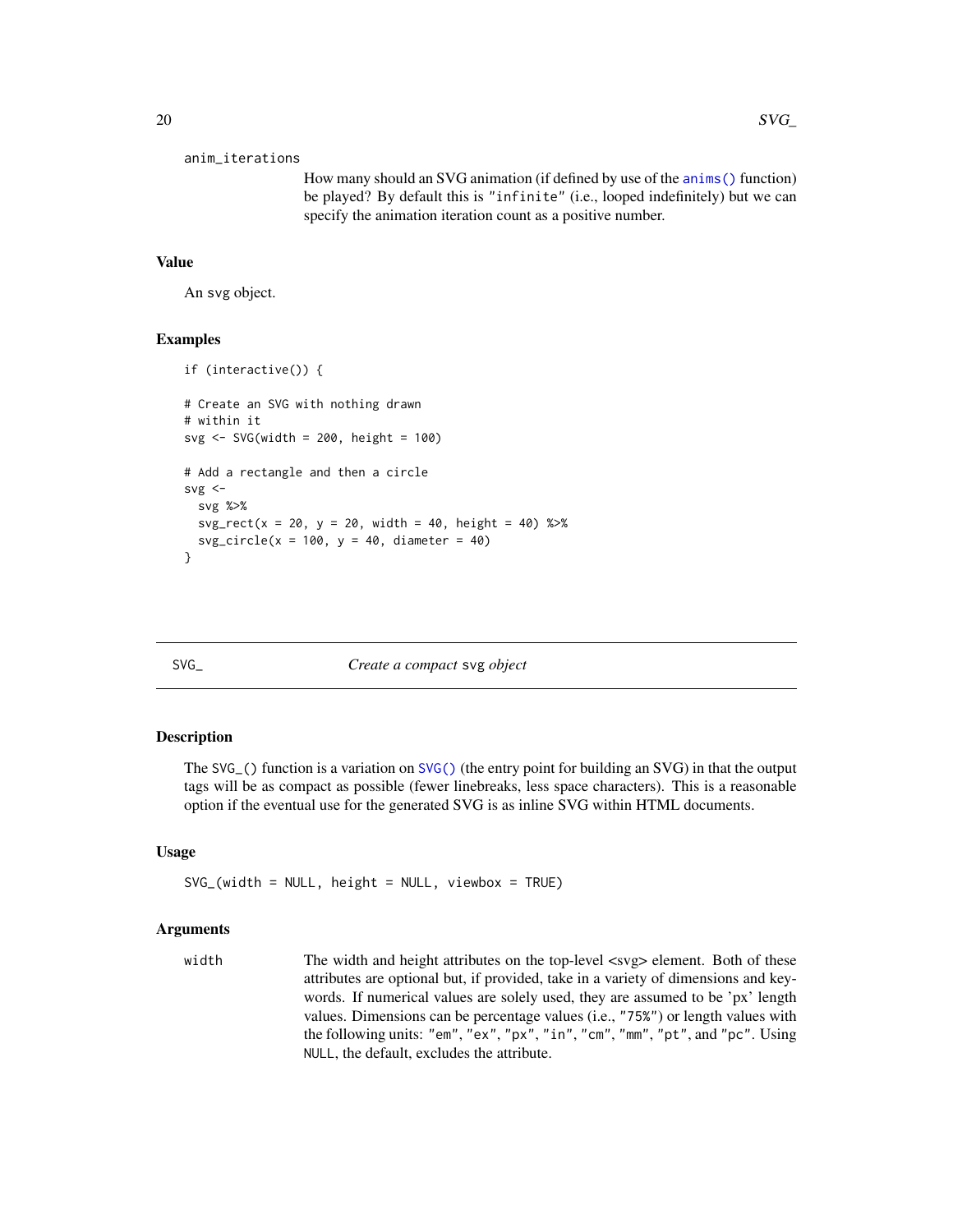<span id="page-20-0"></span>

| height  | The width and height attributes on the top-level <svg> element. Both of these<br/>attributes are optional but, if provided, take in a variety of dimensions and key-<br/>words. If numerical values are solely used, they are assumed to be 'px' length<br/>values. Dimensions can be percentage values (i.e., "75%") or length values with<br/>the following units: "em", "ex", "px", "in", "cm", "mm", "pt", and "pc". Using<br/>NULL, the default, excludes the attribute.</svg> |
|---------|-------------------------------------------------------------------------------------------------------------------------------------------------------------------------------------------------------------------------------------------------------------------------------------------------------------------------------------------------------------------------------------------------------------------------------------------------------------------------------------|
| viewbox | An optional set of dimensions that defines the SVG viewBox attribute. The<br>viewBox for an SVG element is the position and dimension, in user space, of an<br>SVG viewport. If supplied, this could either be in the form of a four-element, nu-<br>meric vector corresponding to the "min-x", "min-y", "width", and "height"<br>of the rectangle, or, as TRUE which uses the vector $c(0,0,w)$ width, height). Us-<br>ing NULL, the default, excludes this attribute.             |

#### Value

An svg object.

# Examples

```
if (interactive()) {
# Create a simple SVG with a rectangle and a circle
svg \leftarrowSVG_(width = 100, height = 50) %>%
  svg\_rect(x = 0, y = 0, width = 30, height = 20) %>%
  svg\_circle(x = 50, y = 10, diameter = 20)}
```
<span id="page-20-1"></span>svg\_attrs\_pres *Define SVG presentation attributes for an element*

# Description

The svg\_attrs\_pres() helper function can be used to more easily generate a valid presentation attribute list for the attrs argument that is present in every SVG element function (e.g., [svg\\_rect\(\)](#page-40-1), [svg\\_text\(\)](#page-43-1), etc.). All of the presentation attributes formally included here as options can be animated.

#### Usage

```
svg_attrs_pres(
  stroke = NULL,
  stroke_width = NULL,
  stroke_opacity = NULL,
  fill = NULL,fill_opacity = NULL,
  font_family = NULL,
```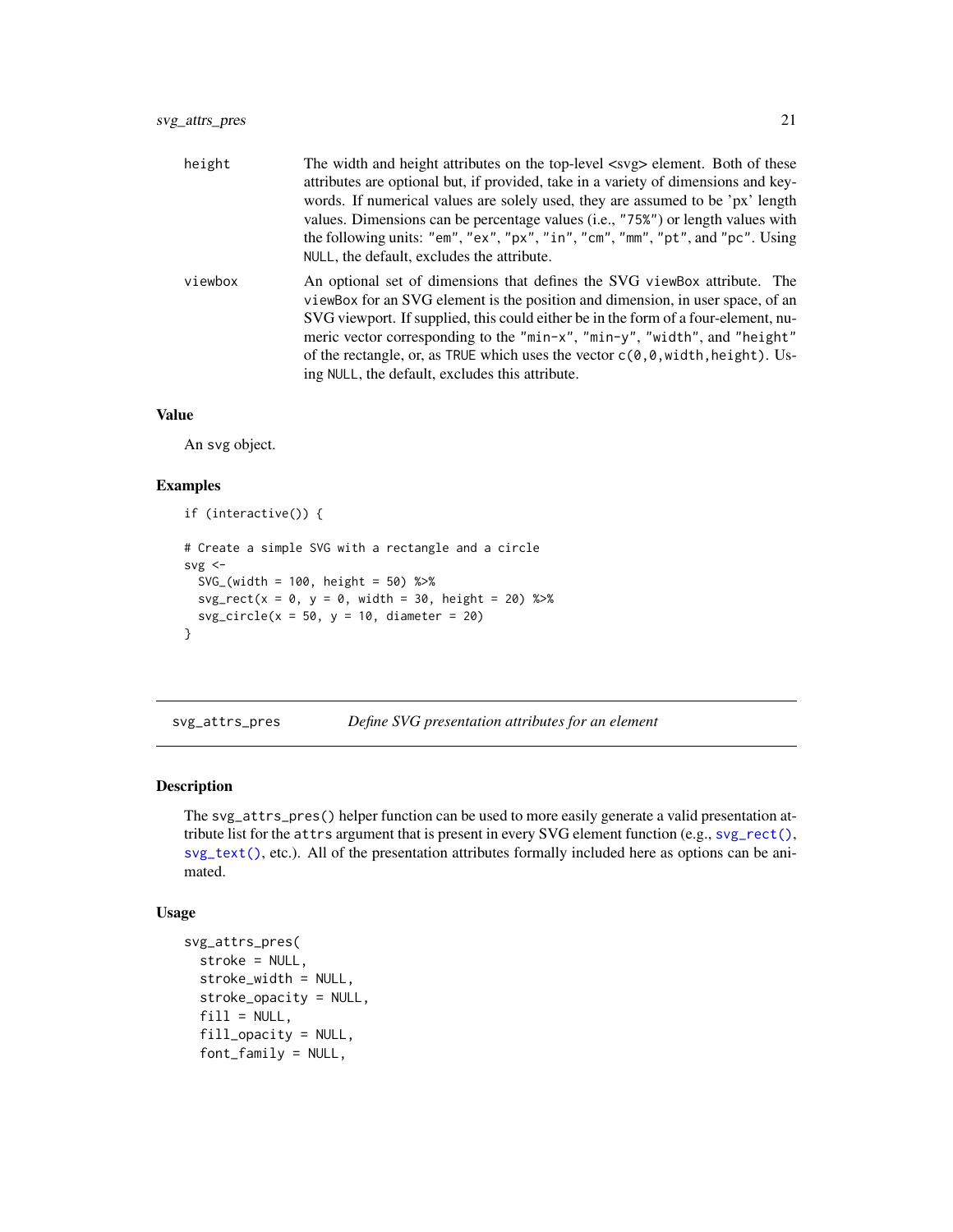22 svg\_attrs\_pres

```
font_size = NULL,
font_weight = NULL,
font_style = NULL,
text_decoration = NULL,
transform = NULL,
filter = NULL,
mask = NULL,clip_path = NULL,
clip_rule = NULL,
stroke_dasharray = NULL,
stroke_dashoffset = NULL,
stroke_linecap = NULL,
stroke_linejoin = NULL,
stroke_miterlimit = NULL,
fill_rule = NULL,
color = NULL,
opacity = NULL,color_interpolation = NULL,
color_interpolation_filters = NULL,
lighting_color = NULL,
flood_color = NULL,
flood_opacity = NULL,
stop_color = NULL,
stop_opacity = NULL,
font_variant = NULL,
font_stretch = NULL,
font_size_adjust = NULL,
text_anchor = NULL,
letter_spacing = NULL,
word_spacing = NULL,
dominant_baseline = NULL,
alignment_baseline = NULL,
baseline_shift = NULL,
direction = NULL,
writing_mode = NULL,
overflow = NULL,
marker_start = NULL,
marker_mid = NULL,
marker_end = NULL,
pointer_events = NULL,
cursor = NULL,vector_effect = NULL,
shape_rendering = NULL,
color_rendering = NULL,
text_rendering = NULL,
image_rendering = NULL,
display = NULL,
visibility = NULL
```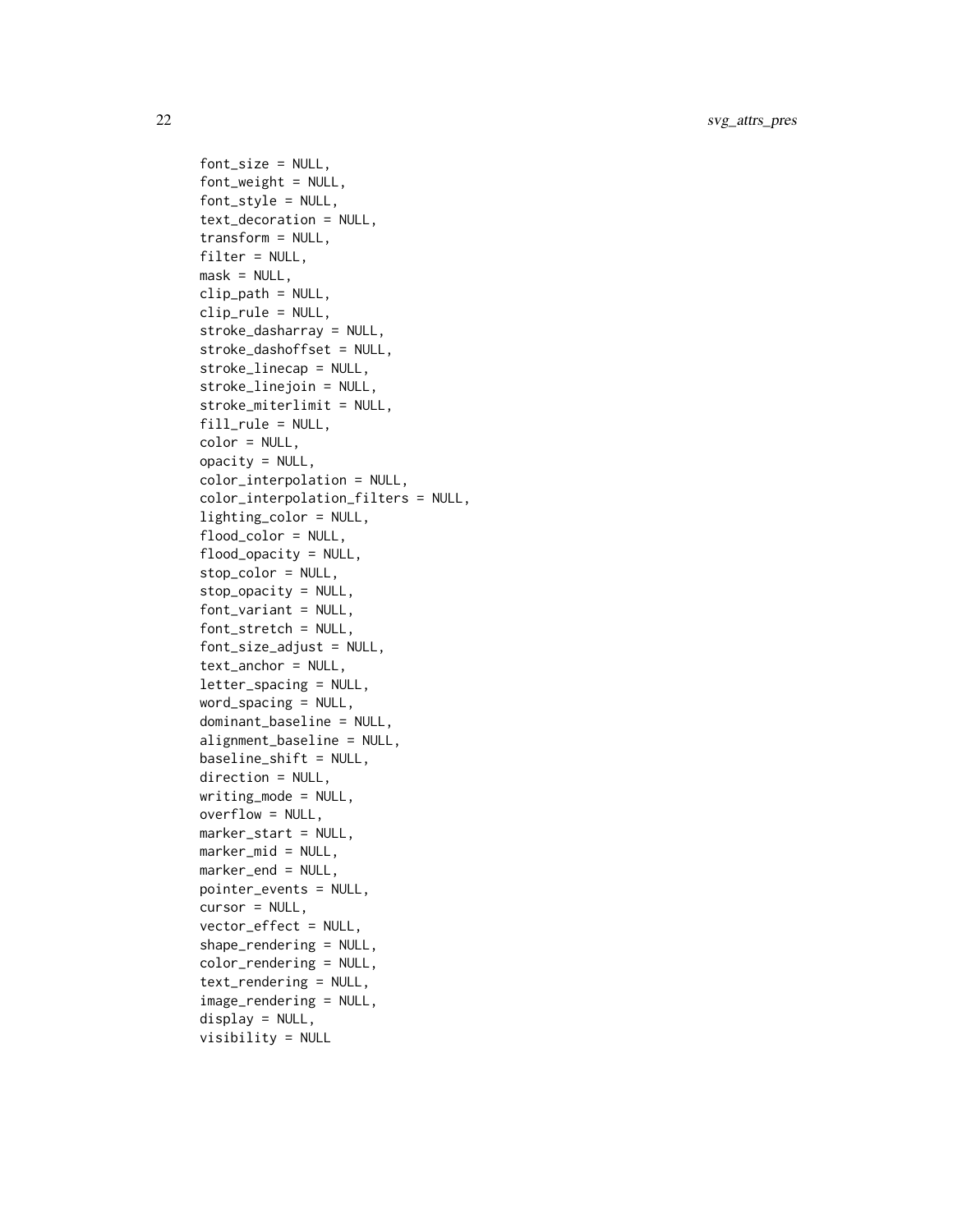$\overline{)}$ 

| stroke            | The color used to paint the outline of the shape.                                                                                                                             |
|-------------------|-------------------------------------------------------------------------------------------------------------------------------------------------------------------------------|
| stroke_width      | The width of the stroke to be applied to the shape. Can be expressed in px or<br>percentage units.                                                                            |
| stroke_opacity    | The opacity of the stroke of a shape. We can use a real number from $\theta$ to 1 or a<br>value in percentage units.                                                          |
| fill              | The color used to fill the inside of the element.                                                                                                                             |
| fill_opacity      | The opacity of the color or the content the current object is filled with. We can<br>use a real number from 0 to 1 or a value in percentage units.                            |
| font_family       | Which font family will be used to render the text of the element?                                                                                                             |
| font_size         | The size of the font.                                                                                                                                                         |
| font_weight       | The weight or boldness of the font. Possible values are "normal", "bold",<br>"lighter", "bolder", and the values 100, 200, and so on, up to 900.                              |
| font_style        | Whether a font should be styled with a "normal", "italic", or "oblique" face<br>from its font_family.                                                                         |
| text_decoration   |                                                                                                                                                                               |
|                   | Add decorative lines on text. Options are "underline", "overline", "line-through",<br>and "blink".                                                                            |
| transform         | A list of transform definitions that are applied to an element and the element's<br>children.                                                                                 |
| filter            | The filter effects defined by a <filter> element that shall be applied to its element.<br/>Requires a reference to a <filter> id attribute.</filter></filter>                 |
| mask              | The mask defined by a <mask> element that shall be applied to its element.<br/>Requires a reference to a <mask> id attribute.</mask></mask>                                   |
| clip_path         | The clipping path defined by a $\langle$ clipPath> element that shall be applied to its<br>element. Requires a reference to a <clippath> id attribute.</clippath>             |
| clip_rule         | A rule for determining what side of a path is inside of a shape in order to know<br>how clip_path should clip its target. Options are "nonzero", "evenodd", and<br>"inherit". |
| stroke_dasharray  |                                                                                                                                                                               |
|                   | The pattern of dashes and gaps used to paint the outline of the shape.                                                                                                        |
| stroke_dashoffset |                                                                                                                                                                               |
|                   | Defines an offset on the rendering of the associated dash array.                                                                                                              |
|                   | stroke_linecap The shape to be used at the end of open subpaths when they are stroked. We can<br>use the options "butt", "round", or "square".                                |
| stroke_linejoin   |                                                                                                                                                                               |
|                   | The shape to be used at the corners of paths when they are stroked ("arcs",<br>"bevel", "miter", "miter-clip", and "round").                                                  |
| stroke_miterlimit |                                                                                                                                                                               |
|                   | The limit on the ratio of the miter length to the stroke_width Used to draw a<br>miter join. A numeric value should be used to define the limit.                              |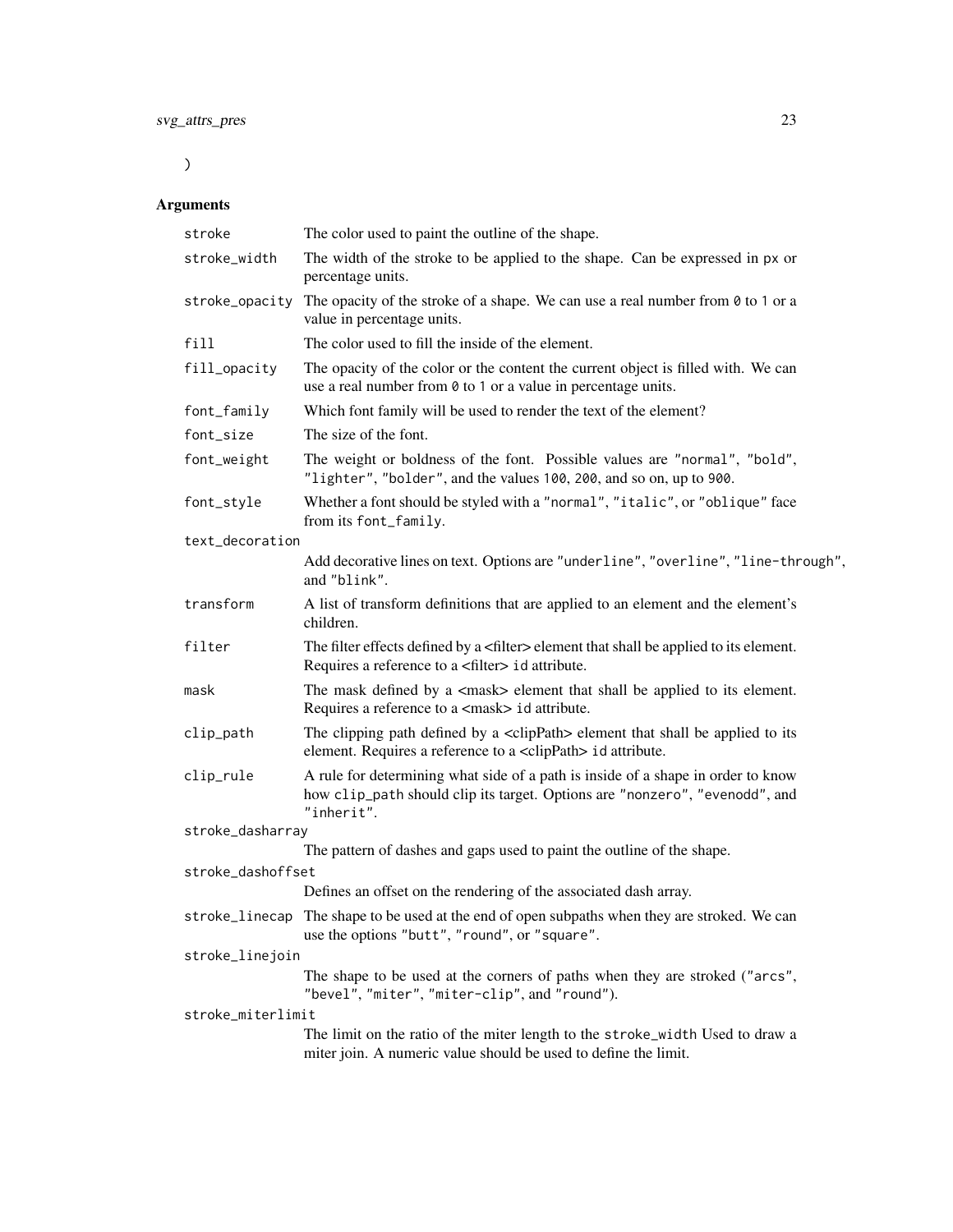| fill_rule                    | A rule for determining what side of a path is inside of a shape. Options are<br>"nonzero", "evenodd", and "inherit".                                                                                                                                                                                             |
|------------------------------|------------------------------------------------------------------------------------------------------------------------------------------------------------------------------------------------------------------------------------------------------------------------------------------------------------------|
| color                        | Potentially provides an indirect value (as the current Color) for fill, stroke,<br>stop_color, flood_color and lighting_color options.                                                                                                                                                                           |
| opacity                      | Specifies the transparency of an object or a group of objects. We can use a real<br>number from $\theta$ to 1 or a value in percentage units.                                                                                                                                                                    |
| color_interpolation          |                                                                                                                                                                                                                                                                                                                  |
|                              | The color space for gradient interpolations, color animations, and alpha com-<br>positing. Allowed values are: "auto", "sRGB", "linearRGB", and "inherit".                                                                                                                                                       |
| color_interpolation_filters  |                                                                                                                                                                                                                                                                                                                  |
|                              | The color space for imaging operations performed via filter effects. Allowed<br>values are: "auto", "sRGB", "linearRGB", and "inherit".                                                                                                                                                                          |
|                              | lighting_color The color of the light source for filter primitives elements <fespecularlighting><br/>and <fediffuselighting>.</fediffuselighting></fespecularlighting>                                                                                                                                           |
| flood_color, flood_opacity   |                                                                                                                                                                                                                                                                                                                  |
|                              | The color and opacity level to use to flood the current filter primitive subregion<br>defined through the <feflood> or <fedropshadow> element.</fedropshadow></feflood>                                                                                                                                          |
| stop_color, stop_opacity     |                                                                                                                                                                                                                                                                                                                  |
|                              | Sets the color and opacity at a gradient stop.                                                                                                                                                                                                                                                                   |
| font_variant                 | Determines whether a font should be used with some of their variation such as<br>small caps or ligatures.                                                                                                                                                                                                        |
| font_stretch                 | Allows for a selection of a normal, condensed, or expanded face from a font.                                                                                                                                                                                                                                     |
| font_size_adjust             |                                                                                                                                                                                                                                                                                                                  |
|                              | Specifies that the font size should be chosen based on the height of lowercase<br>letters rather than the height of capital letters.                                                                                                                                                                             |
| text_anchor                  | The vertical alignment a string of text. We can use the values "start", "middle",<br>"end", or "inherit".                                                                                                                                                                                                        |
| letter_spacing, word_spacing |                                                                                                                                                                                                                                                                                                                  |
|                              | The spacing between text characters and between words.                                                                                                                                                                                                                                                           |
| dominant_baseline            |                                                                                                                                                                                                                                                                                                                  |
|                              | The baseline used to align the box's text and inline-level contents. The op-<br>tions for this are: "auto", "text-bottom", "alphabetic", "ideographic",<br>"middle", "central", "mathematical", "hanging", and "text-top".                                                                                       |
| alignment_baseline           |                                                                                                                                                                                                                                                                                                                  |
|                              | Determines how an object is to be aligned along the font baseline with re-<br>spect to its parent. Allowed values are: "auto", "baseline", "before-edge",<br>"text-before-edge", "middle", "central", "after-edge", "text-after-edge",<br>"ideographic", "alphabetic", "hanging", "mathematical", and "inherit". |
|                              | baseline_shift An option for repositioning of the dominant-baseline relative to the dominant-<br>baseline of the parent text content element. Valid options are: "auto", "baseline",<br>"super", "sub", "inherit", a length value, or a percentage value.                                                        |
| direction                    | The base writing direction of text. Can be either "1tr", "rt1", or "inherit".                                                                                                                                                                                                                                    |
| writing_mode                 | The initial inline-progression-direction for a <text> element (can be left-to-right,<br/>right-to-left, or top-to-bottom). Valid values are "1r-tb", "r1-tb", "tb-r1",<br/>"<math>1r</math>", "<math>r1</math>", "<math>tb</math>", or "<math>inherit</math>".</text>                                            |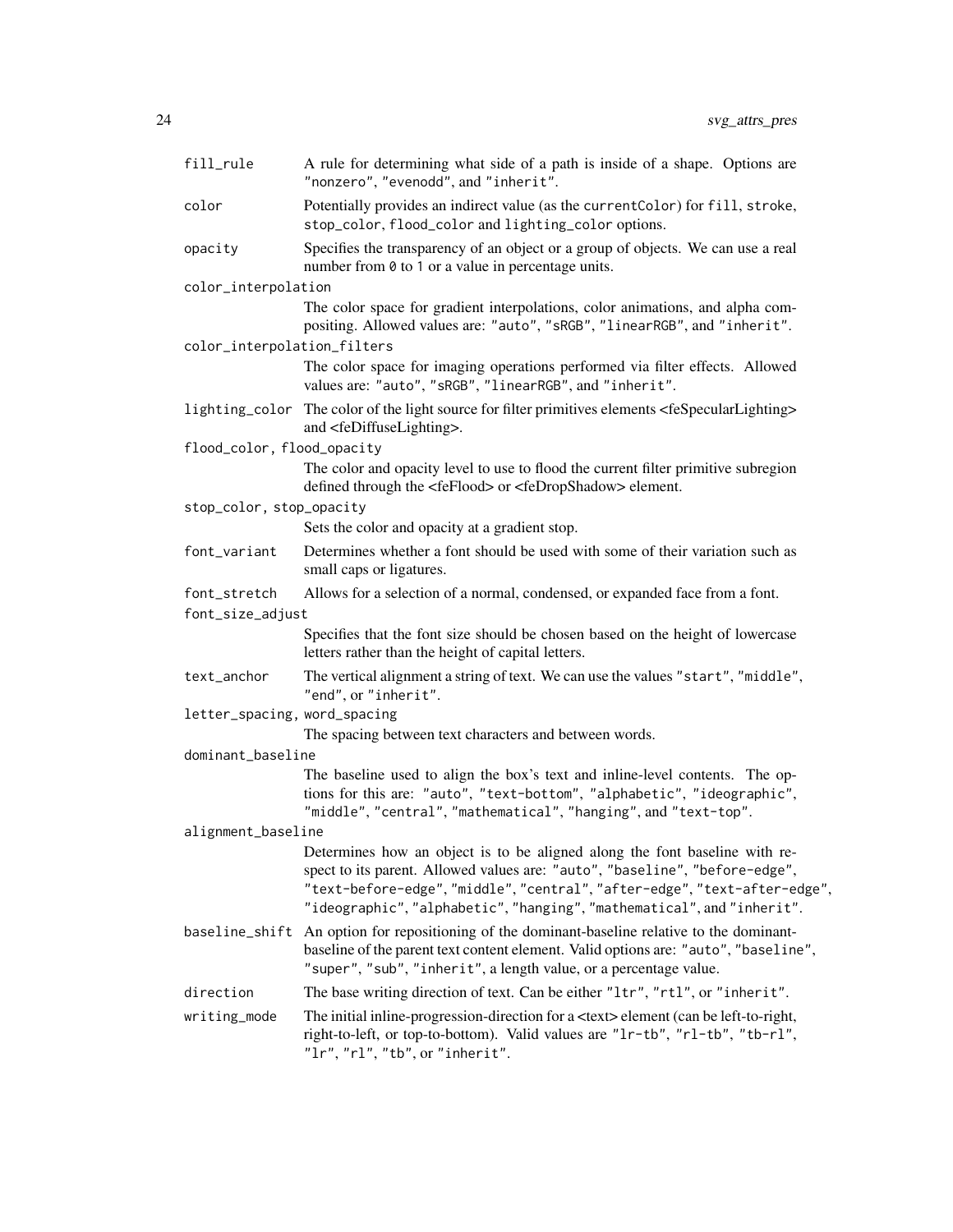<span id="page-24-0"></span>overflow The overflow behavior for the content of a block-level element when it overflows the element's box. Options are: "visible", "hidden", "scroll", "auto", and "inherit".

marker\_start, marker\_mid, marker\_end

The arrowhead or polymarker that will be drawn at the first node, the final node, or, the in-between nodes. This applies to a  $\epsilon$  at  $\epsilon$  belement or a basic shape. These attributes can be applied to any element but only have an effect on the following seven elements: <rect>, <circle>, <ellipse>, <line>, <path>, <polygon>, and <polyline>. Requires a reference to a <marker> id attribute (defined within the SVG's <defs> area).

- pointer\_events Defines whether or when an element may be the target of a mouse event. Options are: "bounding-box", "visiblePainted", "visibleFil", "visibleStroke", "visible"| "painted", "fill", "stroke", "all", and "none".
- cursor The mouse cursor displayed when the mouse pointer is over an element.
- vector\_effect The vector effect to use when drawing an object. Options are: "default", "non-scaling", "stroke", and "inherit".
- shape\_rendering, color\_rendering, text\_rendering, image\_rendering A quality setting parameter for shapes, color interpolation and compositing, text, and image processing. All of the rendering attributes can use the "auto" and "optimizeSpeed" directives. For shape rendering, we can elect for "crispEdges", "geometricPrecision", or just "inherit". When rendering color, additional choices are "optimizeQuality" and "inherit". Text rendering allows us the additional "optimizeLegibility", "geometricPrecision", and "inherit" options. With image rendering, we can furthermore choose to "optimizeSpeed". display Allows for control of the rendering of graphical or container elements. A value of "none" indicates that the given element and its children will not be rendered. Any value other than "none" or "inherit" indicates that the given element will be rendered by the browser. visibility The visibility attribute lets us control the visibility of graphical elements. With a value of "hidden" or "collapse", the element is invisible.

#### Value

A named list of presentational SVG properties. This object can be used as a value for the attrs argument, which is present in every SVG element function (e.g,. [svg\\_rect\(\)](#page-40-1)).

<span id="page-24-1"></span>svg\_circle *Addition of a* circle *element*

#### Description

The svg\_circle() function adds a circle to an svg object. The position of the circle is given by x and y, and this refers to the center point of the point of the circle. The diameter of the circle is given in units of px.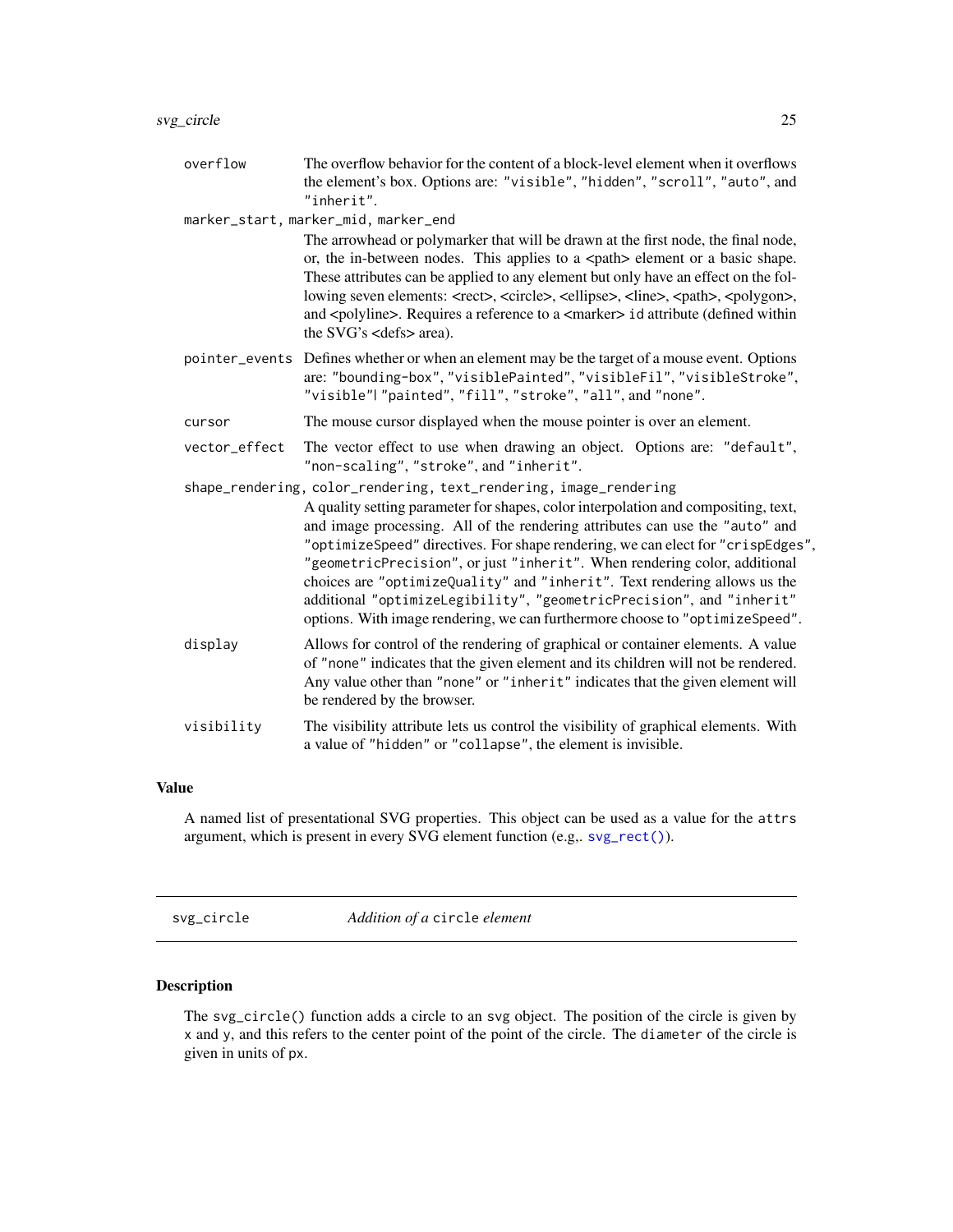# Usage

```
svg_circle(
 svg,
 x,
 y,
 diameter,
 stroke = NULL,
 stroke_width = NULL,
 fill = NULL,opacity = NULL,
 atts = list(),anims = list(),filters = list(),
 id = NULL)
```
# Arguments

| svg          | The svg object that is created using the $SVG()$ function.                                                                                                                                                                                                                |
|--------------|---------------------------------------------------------------------------------------------------------------------------------------------------------------------------------------------------------------------------------------------------------------------------|
| x, y         | The x and y positions of the center of the circle to be drawn. The x and y values<br>are relative to upper left of the SVG drawing area.                                                                                                                                  |
| diameter     | The diameter of the circle shape in units of px.                                                                                                                                                                                                                          |
| stroke       | The color of the stroke applied to the element (i.e., the outline).                                                                                                                                                                                                       |
| stroke_width | The width of the stroke in units of pixels.                                                                                                                                                                                                                               |
| fill         | The fill color of the element.                                                                                                                                                                                                                                            |
| opacity      | The opacity of the element. Must be a value in the range of $\theta$ to 1.                                                                                                                                                                                                |
| attrs        | A presentation attribute list. The helper function svg_attrs_pres() can help<br>us easily generate this named list object. For the most part, the list's names are<br>the presentation attribute names and the corresponding values are the matching<br>attribute values. |
| anims        | An animation directive list for the element. This should be structured using the<br>anims() function.                                                                                                                                                                     |
| filters      | A filter directive list for the element. This is easily created by using a list of fil-<br>$ter$ <sub>(e.g.,</sub> list(filter_gaussian_blur(2),filter_drop_shadow(2,2))).                                                                                                |
| id           | An optional ID value to give to the built tag. This is useful for modifying this<br>element in a later function call or for interacting with CSS.                                                                                                                         |

# Value

An svg object.

# Examples

```
if (interactive()) {
```
# Create an SVG with a single

<span id="page-25-0"></span>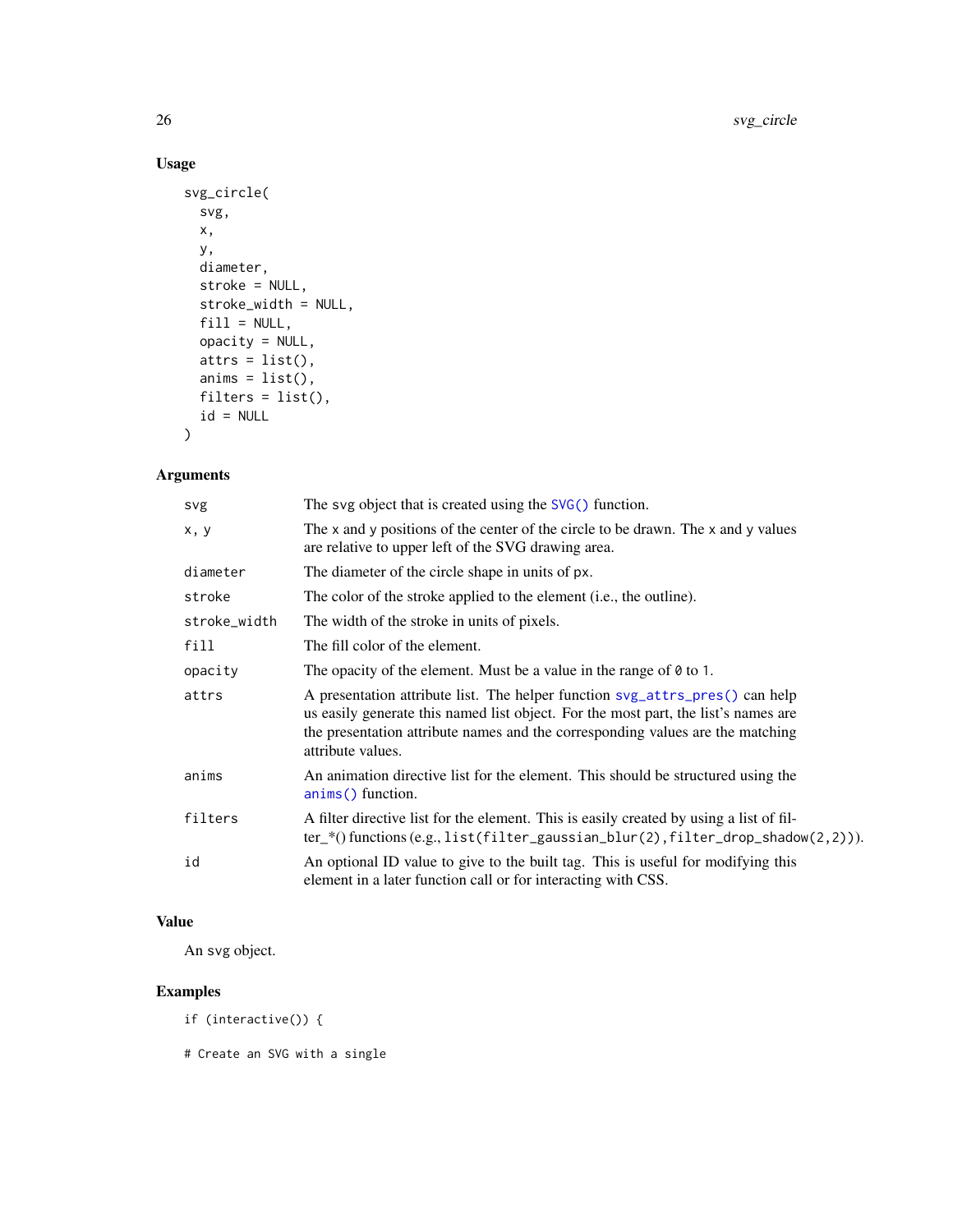# <span id="page-26-0"></span>svg\_ellipse 27

```
# circle element
svg \leftarrowSVG(width = 80, height = 80) %>%
    svg_circle(
      x = 30, y = 30,diameter = 40,
      stroke = "magenta",
      fill = "olive"
    \lambda}
```
# svg\_ellipse *Addition of an* ellipse *element*

# Description

The svg\_ellipse() function adds an ellipse to an svg object. The position of the ellipse is given by x and y, and they refer to the center point of the point of the ellipse. The width and the height, both in units of px, provide the horizontal and vertical extents of the ellipse.

#### Usage

```
svg_ellipse(
  svg,
  x,
 y,
 width,
 height,
  stroke = NULL,
  stroke_width = NULL,
  fill = NULL,opacity = NULL,
  atts = list(),anims = list(),filters = list(),
  id = NULL)
```

| svg           | The svg object that is created using the $SVG()$ function.                                                                                                                                                                    |
|---------------|-------------------------------------------------------------------------------------------------------------------------------------------------------------------------------------------------------------------------------|
| x, y          | The x and y positions of the center of the ellipse to be drawn. The x and y values<br>are relative to upper left of the SVG drawing area.                                                                                     |
| width, height | The width and height of the ellipse that is to be drawn. The width is the overall<br>width of the ellipse in the 'x' direction, centered on point x. The height is the<br>distance in the 'y' direction, centered on point y. |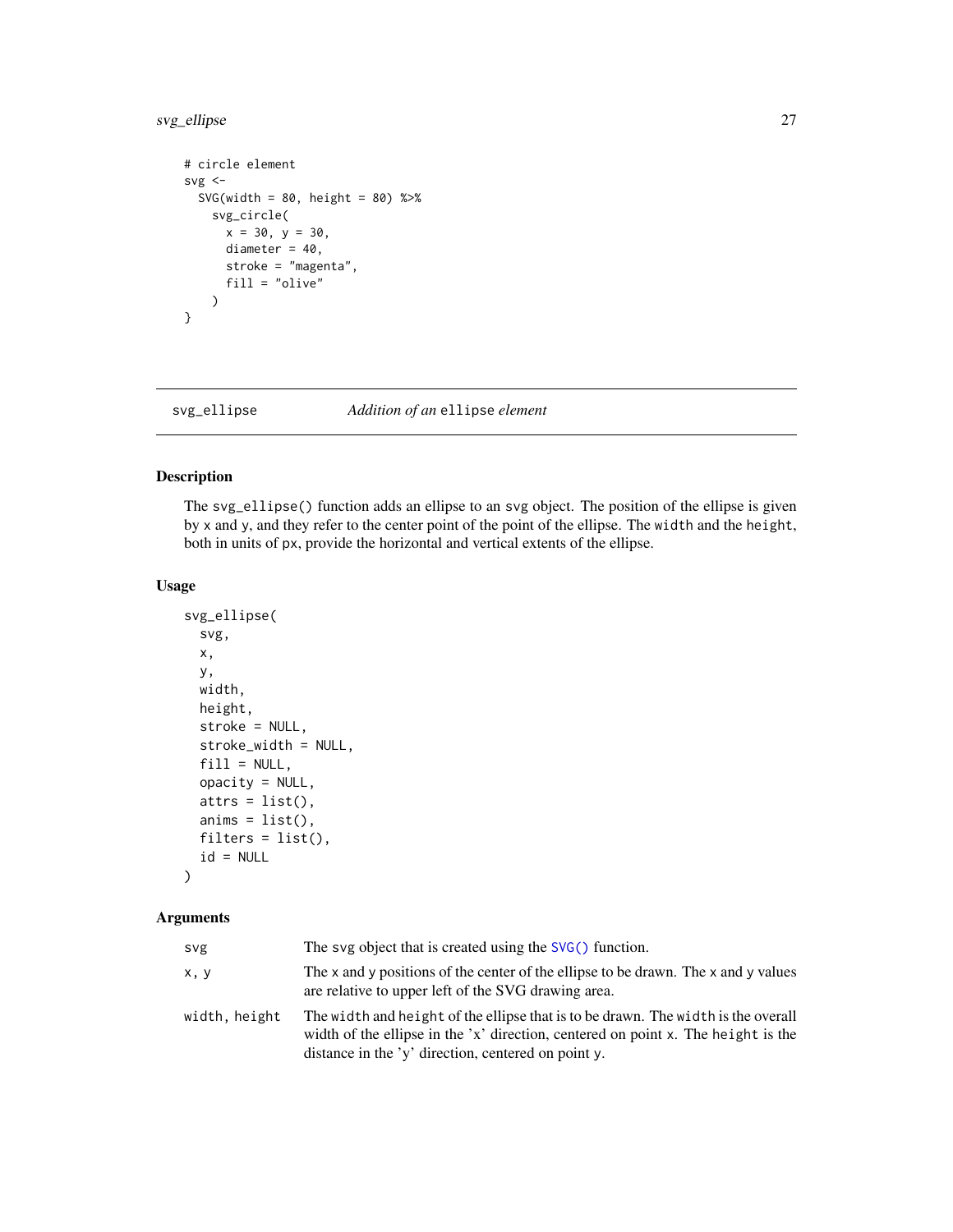<span id="page-27-0"></span>

| stroke       | The color of the stroke applied to the element (i.e., the outline).                                                                                                                                                                                                       |
|--------------|---------------------------------------------------------------------------------------------------------------------------------------------------------------------------------------------------------------------------------------------------------------------------|
| stroke_width | The width of the stroke in units of pixels.                                                                                                                                                                                                                               |
| fill         | The fill color of the element.                                                                                                                                                                                                                                            |
| opacity      | The opacity of the element. Must be a value in the range of $\theta$ to 1.                                                                                                                                                                                                |
| attrs        | A presentation attribute list. The helper function svg_attrs_pres() can help<br>us easily generate this named list object. For the most part, the list's names are<br>the presentation attribute names and the corresponding values are the matching<br>attribute values. |
| anims        | An animation directive list for the element. This should be structured using the<br>anims() function.                                                                                                                                                                     |
| filters      | A filter directive list for the element. This is easily created by using a list of fil-<br>$ter$ (functions (e.g., list(filter_gaussian_blur(2), filter_drop_shadow(2,2))).                                                                                               |
| id           | An optional ID value to give to the built tag. This is useful for modifying this<br>element in a later function call or for interacting with CSS.                                                                                                                         |

#### Value

An svg object.

#### Examples

```
if (interactive()) {
# Create an SVG with a single
# ellipse element
svg \leftarrowSVG(width = 60, height = 60) %>%
    svg_ellipse(
     x = 30, y = 30,width = 50, height = 30,
      fill = "purple")
}
```
svg\_filter *Build an SVG* <filter>

# Description

The svg\_filter() let's us create a named <filter> element that we can apply to any SVG elements (such as shapes). We can bundle one or more filter elements by supplying a list of filter\_\*() calls to the filters argument.

#### Usage

```
svg_filter(svg, id, width = NULL, height = NULL, filters = list())
```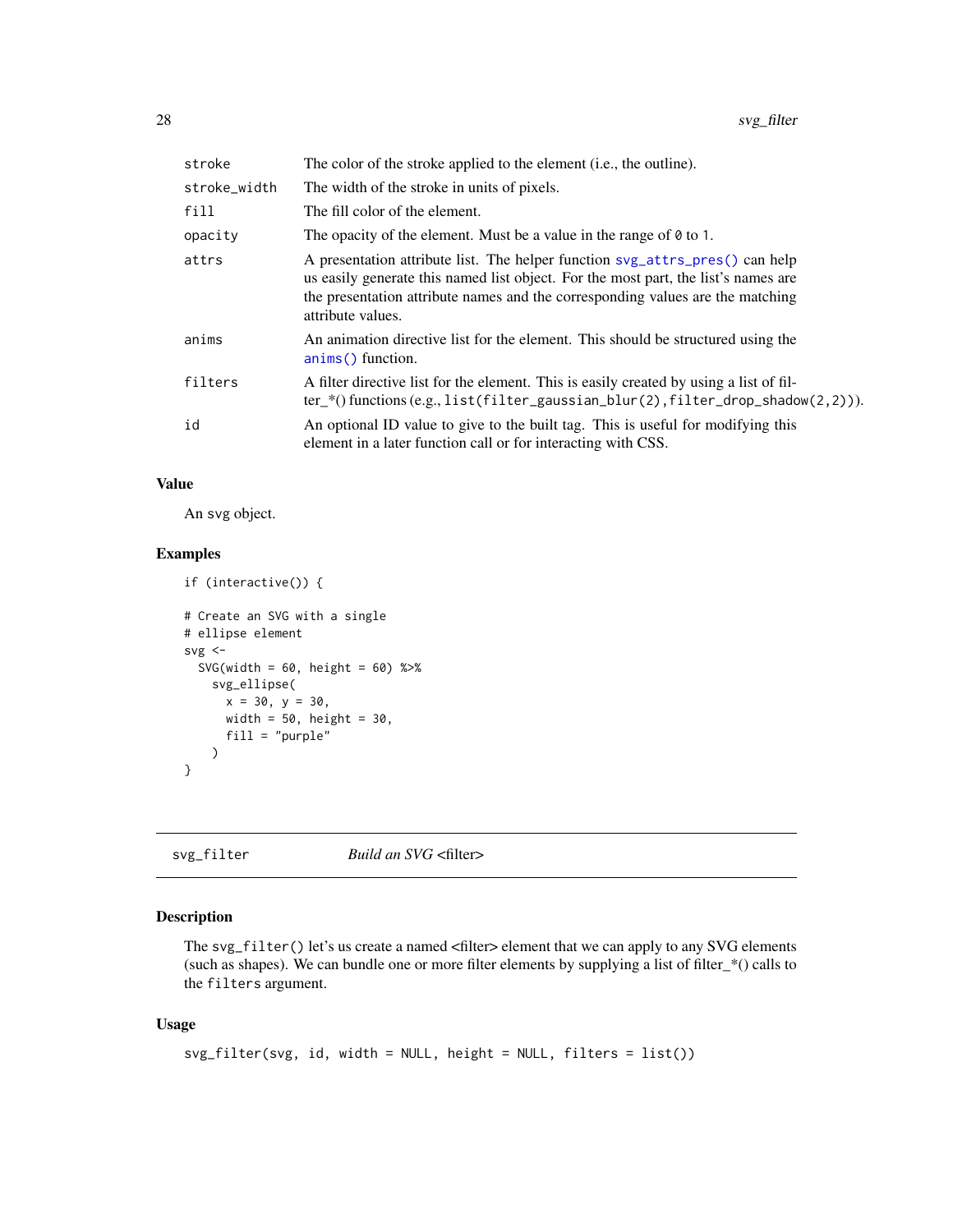# <span id="page-28-0"></span>svg\_group 29

#### Arguments

| svg           | The svg object that is created using the SVG() function.                                                                     |
|---------------|------------------------------------------------------------------------------------------------------------------------------|
| id            | The ID value to assign to the filter. This must be provided and it should be<br>unique among all <filter> elements.</filter> |
| width, height | The lengths of width and height define the extent of the filter.                                                             |
| filters       | A list of filter_*() function calls. Examples include filter_image() and filter_gaussian_blur().                             |

# Value

An svg object.

#### Examples

```
if (interactive()) {
# Set up an `svg_filter()` (called
# `"blur"`) that has the blur effect
# (using the `filter_gaussian_blur()`
# function); have the ellipse element
# use the filter by referencing it
# by name via the `"filter"` attribute
SVG(width = 200, height = 100) %>%
  svg_filter(
   id = "blur",filters = list(
      filter_gaussian_blur(stdev = 2)
   \lambda) %>%
  svg_ellipse(
   x = 40, y = 40,width = 50, height = 30,
   attrs = svg_attrs_pres(
     fill = "green",
      filter = "blur"
   )
 )
}
```
svg\_group *Addition of a group element*

#### Description

The svg\_group() function allows for grouping of several SVG elements. This is useful if we'd like to pass presentation attributes to several elements at once.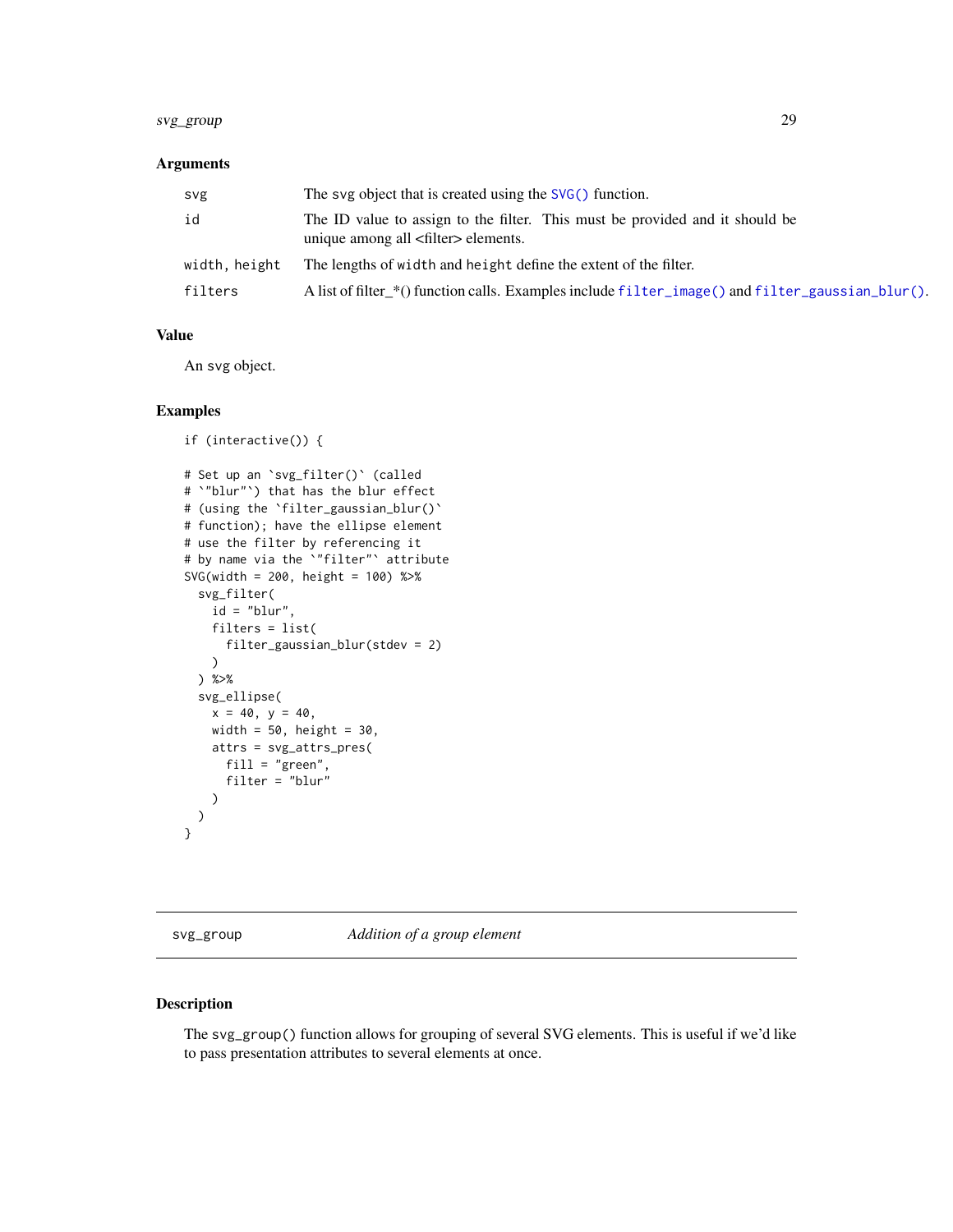# Usage

```
svg_group(
  svg,
  ...,
  . list = list2(...),atts = list(),anims = list(),filters = list(),
 id = NULL\mathcal{L}
```
# Arguments

| svg     | The svg object that is created using the $SVG()$ function.                                                                                                                                                                                                                |
|---------|---------------------------------------------------------------------------------------------------------------------------------------------------------------------------------------------------------------------------------------------------------------------------|
| $\cdot$ | a collection of named arguments that consist of presentation attributes (e.g.,<br>stroke = "blue") and formulas that represent elements (e.g. $\sim$ svg_rect(., x<br>$= 60, y = 60$ , width = 50, height = 50)).                                                         |
| .list   | Allows for the use of a list as an input alternative to $\dots$                                                                                                                                                                                                           |
| attrs   | A presentation attribute list. The helper function syg_attrs_pres() can help<br>us easily generate this named list object. For the most part, the list's names are<br>the presentation attribute names and the corresponding values are the matching<br>attribute values. |
| anims   | An animation directive list for the element. This should be structured using the<br>anims() function.                                                                                                                                                                     |
| filters | A filter directive list for the element. This is easily created by using a list of fil-<br>$ter_{*}($ functions (e.g., list(filter_gaussian_blur(2), filter_drop_shadow(2,2))).                                                                                           |
| id      | An optional ID value to give to the built tag. This is useful for modifying this<br>element in a later function call or for interacting with CSS.                                                                                                                         |

#### Value

An svg object.

```
if (interactive()) {
# Create an SVG with two rectangles
# contained within a group
SVG(width = 300, height = 300) %>%
  svg_group(
   fill = "steelblue", stroke = "red", opacity = 0.5,
    ~ svg_rect(., x = 20, y = 20, width = 50, height = 50),
    ~ svg\_rect(., x = 40, y = 40, width = 50, height = 50, fill = "red")\mathcal{L}# Create an SVG with two rectangles
# that are nested within two
```
<span id="page-29-0"></span>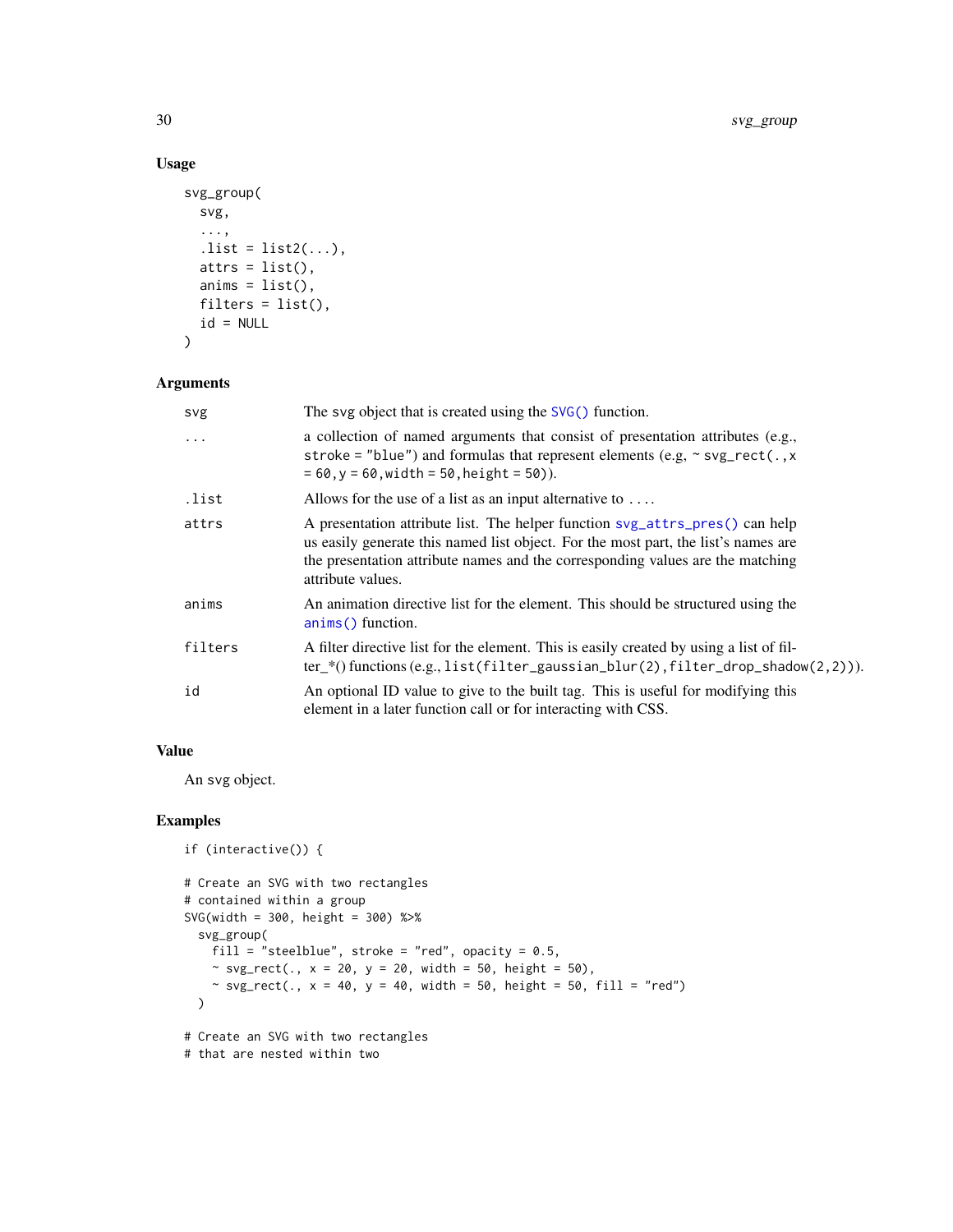# <span id="page-30-0"></span>svg\_image 31

```
# different groups
SVG(width = 300, height = 300) %>%
  svg_group(
    fill = "green", stroke = "red",
    ~ svg_rect(., x = 30, y = 30, width = 40, height = 50),~ svg_group(.,
     fill = "steelblue", opacity = 0.5,
      ~ svg_rect(., x = 60, y = 60, width = 50, height = 50)\lambda\lambda}
```
svg\_image *Addition of an* image *element*

# Description

The svg\_image() function adds an image to an svg object. The starting position is defined by x and y values. The image width and height are also required. All of these attributes are expressed in units of px.

#### Usage

```
svg_image(
  svg,
 x,
 y,
 image,
 width = NULL,
 height = NULL,preserve_aspect_ratio = NULL,
 opacity = NULL,
 atts = list(),anims = list(),filters = list(),
 id = NULL)
```

| svg   | The svg object that is created using the SVG() function.                                                                                              |
|-------|-------------------------------------------------------------------------------------------------------------------------------------------------------|
| x, y  | The x and y positions of the upper left of the image to be included. The x and y<br>values are relative to upper left of the SVG drawing area itself. |
| image | The URL for the image file.                                                                                                                           |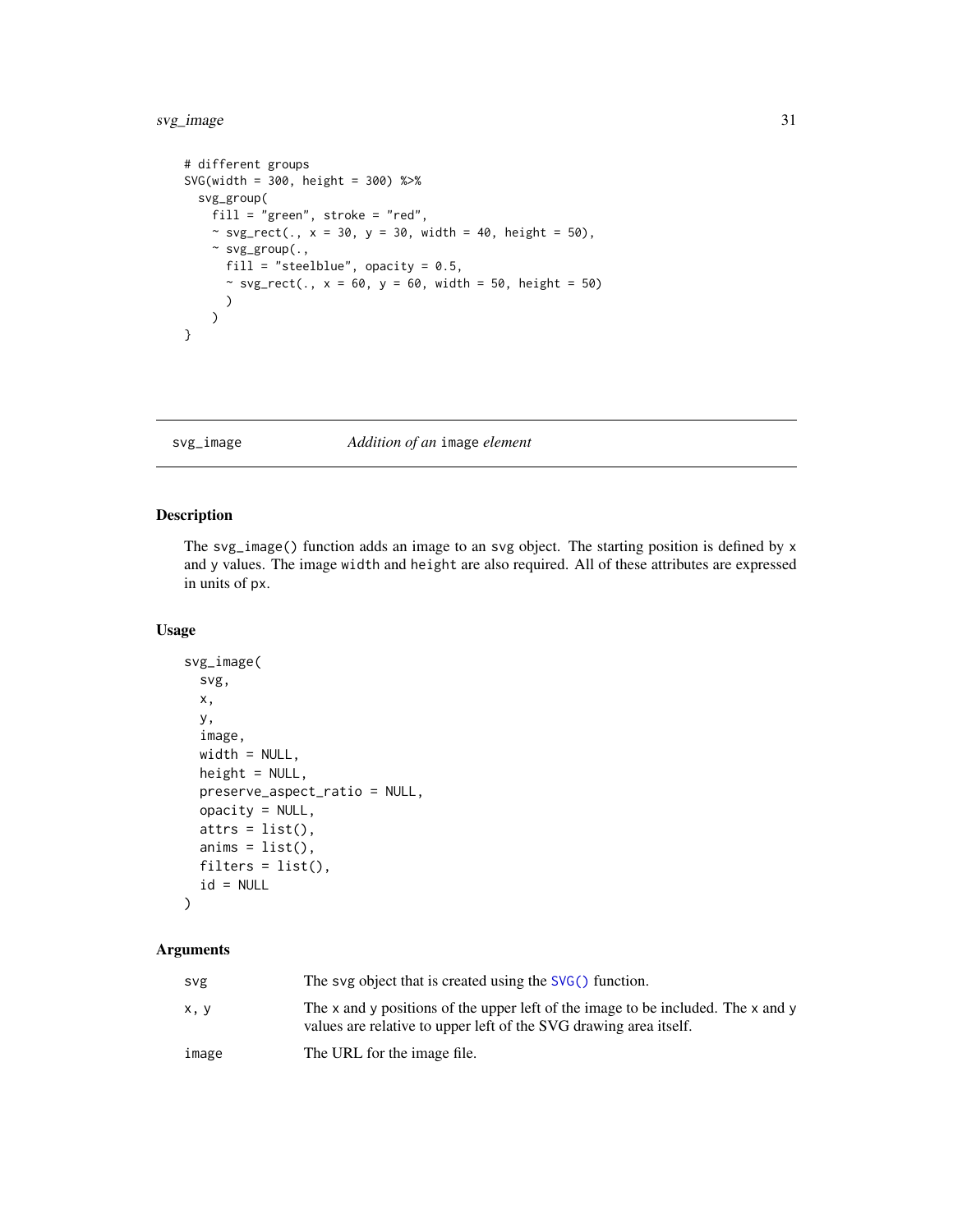<span id="page-31-0"></span>

| width, height         | The width and height of the rectangle in which the image will be placed. If<br>both are not provided, the image's original dimensions will be used. If one of<br>these is provided, then the image will be scaled to the provided value with the<br>aspect ratio intact. Providing both will result in the image placed in center of the<br>rectangle with the aspect ratio preserved. |
|-----------------------|----------------------------------------------------------------------------------------------------------------------------------------------------------------------------------------------------------------------------------------------------------------------------------------------------------------------------------------------------------------------------------------|
| preserve_aspect_ratio |                                                                                                                                                                                                                                                                                                                                                                                        |
|                       | Controls how the aspect ratio of the image is preserved. Use "none" if the<br>image's original aspect ratio should not be respected; this will fill the rectangle<br>defined by width and height with the image (and this is only if both values are<br>provided).                                                                                                                     |
| opacity               | The opacity of the element. Must be a value in the range of $\theta$ to 1.                                                                                                                                                                                                                                                                                                             |
| attrs                 | A presentation attribute list. The helper function svg_attrs_pres() can help<br>us easily generate this named list object. For the most part, the list's names are<br>the presentation attribute names and the corresponding values are the matching<br>attribute values.                                                                                                              |
| anims                 | An animation directive list for the element. This should be structured using the<br>anims() function.                                                                                                                                                                                                                                                                                  |
| filters               | A filter directive list for the element. This is easily created by using a list of fil-<br>$ter_{*}($ functions (e.g., list(filter_gaussian_blur(2), filter_drop_shadow(2,2))).                                                                                                                                                                                                        |
| id                    | An optional ID value to give to the built tag. This is useful for modifying this<br>element in a later function call or for interacting with CSS.                                                                                                                                                                                                                                      |
|                       |                                                                                                                                                                                                                                                                                                                                                                                        |

# Value

An svg object.

```
if (interactive()) {
# Create an SVG with an SVG image
# (the R logo) contained within it
svg \leftarrowSVG(width = 300, height = 300) %>%
   svg_image(
     x = 20, y = 20,width = 100,
     height = 100,
      image = "https://www.r-project.org/logo/Rlogo.svg"
   )
}
```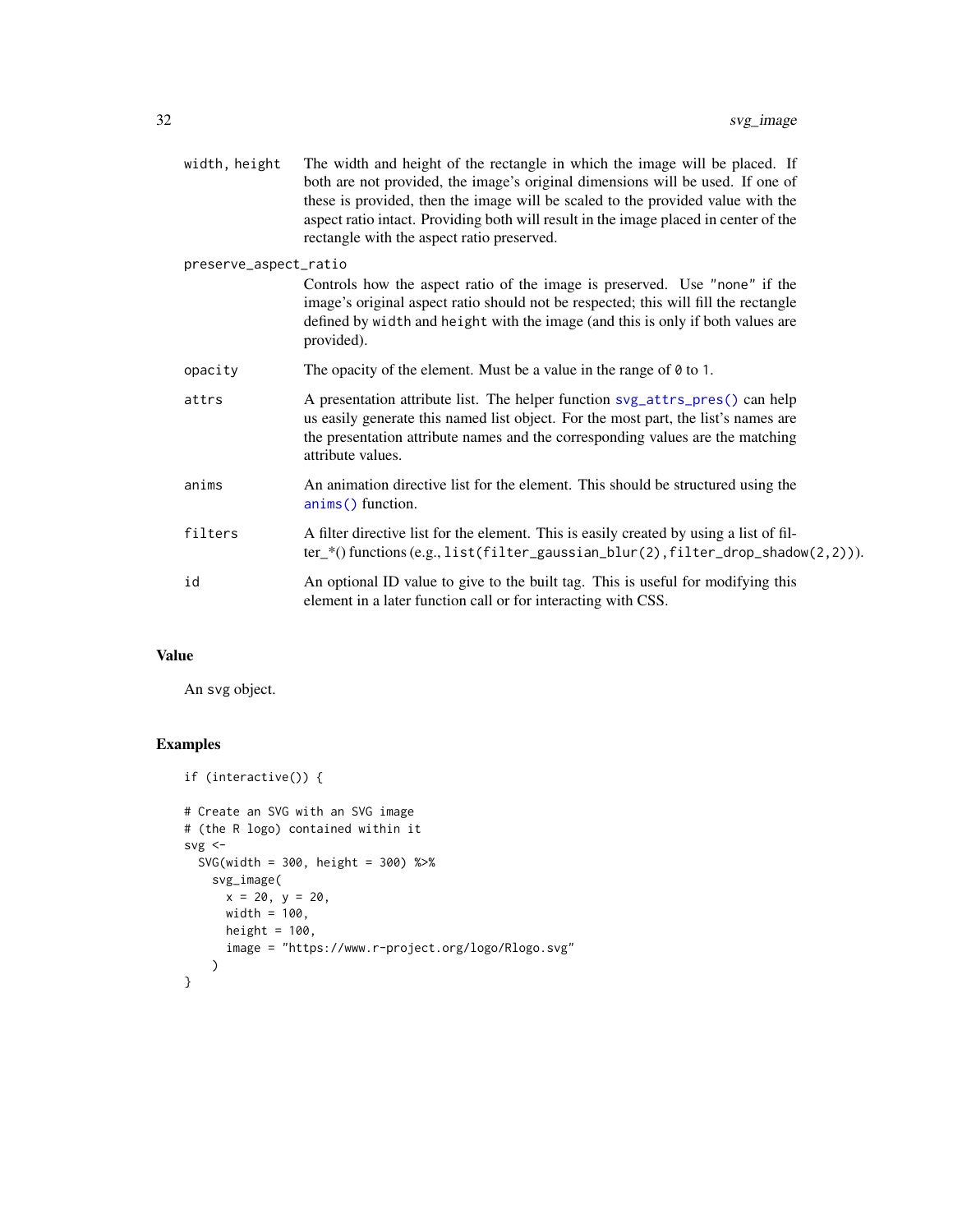<span id="page-32-0"></span>

# Description

Import an SVG file and create an svg object

# Usage

```
SVG_import(
 data = NULL,
 width = NULL,
 height = NULL,
 viewbox = NULL,
 title = NULL,
 desc = NULL,incl_xmlns = FALSE,
 oneline = FALSE,
 anim_iterations = "infinite"
)
```

| data    | Either a file path to an SVG file or the SVG code itself as a character vector of<br>length 1.                                                                                                                                                                                                                                                                                                                                                                                      |
|---------|-------------------------------------------------------------------------------------------------------------------------------------------------------------------------------------------------------------------------------------------------------------------------------------------------------------------------------------------------------------------------------------------------------------------------------------------------------------------------------------|
| width   | The width and height attributes on the top-level <svg> element. Both of these<br/>attributes are optional but, if provided, take in a variety of dimensions and key-<br/>words. If numerical values are solely used, they are assumed to be 'px' length<br/>values. Dimensions can be percentage values (i.e., "75%") or length values with<br/>the following units: "em", "ex", "px", "in", "cm", "mm", "pt", and "pc". Using<br/>NULL, the default, excludes the attribute.</svg> |
| height  | The width and height attributes on the top-level <svg> element. Both of these<br/>attributes are optional but, if provided, take in a variety of dimensions and key-<br/>words. If numerical values are solely used, they are assumed to be 'px' length<br/>values. Dimensions can be percentage values (i.e., "75%") or length values with<br/>the following units: "em", "ex", "px", "in", "cm", "mm", "pt", and "pc". Using<br/>NULL, the default, excludes the attribute.</svg> |
| viewbox | An optional set of dimensions that defines the SVG viewBox attribute. The<br>viewBox for an SVG element is the position and dimension, in user space, of an<br>SVG viewport. If supplied, this could either be in the form of a four-element, nu-<br>meric vector corresponding to the "min-x", "min-y", "width", and "height"<br>of the rectangle, or, as TRUE which uses the vector $c(0,0,width, height)$ . Us-<br>ing NULL, the default, excludes this attribute.               |
| title   | The <title> tag for the finalized SVG.</title>                                                                                                                                                                                                                                                                                                                                                                                                                                      |
| desc    | The <desc> tag for the finalized SVG.</desc>                                                                                                                                                                                                                                                                                                                                                                                                                                        |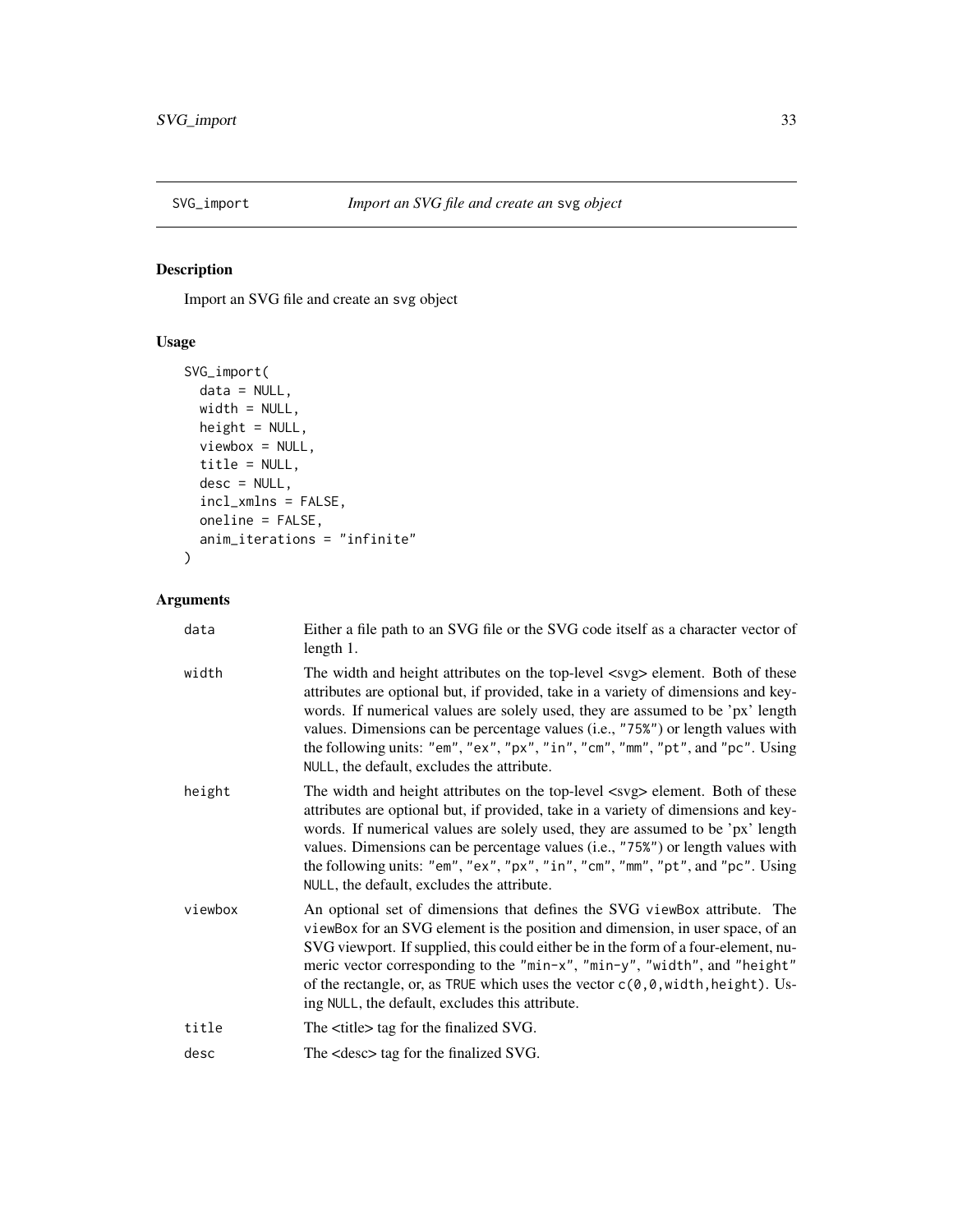<span id="page-33-0"></span>

| incl_xmlns      | Should the xmlns attribute be included in the <svg> tag? This attribute is only<br/>required on the outermost syg element of SVG documents, and, it's unnecessary<br/>for inner syg elements or inside of HTML documents. By default, this is set to<br/>FALSE.</svg> |
|-----------------|-----------------------------------------------------------------------------------------------------------------------------------------------------------------------------------------------------------------------------------------------------------------------|
| oneline         | An option to compress the resulting SVG tags such that they are reduced to one<br>line.                                                                                                                                                                               |
| anim_iterations |                                                                                                                                                                                                                                                                       |
|                 | How many should an SVG animation (if defined by use of the anims () function)<br>be played? By default this is "infinite" (i.e., looped indefinitely) but we can<br>specify the animation iteration count as a positive number.                                       |

#### Value

An svg object.

<span id="page-33-1"></span>SVG\_la *Create an svg object with a Line Awesome glyph*

# Description

Create an svg object with a Line Awesome glyph

# Usage

```
SVG_la(
  name = "500px",
  height = "0.75em",
 width = NULL,
  viewbox = NULL,title = NULL,
  desc = NULL,incl_xmlns = FALSE,
  anim_iterations = "infinite"
)
```
#### Arguments

name The name of the Line Awesome glyph.

height The width and height attributes on the top-level  $\langle s \rangle$  element. Both of these attributes are optional but, if provided, take in a variety of dimensions and keywords. If numerical values are solely used, they are assumed to be 'px' length values. Dimensions can be percentage values (i.e., "75%") or length values with the following units: "em", "ex", "px", "in", "cm", "mm", "pt", and "pc". Using NULL, the default, excludes the attribute.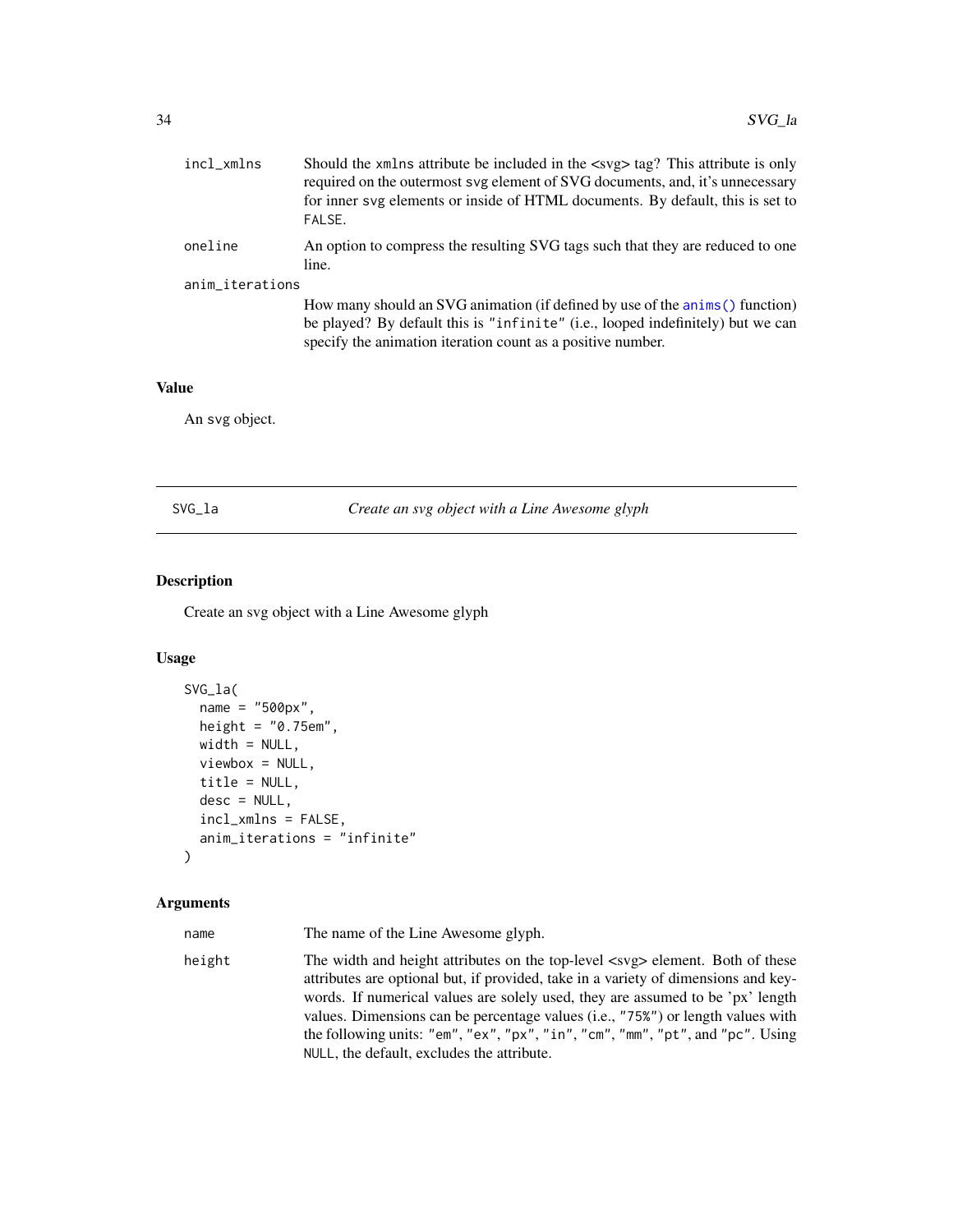<span id="page-34-0"></span>

| width           | The width and height attributes on the top-level <svg> element. Both of these<br/>attributes are optional but, if provided, take in a variety of dimensions and key-<br/>words. If numerical values are solely used, they are assumed to be 'px' length<br/>values. Dimensions can be percentage values (i.e., "75%") or length values with<br/>the following units: "em", "ex", "px", "in", "cm", "mm", "pt", and "pc". Using<br/>NULL, the default, excludes the attribute.</svg>             |
|-----------------|-------------------------------------------------------------------------------------------------------------------------------------------------------------------------------------------------------------------------------------------------------------------------------------------------------------------------------------------------------------------------------------------------------------------------------------------------------------------------------------------------|
| viewbox         | An optional set of dimensions that defines the SVG viewBox attribute. The<br>viewBox for an SVG element is the position and dimension, in user space, of an<br>SVG viewport. If supplied, this could either be in the form of a four-element, nu-<br>meric vector corresponding to the "min-x", "min-y", "width", and "height"<br>of the rectangle, or, as TRUE which uses the vector $c(\theta, \theta, \text{width}, \text{height})$ . Us-<br>ing NULL, the default, excludes this attribute. |
| title           | The <title> tag for the finalized SVG.</title>                                                                                                                                                                                                                                                                                                                                                                                                                                                  |
| desc            | The <desc> tag for the finalized SVG.</desc>                                                                                                                                                                                                                                                                                                                                                                                                                                                    |
| incl_xmlns      | Should the xmlns attribute be included in the <svg> tag? This attribute is only<br/>required on the outermost svg element of SVG documents, and, it's unnecessary<br/>for inner svg elements or inside of HTML documents. By default, this is set to<br/>FALSE.</svg>                                                                                                                                                                                                                           |
| anim_iterations |                                                                                                                                                                                                                                                                                                                                                                                                                                                                                                 |
|                 | How many should an SVG animation (if defined by use of the anims () function)<br>be played? By default this is "infinite" (i.e., looped indefinitely) but we can<br>specify the animation iteration count as a positive number.                                                                                                                                                                                                                                                                 |
|                 |                                                                                                                                                                                                                                                                                                                                                                                                                                                                                                 |

### Value

An svg object.

svg\_line *Addition of an* line *element*

# Description

The svg\_line() function adds a line to an svg object. The line is drawn using a start point (x1 and y1) and an end point (x2 and y2) points. These positions are in units of px.

# Usage

```
svg_line(
  svg,
 x1,
 y1,
 x2,
 y2,
  stroke = NULL,
  stroke_width = NULL,
  opacity = NULL,
```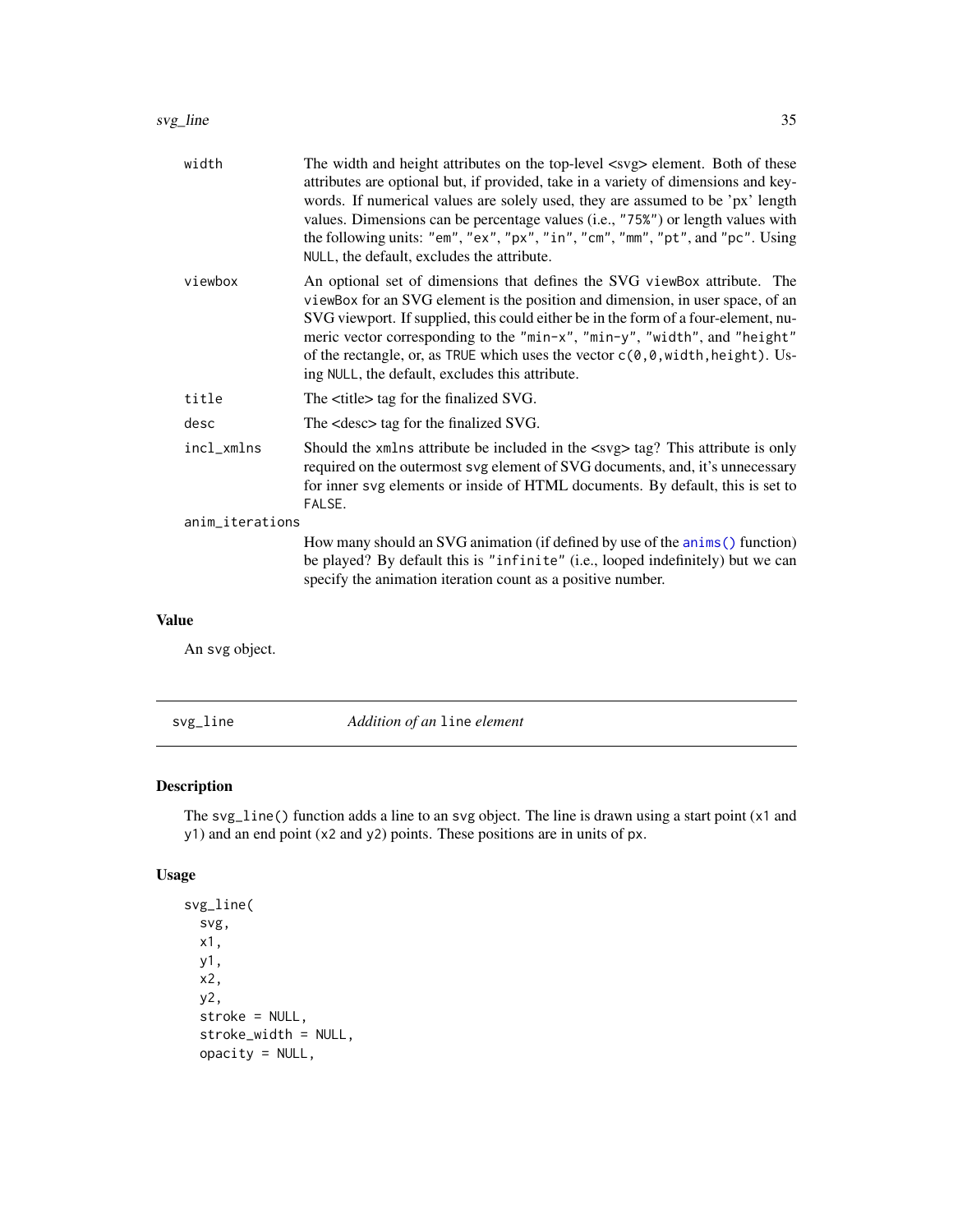```
atts = list(),anims = list(),filters = list(),
  id = NULL\mathcal{L}
```
# Arguments

| svg          | The svg object that is created using the $SVG()$ function.                                                                                                                                                                                                                |
|--------------|---------------------------------------------------------------------------------------------------------------------------------------------------------------------------------------------------------------------------------------------------------------------------|
| x1, y1       | The x and y positions of the line's start point.                                                                                                                                                                                                                          |
| x2, y2       | The x and y positions of the line's end point.                                                                                                                                                                                                                            |
| stroke       | The color of the stroke applied to the element (i.e., the outline).                                                                                                                                                                                                       |
| stroke_width | The width of the stroke in units of pixels.                                                                                                                                                                                                                               |
| opacity      | The opacity of the element. Must be a value in the range of $\theta$ to 1.                                                                                                                                                                                                |
| attrs        | A presentation attribute list. The helper function svg_attrs_pres() can help<br>us easily generate this named list object. For the most part, the list's names are<br>the presentation attribute names and the corresponding values are the matching<br>attribute values. |
| anims        | An animation directive list for the element. This should be structured using the<br>anims() function.                                                                                                                                                                     |
| filters      | A filter directive list for the element. This is easily created by using a list of fil-<br>$ter_{*}($ functions (e.g., list(filter_gaussian_blur(2), filter_drop_shadow(2,2))).                                                                                           |
| id           | An optional ID value to give to the built tag. This is useful for modifying this<br>element in a later function call or for interacting with CSS.                                                                                                                         |

# Value

An svg object.

```
if (interactive()) {
# Create an SVG with a single
# line element
svg \leftarrowSVG(width = 100, height = 50) %>%
   svg_line(
      x1 = 5, y1 = 5,
      x2 = 95, y2 = 45,
     stroke = "blue"
    )
}
```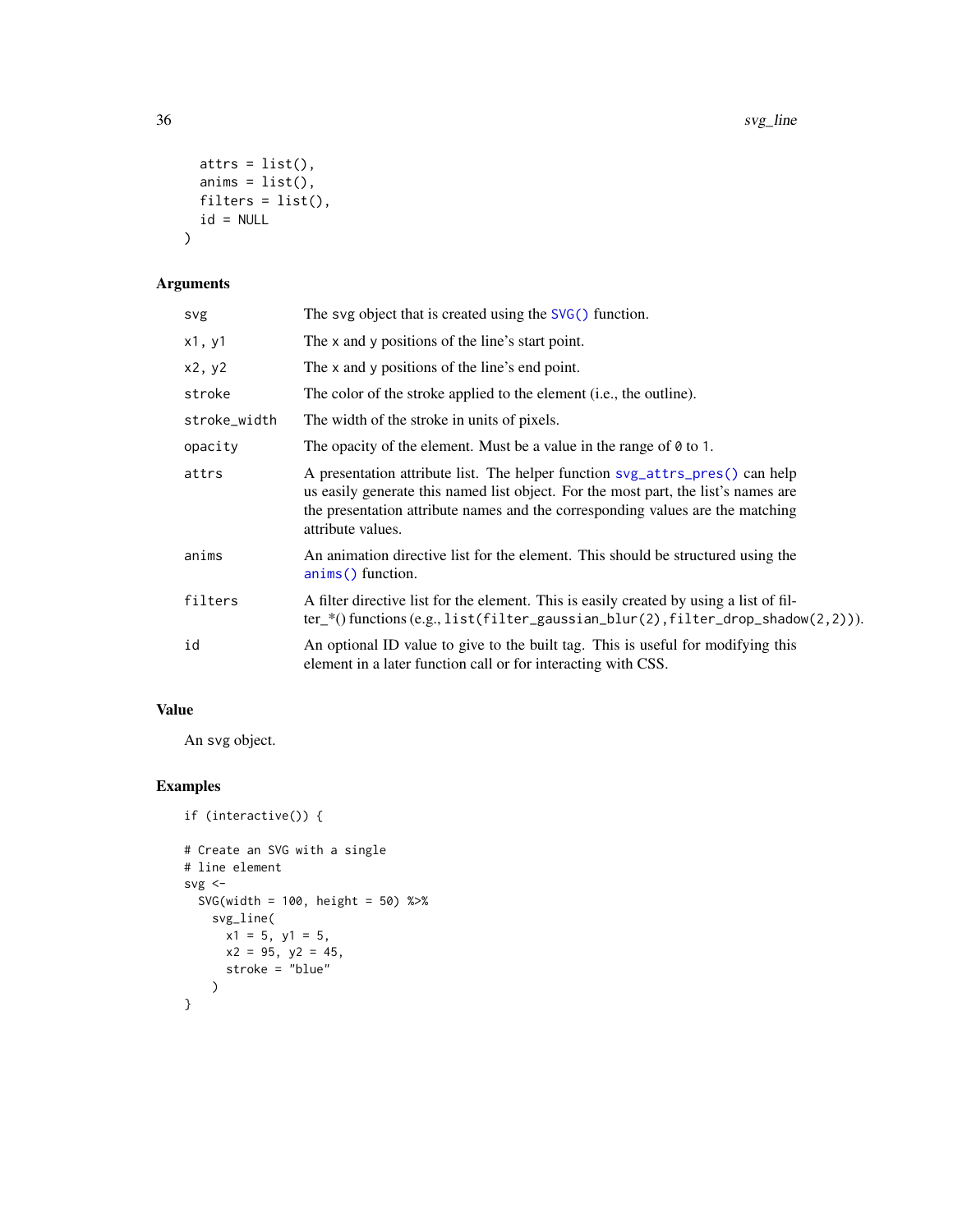# <span id="page-36-0"></span>Description

The svg\_path() function adds a path to an svg object. A path can potentially be quite complex (with an interplay of line and curve commands), so, a hand-encoded path string is not often done by hand. For this reason, the path argument accepts only a formatted string that complies with the input requirements for the d attribute of the SVG <path> tag. All point positions are in units of px.

# Usage

```
svg_path(
  svg,
 path,
 stroke = NULL,
 stroke_width = NULL,
 fill = NULL,opacity = NULL,
 atts = list(),anims = list(),
 filters = list(),
 id = NULL)
```

| svg          | The svg object that is created using the SVG() function.                                                                                                                                                                                                                  |
|--------------|---------------------------------------------------------------------------------------------------------------------------------------------------------------------------------------------------------------------------------------------------------------------------|
| path         | A single-length character vector that holds the formatted path string.                                                                                                                                                                                                    |
| stroke       | The color of the stroke applied to the element (i.e., the outline).                                                                                                                                                                                                       |
| stroke_width | The width of the stroke in units of pixels.                                                                                                                                                                                                                               |
| fill         | The fill color of the element.                                                                                                                                                                                                                                            |
| opacity      | The opacity of the element. Must be a value in the range of $\theta$ to 1.                                                                                                                                                                                                |
| attrs        | A presentation attribute list. The helper function svg_attrs_pres() can help<br>us easily generate this named list object. For the most part, the list's names are<br>the presentation attribute names and the corresponding values are the matching<br>attribute values. |
| anims        | An animation directive list for the element. This should be structured using the<br>anims() function.                                                                                                                                                                     |
| filters      | A filter directive list for the element. This is easily created by using a list of fil-<br>$ter_{*}($ functions (e.g., list(filter_gaussian_blur(2), filter_drop_shadow(2,2))).                                                                                           |
| id           | An optional ID value to give to the built tag. This is useful for modifying this<br>element in a later function call or for interacting with CSS.                                                                                                                         |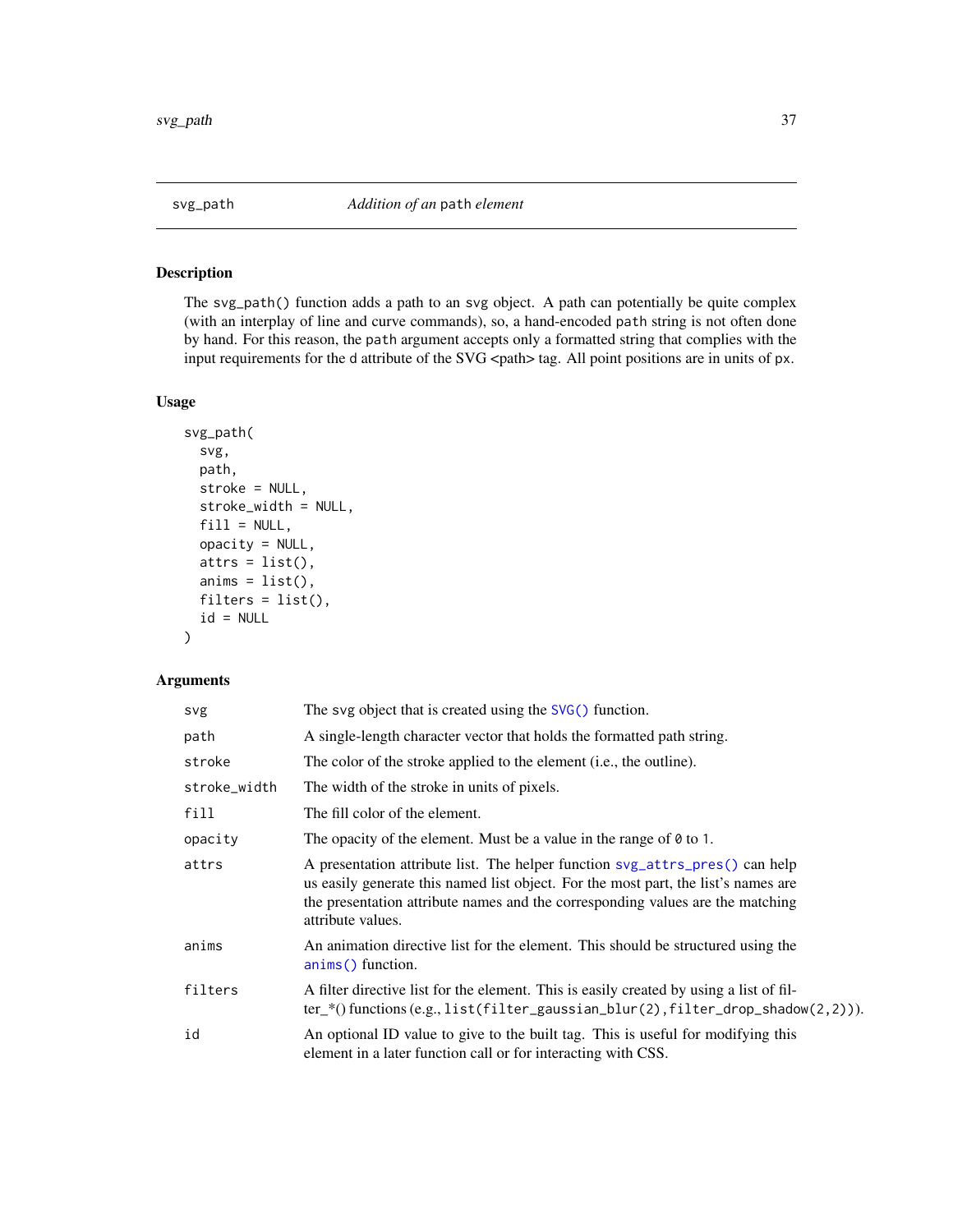#### <span id="page-37-0"></span>Value

An svg object.

# Examples

```
if (interactive()) {
# Create an SVG with a single
# path element
svg < -SVG(width = 300, height = 300) %>%
   svg_path(
      path = "M 50 160 q 100 -300 200 0",
      stroke = "magenta",
      stroke_width = 5,
      fill = "lightblue"
   \lambda}
```
svg\_polygon *Addition of an* polygon *element*

#### Description

The svg\_polygon() function adds a polygon to an svg object. In the context of an SVG shape a polygon is similar to a polyline (defined by a series of points) except that the path will be automatically closed (i.e., last point connects to the first point). Like a polyline, a polygon is drawn by connecting a series of points with straight lines. The points can be provided as a vector that's exactly divisible by two, or, as a formatted string that adheres to the specification of the points attribute of the SVG <polygon> tag. All point positions are in units of px.

#### Usage

```
svg_polygon(
  svg,
 points,
  stroke = NULL,
  stroke_width = NULL,
  fill = NULL,
  opacity = NULL,
  atts = list(),anims = list(),filters = list(),
  id = NULL
)
```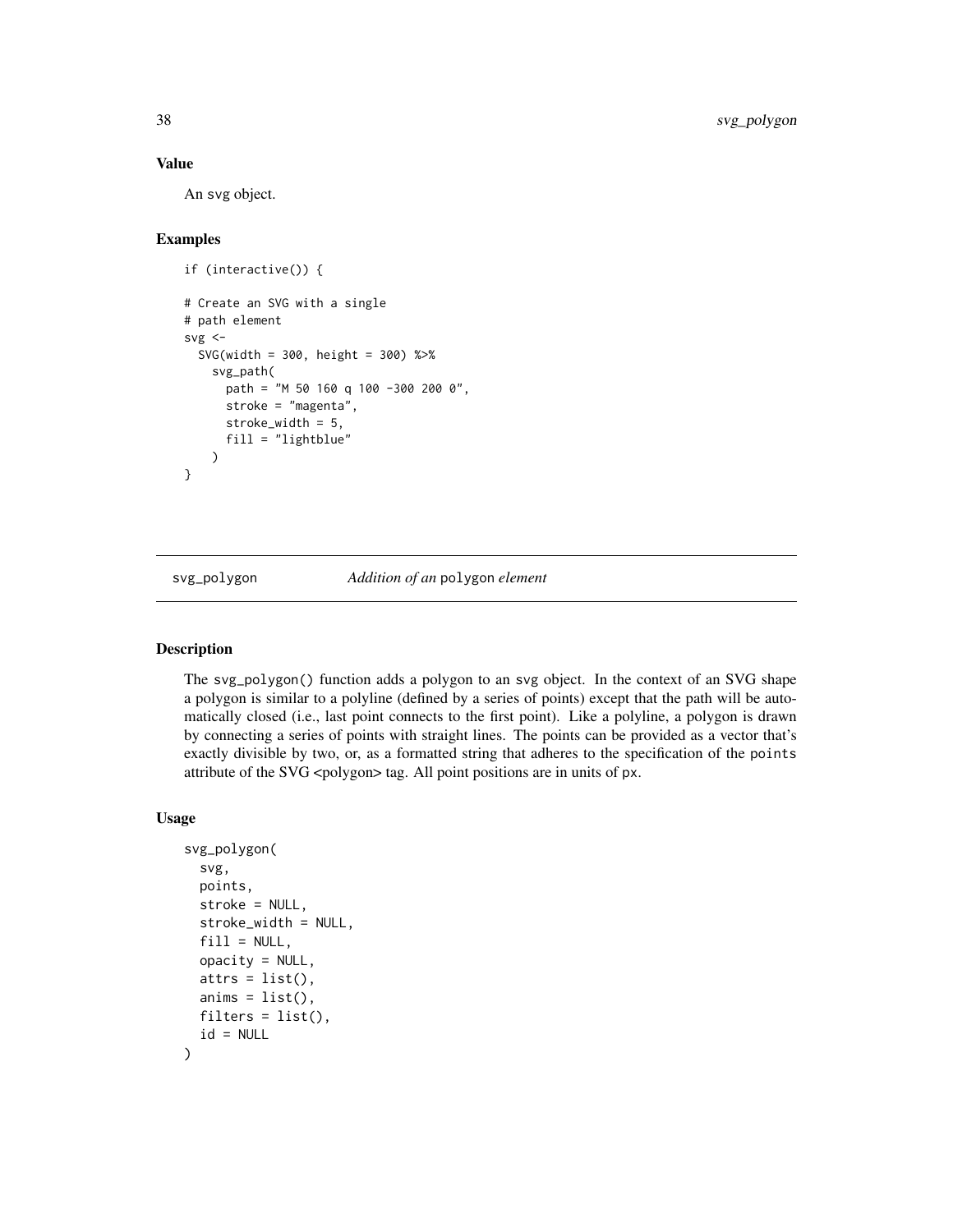# <span id="page-38-0"></span>svg\_polygon 39

# Arguments

| svg          | The svg object that is created using the $SVG()$ function.                                                                                                                                                                                                                |
|--------------|---------------------------------------------------------------------------------------------------------------------------------------------------------------------------------------------------------------------------------------------------------------------------|
| points       | A numeric vector of points (with alternating values for x and y positions) that de-<br>fine the polygon. This can also be a single-length character vector that holds the<br>formatted points string (space-separated x and y values, and comma-separated<br>points).     |
| stroke       | The color of the stroke applied to the element (i.e., the outline).                                                                                                                                                                                                       |
| stroke_width | The width of the stroke in units of pixels.                                                                                                                                                                                                                               |
| fill         | The fill color of the element.                                                                                                                                                                                                                                            |
| opacity      | The opacity of the element. Must be a value in the range of $\theta$ to 1.                                                                                                                                                                                                |
| attrs        | A presentation attribute list. The helper function svg_attrs_pres() can help<br>us easily generate this named list object. For the most part, the list's names are<br>the presentation attribute names and the corresponding values are the matching<br>attribute values. |
| anims        | An animation directive list for the element. This should be structured using the<br>anims() function.                                                                                                                                                                     |
| filters      | A filter directive list for the element. This is easily created by using a list of fil-<br>$ter_{*}($ functions (e.g., list(filter_gaussian_blur(2), filter_drop_shadow(2,2))).                                                                                           |
| id           | An optional ID value to give to the built tag. This is useful for modifying this<br>element in a later function call or for interacting with CSS.                                                                                                                         |

#### Value

An svg object.

```
if (interactive()) {
# Create an SVG with a single
# polygon element
svg \leftarrowSVG(width = 300, height = 300) %>%
   svg_polygon(
      points = "100,10 40,198 190,78 10,78 160,198",
      stroke = "orange",
     stroke_width = 4,
      fill = "yellow"
   )
}
```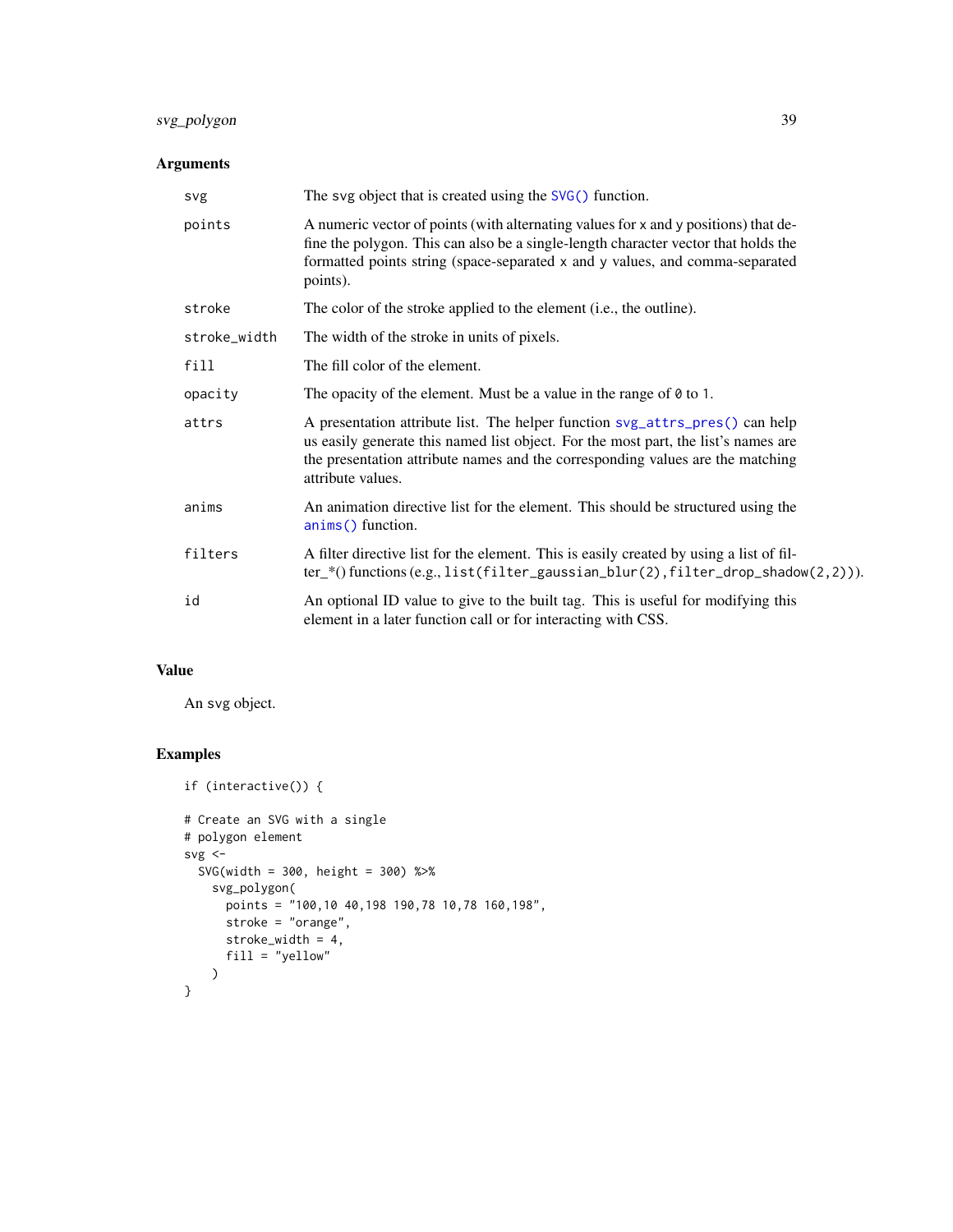<span id="page-39-0"></span>

# Description

The svg\_polyline() function adds a polyline to an svg object. The polyline is drawn by connecting a series of points with straight lines. The points can be provided as a vector that's exactly divisible by two, or, as a formatted string that adheres to the specification of the points attribute of the SVG <polyline> tag. All point positions are in units of px.

#### Usage

```
svg_polyline(
  svg,
 points,
  stroke = NULL,
  stroke_width = NULL,
  fill = NULL,opacity = NULL,
  attrs = list(),
  anims = list(),
  filters = list(),
  id = NULL)
```

| svg          | The svg object that is created using the $SVG()$ function.                                                                                                                                                                                                                |
|--------------|---------------------------------------------------------------------------------------------------------------------------------------------------------------------------------------------------------------------------------------------------------------------------|
| points       | A numeric vector of points (with alternating values for x and y positions) that de-<br>fine the polyline. This can also be a single-length character vector that holds the<br>formatted points string (space-separated x and y values, and comma-separated<br>points).    |
| stroke       | The color of the stroke applied to the element (i.e., the outline).                                                                                                                                                                                                       |
| stroke_width | The width of the stroke in units of pixels.                                                                                                                                                                                                                               |
| fill         | The fill color of the element.                                                                                                                                                                                                                                            |
| opacity      | The opacity of the element. Must be a value in the range of $\theta$ to 1.                                                                                                                                                                                                |
| attrs        | A presentation attribute list. The helper function syg_attrs_pres() can help<br>us easily generate this named list object. For the most part, the list's names are<br>the presentation attribute names and the corresponding values are the matching<br>attribute values. |
| anims        | An animation directive list for the element. This should be structured using the<br>anims() function.                                                                                                                                                                     |
| filters      | A filter directive list for the element. This is easily created by using a list of fil-<br>$ter$ (functions (e.g., list(filter_gaussian_blur(2), filter_drop_shadow(2,2))).                                                                                               |
| id           | An optional ID value to give to the built tag. This is useful for modifying this<br>element in a later function call or for interacting with CSS.                                                                                                                         |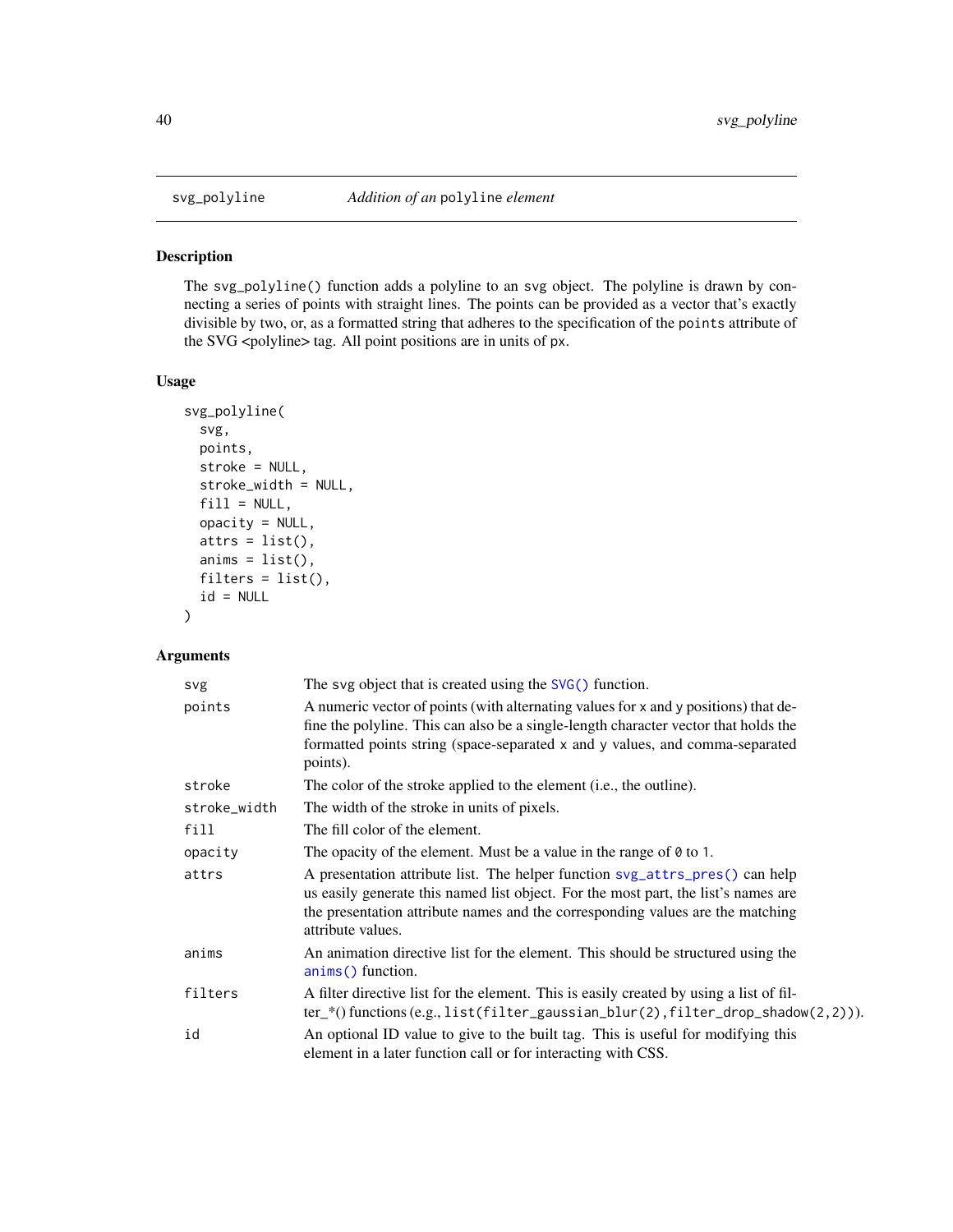<span id="page-40-0"></span>svg\_rect 41

### Value

An svg object.

# Examples

```
if (interactive()) {
# Create an SVG with a single
# polyline element; here `points`
# is a numeric vector where pairs
# of values are the `x` and `y`
# point position
svg_1 < -SVG(width = 300, height = 300) %>%
   svg_polyline(
      points = c(10, 10, 15, 20, 20, 15, 25, 30, 30, 25,
       35, 40, 40, 35, 45, 50, 50, 45
      ),
     stroke = "blue"
   \mathcal{L}# Create the same SVG with a single
# polyline element; this time `points`
# is a formatted points string
svg_2 < -SVG(width = 300, height = 300) %>%
   svg_polyline(
     points =
       "10,10 15,20 20,15 25,30 30,25 35,40 40,35 45,50 50,45",
      stroke = "blue"
   )
}
```
<span id="page-40-1"></span>svg\_rect *Addition of a* rect *element*

#### Description

The svg\_rect() function adds a rectangle to an svg object. The position of the rectangle is given by x and y, and this refers to the upper left point of the rectangle. The width and the height are the dimensions of the rectangle. All of these dimensions are in units of px. The optional rx and ry parameter are corner radius values (again, in px units) that define x and y radius of the corners of the rectangle.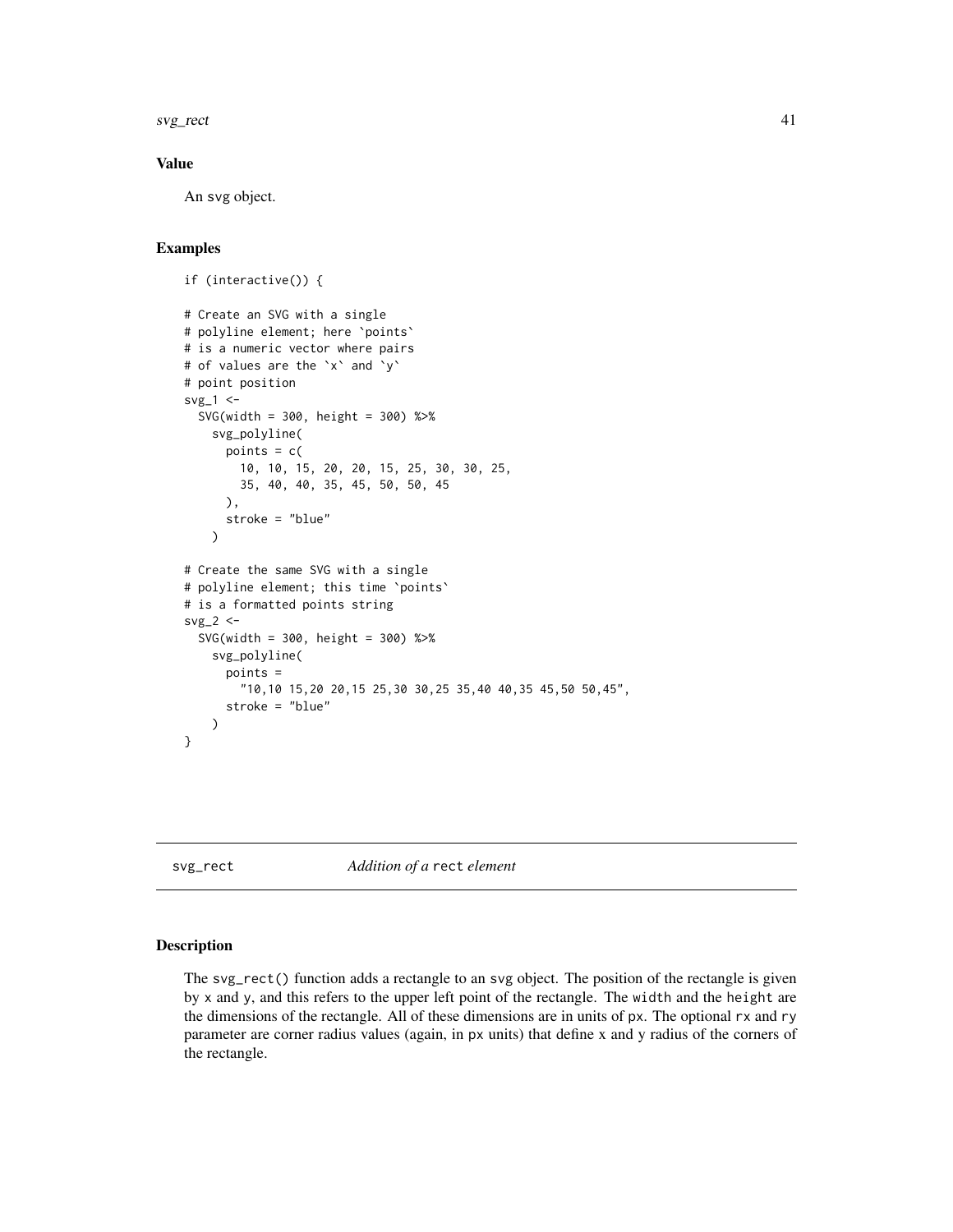42 svg\_rect

# Usage

```
svg_rect(
  svg,
 x,
 y,
 width,
 height,
 rx = NULL,ry = NULL,stroke = NULL,
 stroke_width = NULL,
 fill = NULL,opacity = NULL,atts = list(),anims = list(),filters = list(),
 id = NULL\mathcal{L}
```

| svg           | The svg object that is created using the $SVG()$ function.                                                                                                                                                                                                                |
|---------------|---------------------------------------------------------------------------------------------------------------------------------------------------------------------------------------------------------------------------------------------------------------------------|
| x, y          | The x and y positions of the upper left point of the rectangle to be drawn. The x<br>and y values are relative to upper left of the SVG drawing area.                                                                                                                     |
| width, height | The width and height of the element that is to be drawn. The width is the<br>distance in the 'x' direction from point x (proceeding right) and the height is<br>the distance in the 'y' direction from point y (proceeding downward).                                     |
| rx, ry        | Optional corner radius values in the 'x' and 'y' directions. Applies to all corners<br>of the rectangle. If only one value is provided (say, just for $rx$ ) then the unset<br>value will take that set value as well.                                                    |
| stroke        | The color of the stroke applied to the element (i.e., the outline).                                                                                                                                                                                                       |
| stroke_width  | The width of the stroke in units of pixels.                                                                                                                                                                                                                               |
| fill          | The fill color of the element.                                                                                                                                                                                                                                            |
| opacity       | The opacity of the element. Must be a value in the range of $\theta$ to 1.                                                                                                                                                                                                |
| attrs         | A presentation attribute list. The helper function svg_attrs_pres() can help<br>us easily generate this named list object. For the most part, the list's names are<br>the presentation attribute names and the corresponding values are the matching<br>attribute values. |
| anims         | An animation directive list for the element. This should be structured using the<br>anims() function.                                                                                                                                                                     |
| filters       | A filter directive list for the element. This is easily created by using a list of fil-<br>$ter_{*}($ functions (e.g., list(filter_gaussian_blur(2), filter_drop_shadow(2,2))).                                                                                           |
| id            | An optional ID value to give to the built tag. This is useful for modifying this<br>element in a later function call or for interacting with CSS.                                                                                                                         |

<span id="page-41-0"></span>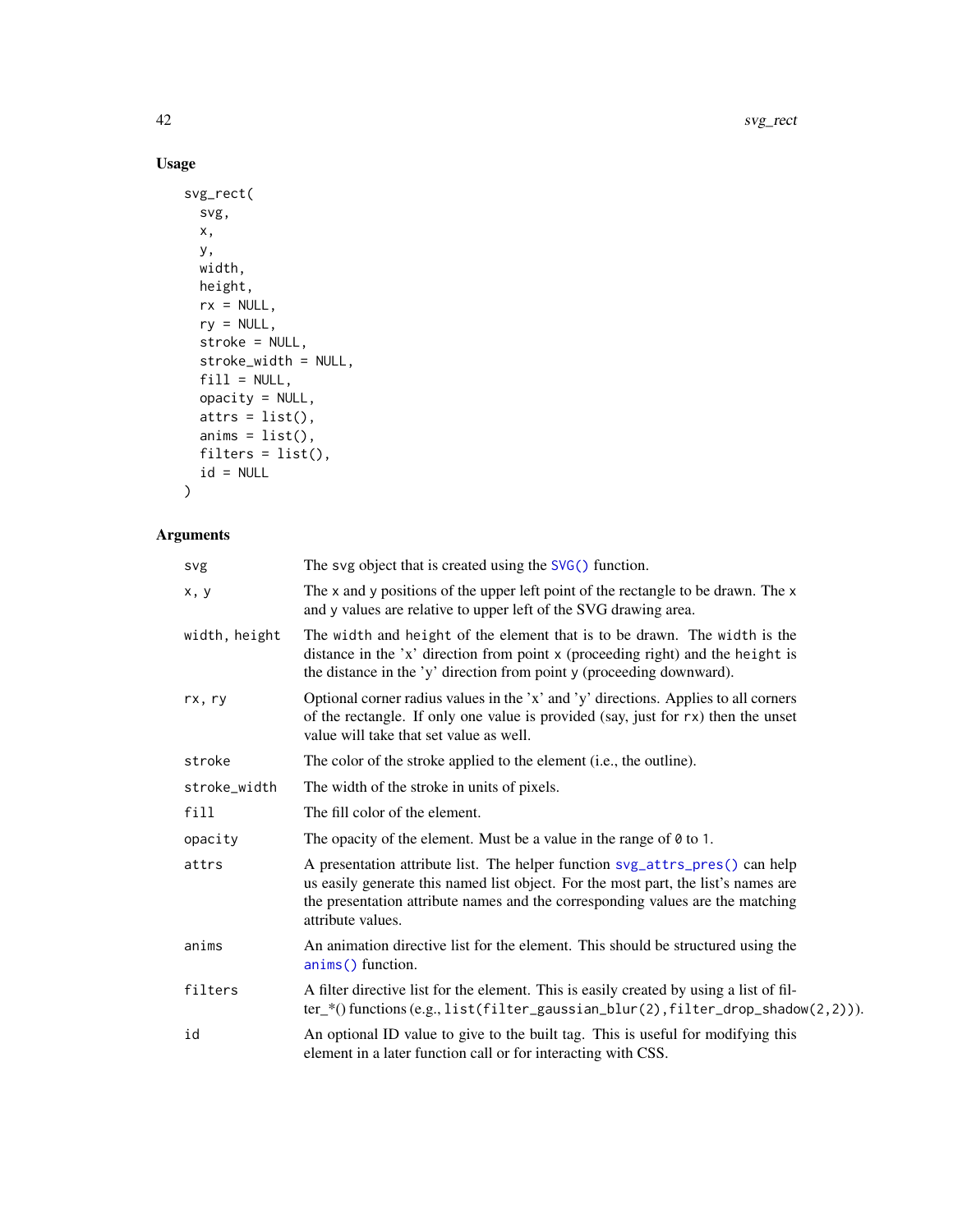#### <span id="page-42-0"></span> $SVG_{\perp}$  and  $43$

# Value

An svg object.

```
if (interactive()) {
# Create an SVG with a single
# rectangle element
svg_1 < -SVG(width = 100, height = 100) %>%
    svg_rect(
      x = 20, y = 10,width = 40, height = 15,
     stroke = "blue", fill = "yellow"
    \lambda# Create an SVG with a single
# rectangle element that moves
# to new `x` positions
svg_2 \leftarrowSVG(width = 300, height = 300) %>%
    svg_rect(
     x = 50, y = 50,width = 50, height = 50,
      stroke = "magenta", fill = "lightblue",
      anims = anims(0.5 \sim list(
          anim_position(
            x = 50, y = 50,easing_fn = ease_out()
          ),
          anim_rotation(rotation = 0)
        ),
        2.0 \sim list(
          anim_position(
            x = 200, y = 50,easing_fn = ease_in_out()
          ),
          anim_rotation(rotation = 90)
        )
     \lambda)
}
```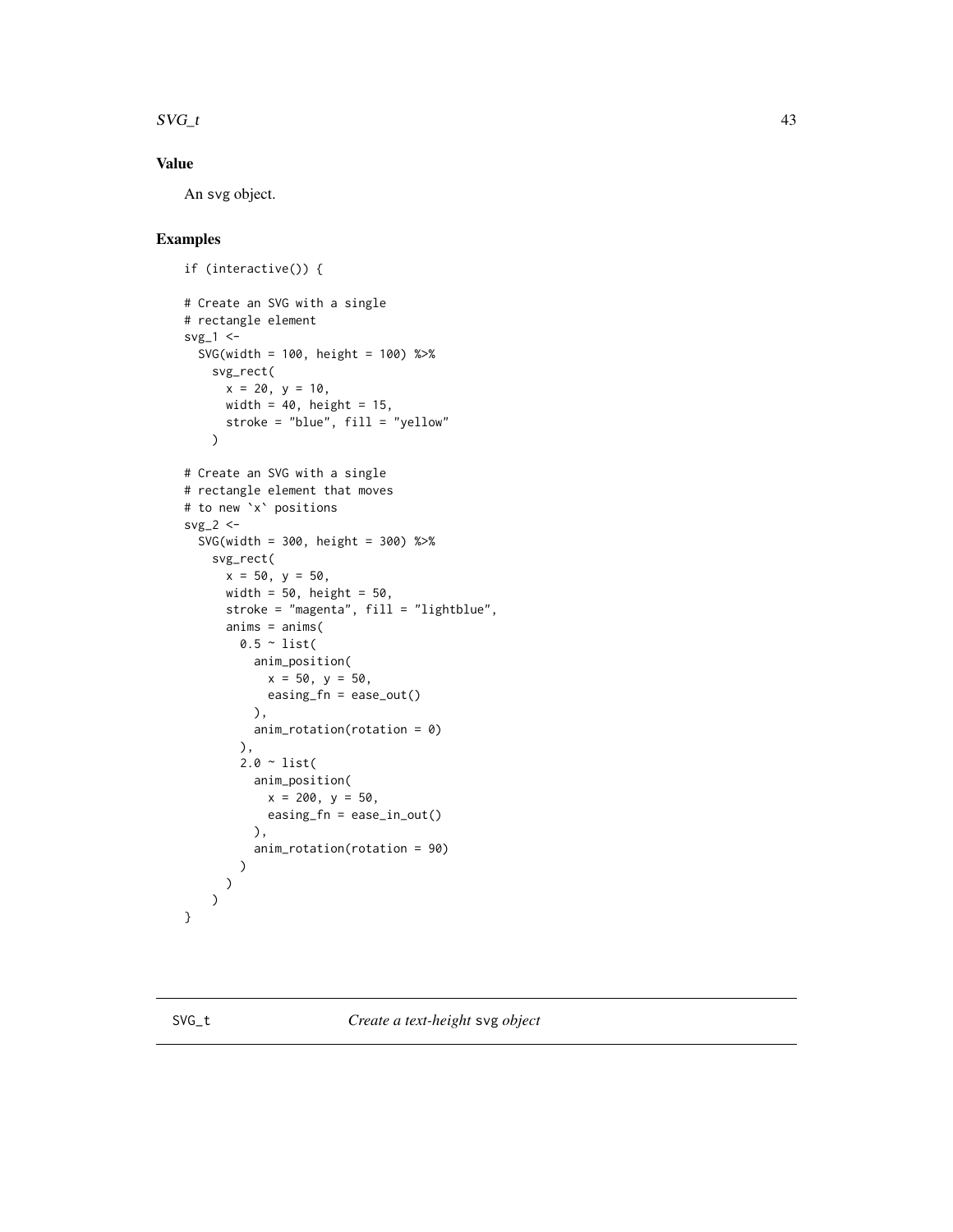#### <span id="page-43-0"></span>Description

The  $SVG_t()$  function is a variation on  $SVG()$  (the entry point for building an  $SVG$ ) in that the output tags will be both as compact as possible (fewer linebreaks, less space characters) and the height is relative to line height of text (at "0.75em"). This is a good option if the eventual use for the generated SVG is to be integrated with text in HTML  $\langle p \rangle$  elements. For scaling to function properly, the provision of the viewbox is required here.

#### Usage

```
SVG_t(height = "0.75em", viewbox)
```
#### Arguments

| height  | The height attribute on the top-level <svg> element. The default of "0.75em" is<br/>recommended here so that SVGs are scaled nicely to any adjacent text.</svg>                                                                                                                                                                                                                                                                                                        |
|---------|------------------------------------------------------------------------------------------------------------------------------------------------------------------------------------------------------------------------------------------------------------------------------------------------------------------------------------------------------------------------------------------------------------------------------------------------------------------------|
| viewbox | An optional set of dimensions that defines the SVG viewBox attribute. The<br>viewBox for an SVG element is the position and dimension, in user space, of an<br>SVG viewport. If supplied, this could either be in the form of a four-element, nu-<br>meric vector corresponding to the "min-x", "min-y", "width", and "height"<br>of the rectangle, or, as TRUE which uses the vector $c(0,0,w$ width, height). Us-<br>ing NULL, the default, excludes this attribute. |

#### Value

An svg object.

#### Examples

```
if (interactive()) {
# Create a simple SVG with a rectangle and a circle
svg < -SVG_t(viewbox = c(0, 0, 60, 20)) %>%
 svg\_rect(x = 0, y = 0, width = 30, height = 20) %>%
 svg\_circle(x = 50, y = 10, diameter = 20)}
```
<span id="page-43-1"></span>svg\_text *Addition of a* text *element*

#### Description

The svg\_text() function adds text to an svg object. As with many of the functions that create shape elements (such as [svg\\_rect\(\)](#page-40-1)), the starting position is defined by x and y values. All point positions are in units of px.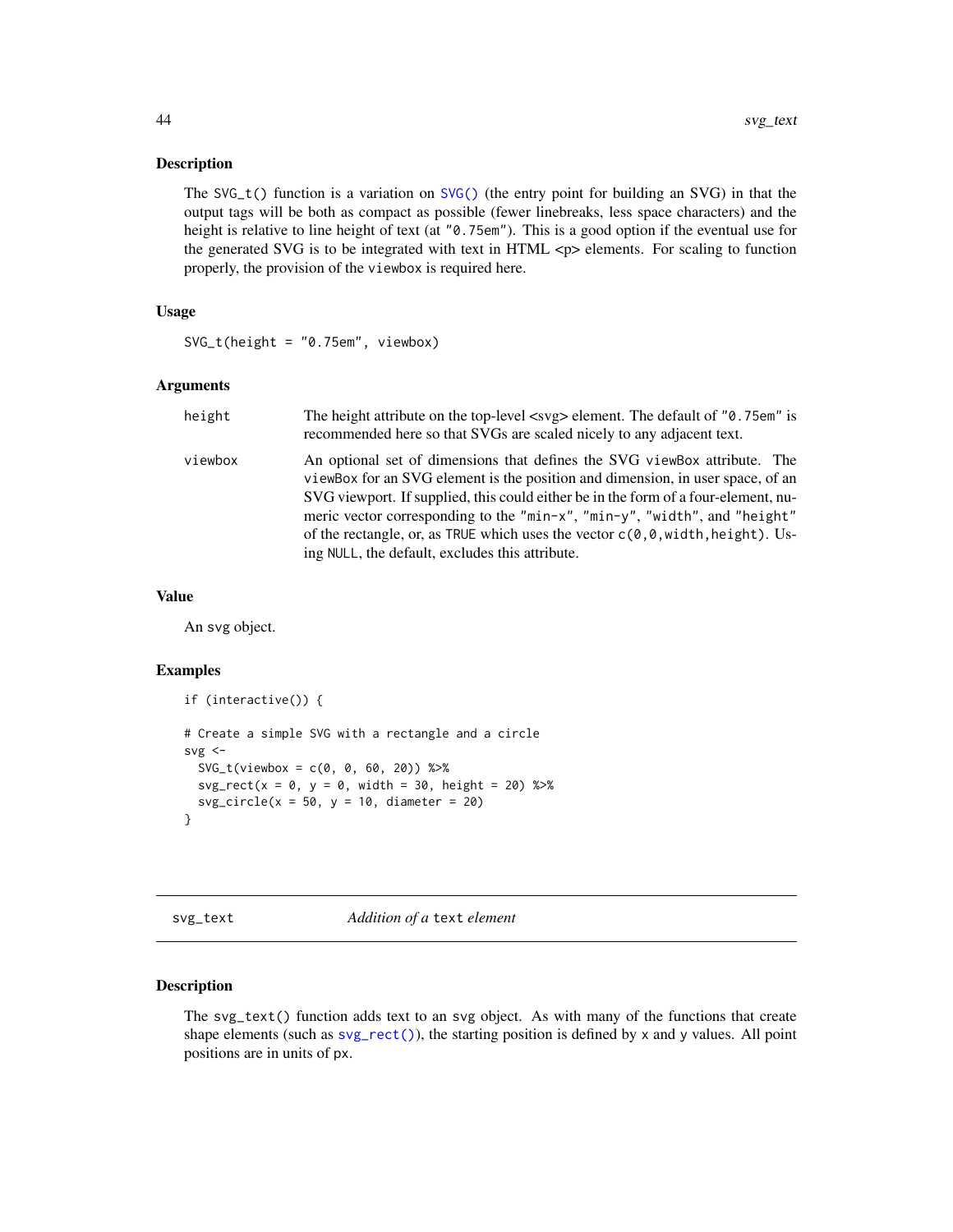<span id="page-44-0"></span>svg\_text 45

# Usage

```
svg_text(
  svg,
  x,
  y,
  text,
  fill = NULL,opacity = NULL,
  path = NULL,
  atts = list(),anims = list(),filters = list(),
  id = NULL\mathcal{L}
```
# Arguments

| svg     | The svg object that is created using the $SVG()$ function.                                                                                                                                                                                                                |
|---------|---------------------------------------------------------------------------------------------------------------------------------------------------------------------------------------------------------------------------------------------------------------------------|
| x, y    | The $x$ and $y$ positions of the upper left of the text to be drawn. The $x$ and $y$<br>values are relative to upper left of the SVG drawing area itself.                                                                                                                 |
| text    | A character vector that contains the text to be rendered.                                                                                                                                                                                                                 |
| fill    | The color of the text.                                                                                                                                                                                                                                                    |
| opacity | The opacity of the element. Must be a value in the range of $\theta$ to 1.                                                                                                                                                                                                |
| path    | A single-length character vector that holds the formatted path string.                                                                                                                                                                                                    |
| attrs   | A presentation attribute list. The helper function syg_attrs_pres() can help<br>us easily generate this named list object. For the most part, the list's names are<br>the presentation attribute names and the corresponding values are the matching<br>attribute values. |
| anims   | An animation directive list for the element. This should be structured using the<br>anims() function.                                                                                                                                                                     |
| filters | A filter directive list for the element. This is easily created by using a list of fil-<br>$ter_{*}($ functions (e.g., list(filter_gaussian_blur(2), filter_drop_shadow(2,2))).                                                                                           |
| id      | An optional ID value to give to the built tag. This is useful for modifying this<br>element in a later function call or for interacting with CSS.                                                                                                                         |

# Value

An svg object.